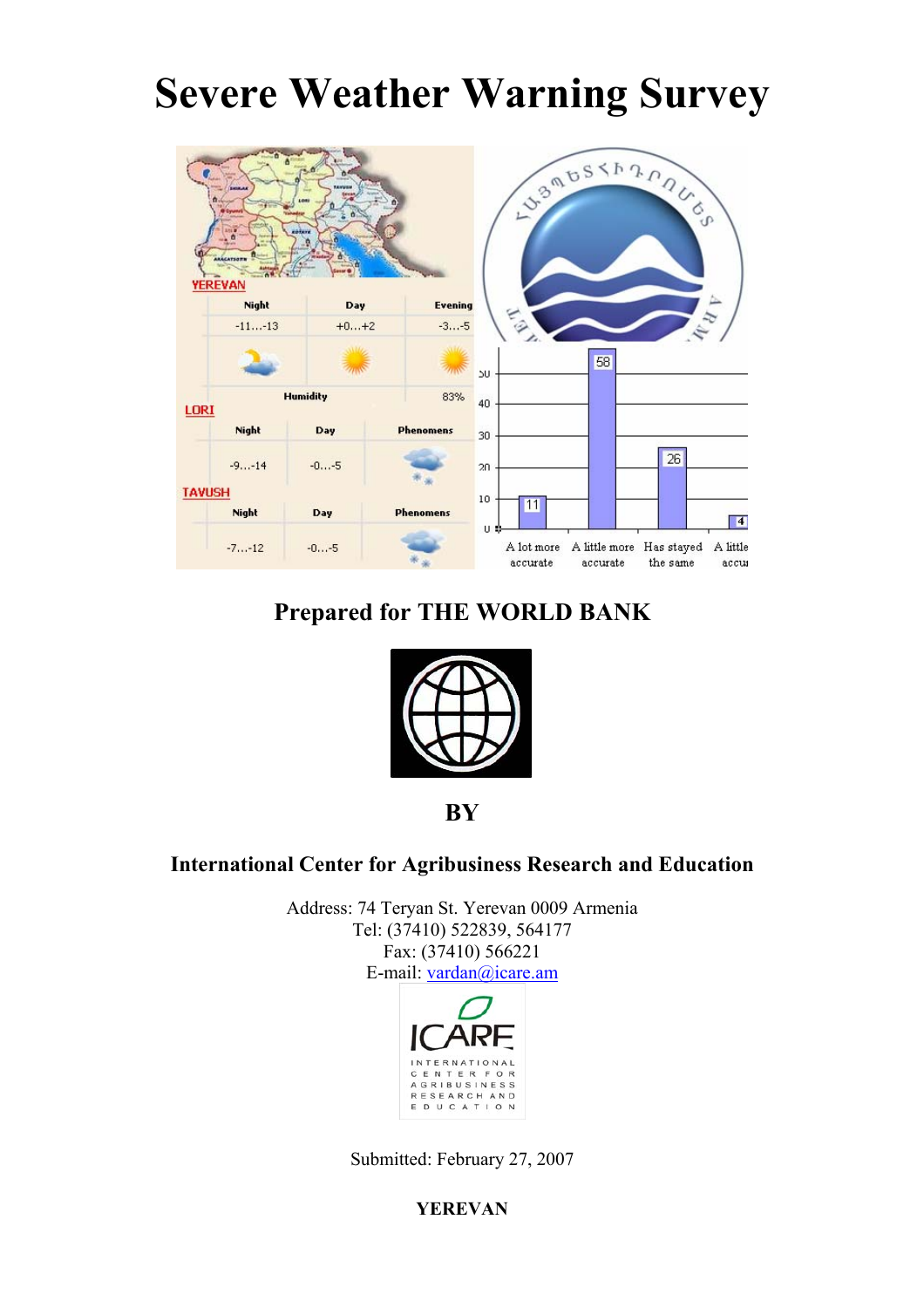## **Acknowledgements**

The ICARE Research team greatly benefited from fruitful cooperation with the Armenian State Hydrometeorological Service. In particular, the Research Team members express their deep appreciation to Mr. Hamlet Melkonyan and late Mr. Albert Torosyan for their support and encouragement during whole period of the study.

In addition, a large group of experts of the World Bank Team contributed their inputs and comments, including Vladimir Tsirkunov, Lucy Hancock, Dmitry Kurakin and Svetlana Sharipova. Special thanks to Mr. Kurakin for his invaluable assistance in designing the study methodology.

The Research Team expresses its deep gratitude to the World Bank Yerevan Office, especially to Mr. Artavazd Hakobyan for his advice and contributions. Also thanks to village and town mayors and deputy mayors of selected regions for their strong support and cooperation.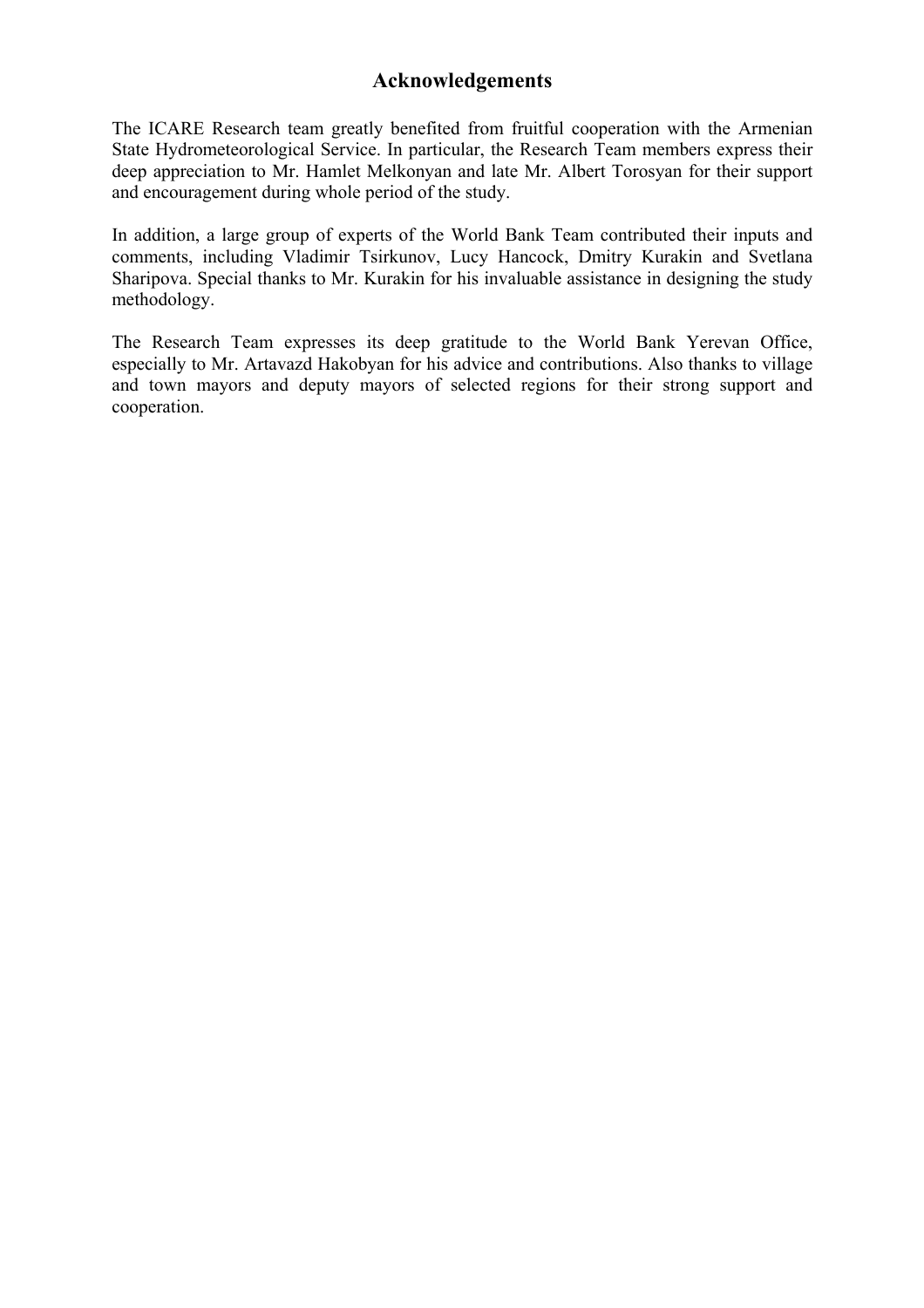## **1. Background & Methodology**

## **1.1 Background**

Within the scope of a study of weather/climate services in Europe and Central Asia, the World Bank is undertaking a survey of dissemination of severe weather warnings in Armenia, with a focus on rural areas. The ICARE Foundation was commissioned to undertake a public opinion survey on Severe Weather Warnings in partnership with the Armenian State Hydrometeorological and Monitoring Service (Armstatehydromet) and in consultation with the World Bank Country Office in Armenia.

The aims of the survey were as follows:

- To measure the publics' awareness, knowledge and perceptions of the Armstatehydromet particularly in Yerevan and in rural areas.
- To explore the effectiveness of Armstatehydromet's services with concentration on Severe Weather Warnings.
- To understand how people access the weather forecast information as well as the severe weather warnings and how they react to the severe warnings.
- To reveal the differences between the forecasts transmitted by Armstatehydromet and the forecast information received and understood by citizens.
- To evaluate the reactions to new ways for presenting severe weather warnings.

The survey was carried out within 3 days after the Armstatehydromet issued a Severe Weather Warning and the Event itself occurred. The ICARE maintained a close cooperation with Armstathydromet during overall study period. The following were the Severe Weather Warnings issued by Armstatehydromet during the study period, which covered the entire country:

| DEC 27-29, 2006       | <b>JAN 4, 2007</b>  | <b>JAN 29, 2007</b>   | FEB 7, 2007           |
|-----------------------|---------------------|-----------------------|-----------------------|
| <b>Heavy Snowfall</b> | Heavy Fog           | <b>Heavy Snowfall</b> | <b>Heavy Snowfall</b> |
| Strong Wind           | <b>Severe Frost</b> | Strong Wind           | Strong Wind           |
| Icy-Roads             | Icy-Roads           | Severe Frost          |                       |

#### **1.2 Methodology**

#### **Sampling Plan**

ICARE selected 12 settlements (4 sets with three settlements) plus Yerevan, the Capital, according to the TOR. The selection was done in close consultation with Armstatehydromet with a particular concentration on the areas which regularly are affected by the Severe Weather Warnings and Events. ICARE research team visited all settlements to find out more about their size, geography and economic sectors. The team leader met with the mayors, village mayors and deputy mayors who showed a great interest in the study. They confirmed that the weather, especially the severe weather, causes great losses to their agricultural activities. The mayors or responsible persons in turn offered their cooperation and support in the implementation of the study.

Together with Armstatehydromet a small report was developed on each marz and selected settlement climate characteristics with more concentration on severe weather phenomena. A small report on geography and economic sectors of each marz and settlement was also developed (See Appendix).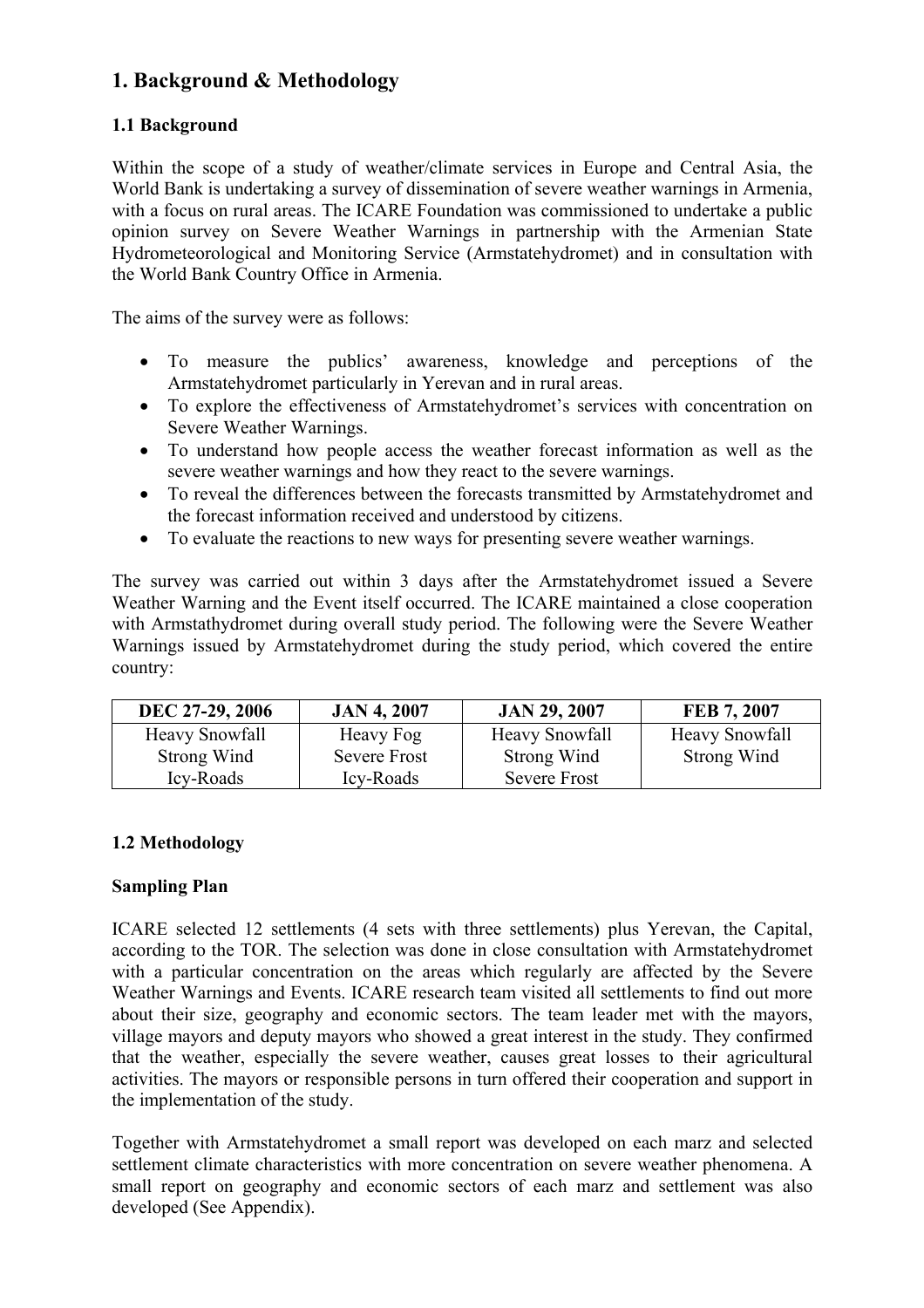The following are the selected settlements.

| <b>Shirak Marz</b>                   | Population |
|--------------------------------------|------------|
| City of Maralik                      | 5900       |
| Village if Lanjik                    | 924        |
| V. Horom                             | 1907       |
| Total                                | 8731       |
| <b>Lori Marz</b>                     |            |
| City of Tashir                       | 7856       |
| V. Lermontov                         | 870        |
| V. Gyulagarak                        | 2124       |
| Total                                | 10850      |
| <b>Aragatsotn Marz</b>               |            |
| City of Aparan                       | 6600       |
| V. Tsaghkahovit                      | 1562       |
| V. Aragats                           | 3200       |
| Total                                | 11362      |
| <b>Gegharkunik Marz</b>              |            |
| City of Martuni                      | 11900      |
| V. Lchashen                          | 4212       |
| V. Lichq                             | 5037       |
| Total                                | 21149      |
| Source: www.armstat.am, Census 2001. |            |

As of October 1, 2006 the number of permanent population in Armenia is as follows:

|                                  | Total  | Urban  | Rural |
|----------------------------------|--------|--------|-------|
| <b>Republic of Armenia (000)</b> | 3220.8 | 2062.8 | 1158  |
| Yerevan (000)                    | 1104.5 | 1104.5 | -     |
| Source: www.armstat.am           |        |        |       |

Thus, it can be seen that 36% of Armenia's population is **RURAL** and 64% is **URBAN**. Yerevan's population is about 34% of TOTAL (and 54% of urban).

To have representative samples for Armenia, the above proportions are used. Total number of people to be surveyed in Yerevan was 200, so it was decided to survey 588 people (88 additional respondents) in order to have about 34% representation in the total sample. The remaining 388 respondents have been surveyed in the rural towns and villages using appropriate proportions for rural and urban. Thus, 36% of 588 is 212 and it is the number of total rural people surveyed and 176 is the number of people surveyed in urban areas (rural towns).

Prior to the actual field work, the ICARE research team adapted the questionnaire with close cooperation with Armstatehydromet, WB Country Office and Bank task team experts (See Annexes).

To contribute to the national administration of the survey, the Armstatehydromet provided a 5-day weather forecast every day to ICARE research team to better plan the activities. The 5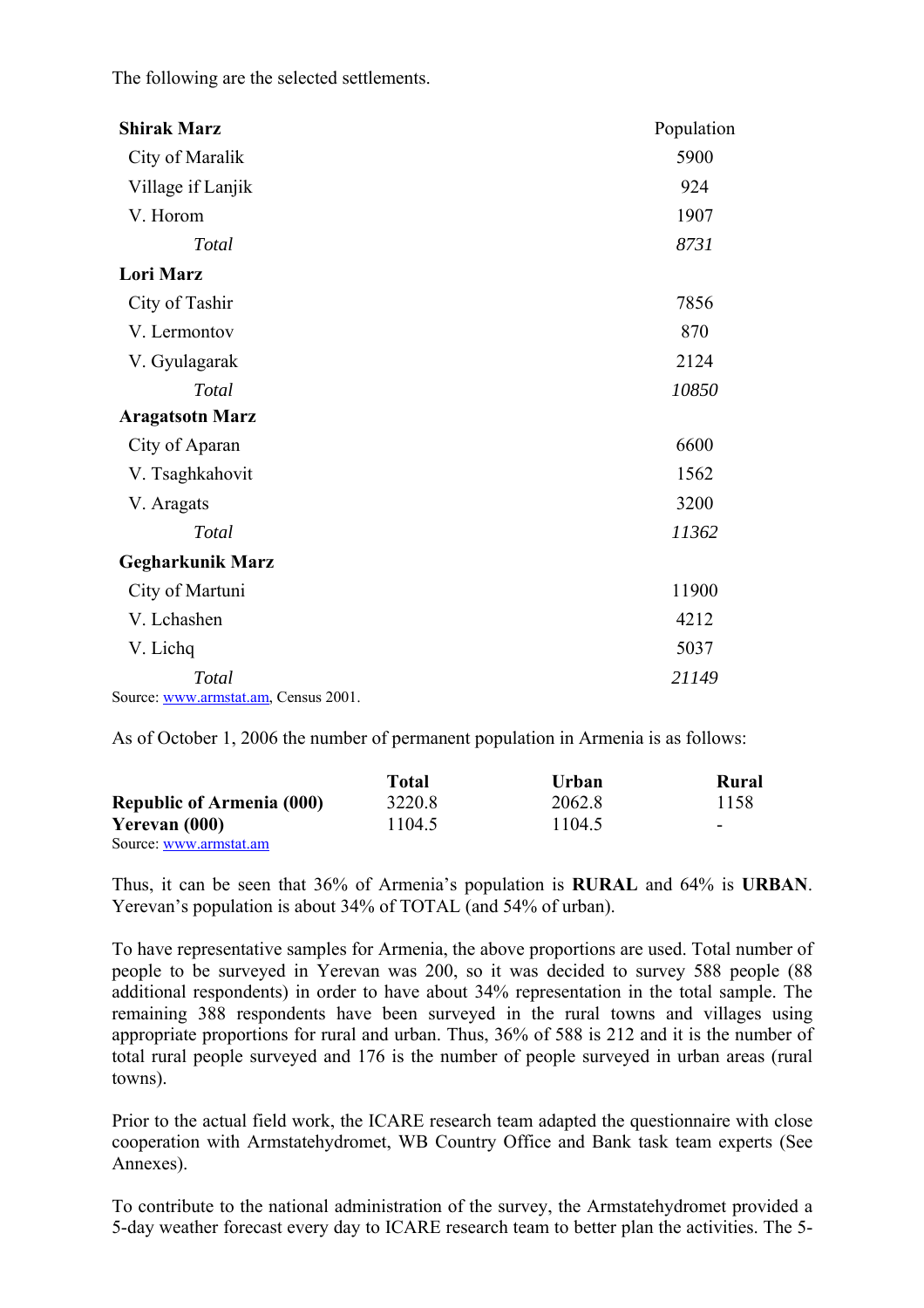day forecast included all marzes where the selected 12 settlements were located plus Yerevan. There was no separate format to present severe weather warnings. The forecast announcement had the same format with only changed title: Attention!!! If there was no "attention", the warning shouldn't be considered as severe.

The ICARE research team maintained a close cooperation with village and town mayors or deputy mayors to check the weather situation locally. All team members/interviewers were trained and a pilot survey was implemented before the main survey.

#### **Yerevan Survey**

The survey in Yerevan was conducted using on-street interview method in 10 districts of Yerevan. Small districts were added to its neighbor districts (Nork Marash to Nor Nork and Nubarashen to Shengavit, in this case 29 people were surveyed in Nor Nork and 28 in Shengavit).

| <b>YEREVAN, Districts</b> | 1104.5 | % in Total | <b>Sample</b> |
|---------------------------|--------|------------|---------------|
| Ajapnyak                  | 106.8  | 0.10       | 19            |
| Avan                      | 50.5   | 0.05       | 9             |
| Arabkir                   | 131.4  | 0.12       | 24            |
| Davitashen                | 40.4   | 0.04       | 7             |
| Erebuni                   | 119.7  | 0.11       | 22            |
| Kentron                   | 129.7  | 0.12       | 23            |
| Malatia - Sebastia        | 140.6  | 0.13       | 25            |
| $Nor - Nork$              | 143.7  | 0.13       | $26 + 3$      |
| Nork - Marash             | 11.5   | 0.01       | $\theta$      |
| Nubarashen                | 9.5    | 0.01       | $\theta$      |
| Shengavit                 | 142.6  | 0.13       | $26 + 2$      |
| Qanaker - Zeytun          | 78.1   | 0.07       | 14            |
| <b>TOTAL</b>              |        |            | 200           |

#### **Rural Survey**

The following is the actual sample for rural survey. The ICARE was able to conduct surveys in 3 marzes: Shirak (Sh), Aragatsotn (Ar) and Gegharkunik (Ge). The Severe Weather Warnings issued by Armstatehydromet actually covered all Armenia and it was decided to conduct the field work in 4 villages and 3 towns of 3 marzes to get as much coverage as possible.

*Actual Sample* 

| $\text{Sh}/\text{Ar}/\text{Ge}$ - Villages | <b>Population</b> | $\%$ in subtotal | <b>Survey Sample</b> |
|--------------------------------------------|-------------------|------------------|----------------------|
| V. Lanjik                                  | 1100              | 10               | 21                   |
| V. Horom                                   | 1907              | 16               | 35                   |
| V. Aragats                                 | 3200              | 28               | 59                   |
| V. Lichq                                   | 5200              | 46               | 97                   |
| Total                                      | 11407             |                  | 212                  |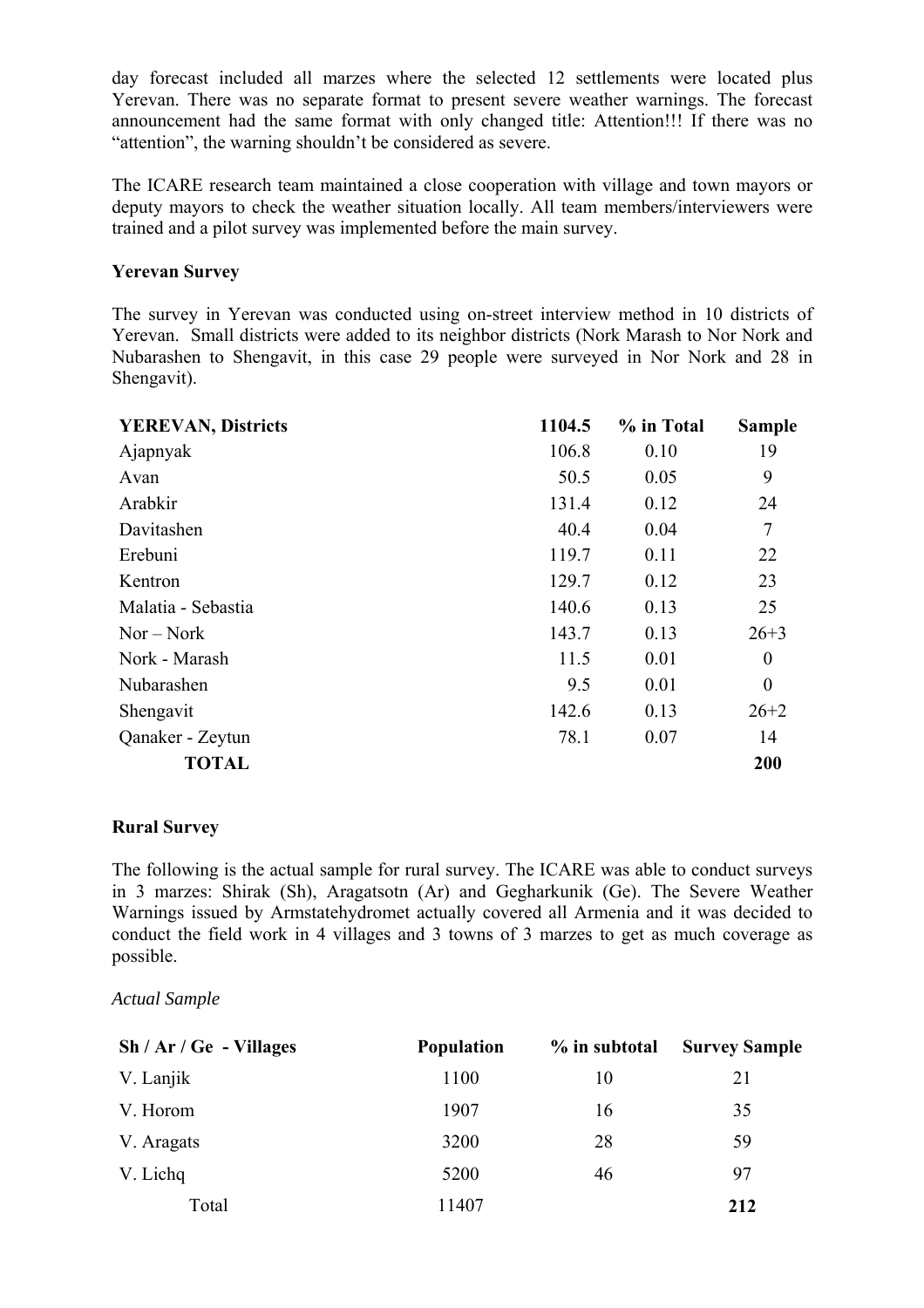| $\mathbf{Sh}/\mathbf{Ar}/\mathbf{Ge}$ - Towns | <b>Population</b> | % in subtotal | <b>Survey Sample</b> |
|-----------------------------------------------|-------------------|---------------|----------------------|
| City of Maralik                               | 5800              | 23            | 41                   |
| City of Aparan                                | 7500              | 30            | 52                   |
| City of Martuni                               | 11900             | 47            | 83                   |
| Total                                         | 25200             |               | 176                  |

Source: [www.armstat.am](http://www.armstat.am/) and interviews with village and town mayors.

The population numbers had some deviations compared to statistics information. The numbers have been corrected at each location and the actual sample size was developed based on actual population numbers.

The respondent under 18 have been excluded as traditionally youth under 18 live with their parents (especially in rural areas) and their behavior fully depends on parents' decision. Adults are in the lists of election voters and that lists (many times corrected and checked) were used by ICARE research team to randomly identify the rural respondents.

## **2. Findings**

#### **2.1 Background Information**

A total of 588 interviews have been carried out. The demographic breakdown of the respondents is given below.

| Age band     | Number of<br>interviews | % of interviews |
|--------------|-------------------------|-----------------|
| 18-24        | 75                      | 13%             |
| 25-44        | 254                     | 43%             |
| $45 - 64$    | 208                     | 35%             |
| $65$ years + | 51                      | 9%              |
| Total        | 588                     |                 |

#### **Figure 1: Respondents by age band.**

#### **Figure 2: Respondents by gender.**

| Gender | <b>Number of</b><br>respondents | % of respondents |
|--------|---------------------------------|------------------|
| Male   | 308                             | 52%              |
| Female | 280                             | 48%              |
| Total  | 588                             |                  |

The questionnaire aimed at finding out the ethnic background of the respondents and included all ethnic group categories existing in Armenia: Assyrians, Yezeds, Greeks, Russians, Ukrainians and Kurds. These categories were taken from State Statistics. However, according to the survey results, 100% of the respondents were Armenians.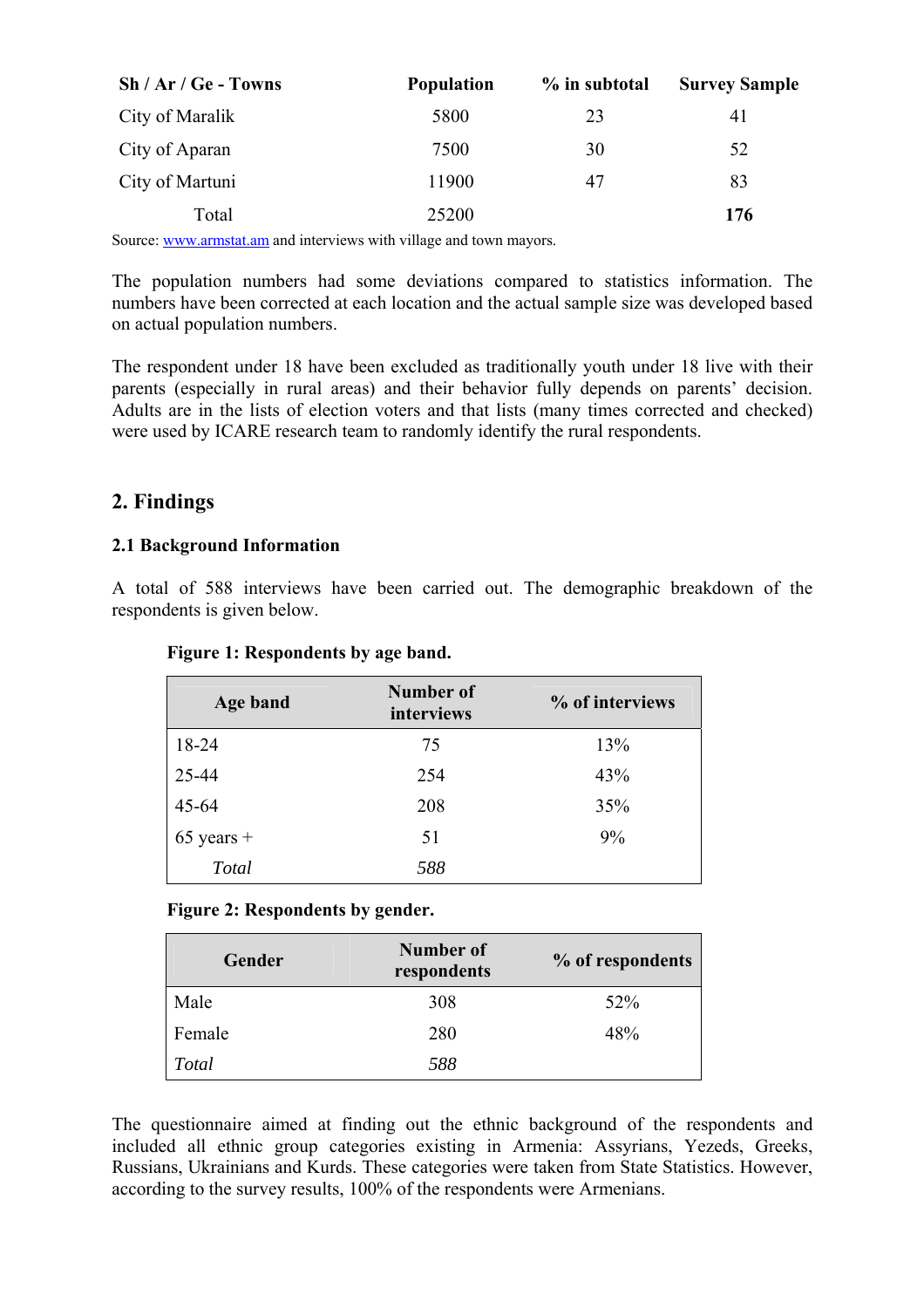| <b>Sector</b>                      | Number of<br>respondents | $%$ of<br>respondents |
|------------------------------------|--------------------------|-----------------------|
| Industry                           | 9                        | $2\%$                 |
| Agriculture                        | 91                       | 16%                   |
| Construction                       | 20                       | $3\%$                 |
| <b>Transport and Communication</b> | 15                       | $2\%$                 |
| Trade and Services                 | 76                       | 13%                   |
| <b>Education and Science</b>       | 104                      | 18%                   |
| <b>Health and Social Sector</b>    | 30                       | $5\%$                 |
| State and Municipal Governance     | 59                       | 10%                   |
| Other (please specify)             | 83                       | $14\%$                |
| Don't know/Refused to answer       | 101                      | 17%                   |
| Total                              | 588                      |                       |

#### **Figure 3: Respondents by involved/employed main sectors.**

- The main involvement sectors of the people surveyed were Education and Science (18%), Agriculture (16%), Trade and Services (13%) and State and Municipal Governance (10%).
- Those who gave other responses (14%) were either unemployed looking for a job or unemployed not looking for a job.
- About 17% of the respondents refused to answer.

#### **Figure 4: Agricultural activities of the respondents.**

| <b>Agricultural Activity</b>                      | Number of<br>mentions |
|---------------------------------------------------|-----------------------|
| <b>Plant Growing</b>                              | 70                    |
| Orchards                                          | 33                    |
| Animal Husbandry                                  | 69                    |
| Agricultural Services (machinery, chemicals. Etc) | 9                     |
| Processing of agricultural produce (homemade)     | 3                     |
| Cultivating home garden                           | 219                   |
| Other (please specify)                            | $\theta$              |
| Not involved in any agricultural activity         | 294                   |
| Don't know/Refused to answer                      | $\theta$              |
| Total (multiple responses allowed)                | 697                   |

- Although only 16% of the respondents (91) stated that their main involvement was agriculture in Figure 3, there were about 403 responses from the respondents involved in some kind of agricultural activity.
- The most popular agricultural activity among the respondents was cultivating the home garden (219 mentions).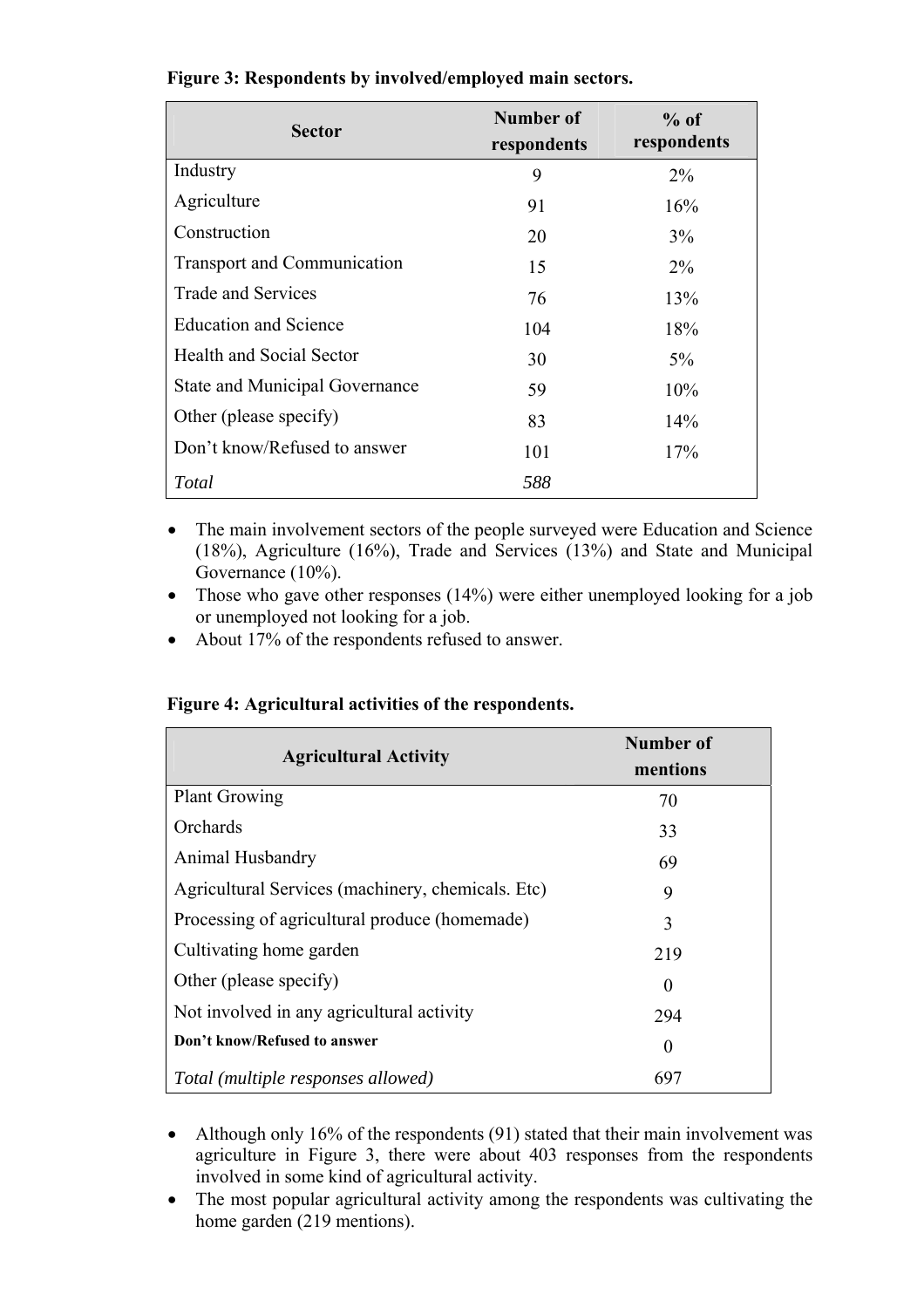• The majority of those who were not involved in any agricultural activity were from Yerevan (200 respondents). The rural respondents who were not involved in any agricultural activity were either unemployed or were involved in the following sectors: Education and Science, Trade and Services, State and Municipal Governance, Transport and Communications.

| <b>Employment Status</b>                                      | Number of<br>respondents | $%$ of<br>respondents |
|---------------------------------------------------------------|--------------------------|-----------------------|
| <b>Employed in State Sector</b>                               | 186                      | 32%                   |
| <b>Employed in Private Sector</b>                             | 79                       | 13%                   |
| Employed in Foreign/International Company                     | $\Omega$                 | $0\%$                 |
| Self-employed, Employer, Entrepreneur                         | 33                       | 6%                    |
| Lower supervisory and technical occupations<br>in Agriculture | 12                       | $2\%$                 |
| Non paid routine occupations in Agriculture                   | 40                       | $7\%$                 |
| Student                                                       | 29                       | $5\%$                 |
| Pensioner                                                     | 54                       | 9%                    |
| Housewife                                                     | 65                       | 11%                   |
| Unemployed and looking for a job                              | 74                       | 13%                   |
| Not employed and not looking for a job                        | 14                       | $2\%$                 |
| Other                                                         | 2                        | $0\%$                 |
| Total                                                         | 588                      |                       |

#### **Figure 5: Respondents by actual employment status.**

• Almost two-thirds (32%) of the respondents were actually employed in state sector. These sectors were Education and Science, Health and Social Security, and State and Municipal Governance (See Figure 3).

- Fifteen percent of people surveyed were unemployed. This fact is indirectly visible from Figure 3.
- About 13% of the respondents were employed in the private sector.
- Housewives comprised about 11% of the sample and pensioners 9%.

#### **Figure 6: Education of the respondents.**

| <b>Education</b>                         | Number of<br>interviews | % of interviews |
|------------------------------------------|-------------------------|-----------------|
| No Elementary Education                  |                         | $0\%$           |
| Elementary / Incomplete Secondary        | 42                      | $7\%$           |
| Secondary / Secondary – Tech./vocational | 321                     | 55%             |
| <b>Higher Education</b>                  | 22.1                    | 38%             |
| Graduate Education, Post Graduate        | 2                       | $0\%$           |
| <b>Refused to Answer</b>                 |                         | $0\%$           |
| Total                                    | 588                     |                 |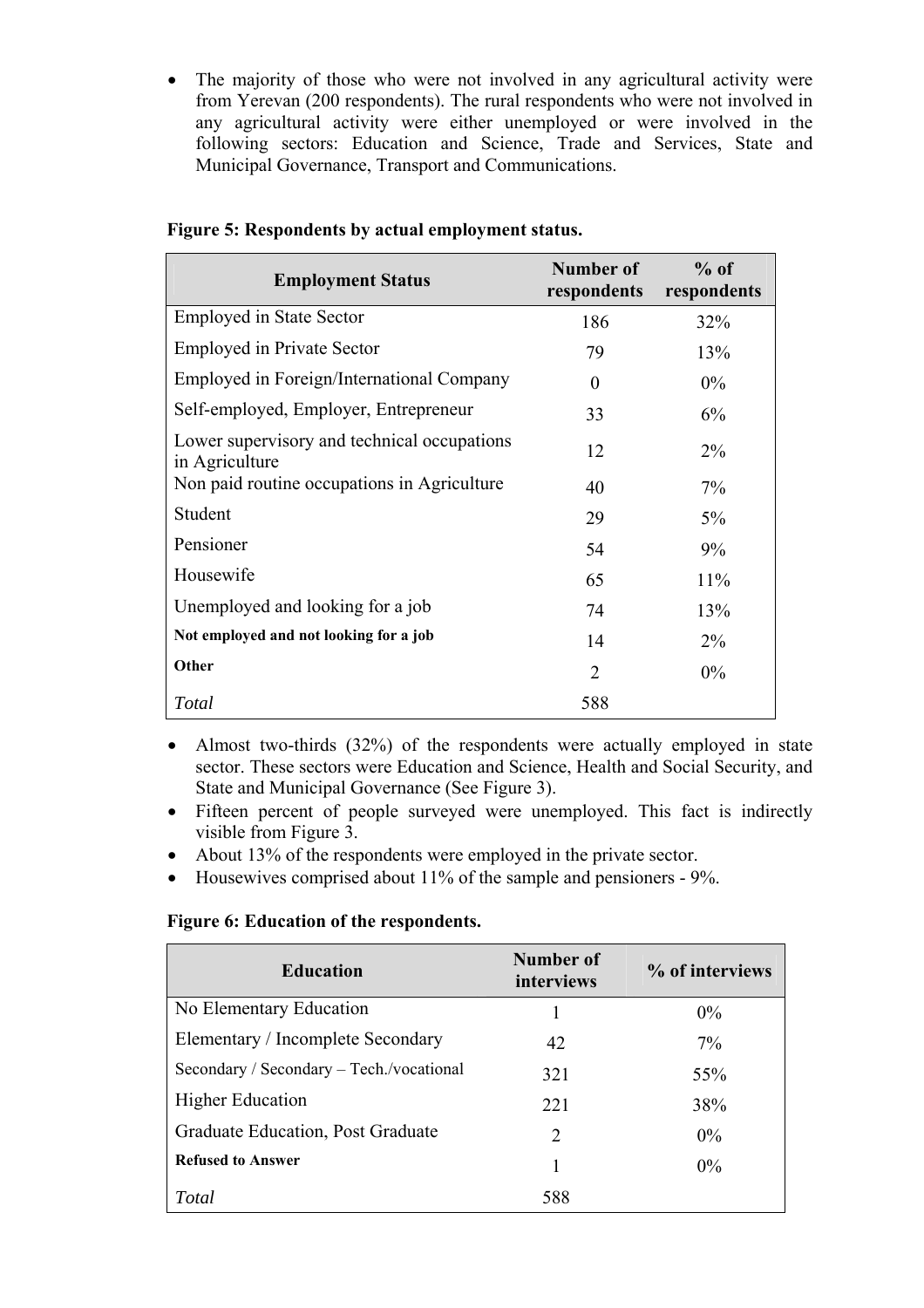- More than half (55%) of the respondents had secondary or technical/vocational education.
- About 38% of the people surveyed had higher education.
- Only 7% of the respondents had elementary or incomplete secondary education.

| <b>Household size</b> | <b>Number of respondents</b> | % of respondents |
|-----------------------|------------------------------|------------------|
| $1 - 3$               | 145                          | 25%              |
| $4 - 6$               | 366                          | 62%              |
| $7+$                  | 77                           | 13%              |
| <b>Total</b>          | 588                          |                  |

#### **Figure 7: Household size of the respondents.**

- About 62% of the respondents had households with 4-6 members.
- One in four respondents (25%) had small household size.
- Around 13% of the respondents had quite large household size with 7 and more members. Households with large size were mainly located in rural areas.

#### **2.2 Awareness of ArmStateHydromet**

The respondents were shown the Armstatehydromet logo.



- 87% or 509 respondents said that this was the first time they had seen the logo.
- Less than one in ten of respondents said that they had seen the Armstatehydromet logo before – 54 respondents. The awareness of the logo was a bit high in Yerevan (18 respondents). There were 15 respondents in Gegharkunik Marz and another 15 in Shirak Marz who had seen the logo before. There were only 6 people aware of the logo in Aragatsotn Marz.
- About 4% of the respondents were not sure whether they could recall the logo or not.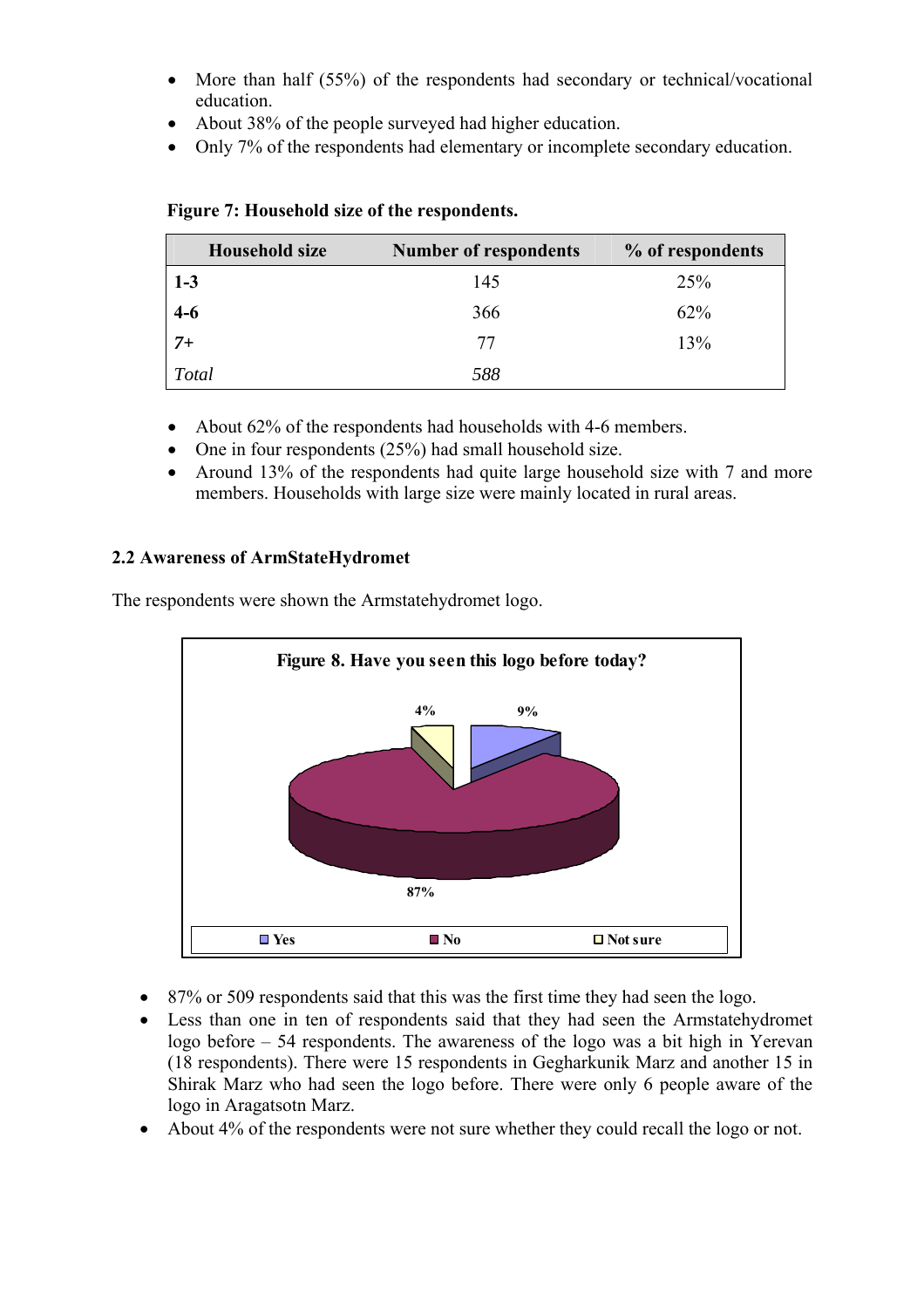#### **Figure 9: Where have you seen the logo before?**

|                                    | Number of |
|------------------------------------|-----------|
|                                    | mentions  |
| On weather forecasts               | 15        |
| On TV                              | 46        |
| In newspapers                      | $\theta$  |
| On the ArmStateHydromet website    |           |
| On the Internet                    |           |
| Other                              | 3         |
| Not sure / don't know              | 8         |
| Total (multiple responses allowed) | 73        |

\*Base all who had seen logo before (54 respondents)

- Forty-six respondents stated that they had seen the logo on TV, whereas 15 respondents recalled seeing the logo on weather forecasts.
- Eight respondents were unsure or did not know where they had seen the logo.
- Only one respondent had seen the logo on the on the ArmStateHydromet website.

| Figure 10: Do you know what the logo stands for? |  |  |  |
|--------------------------------------------------|--|--|--|
|                                                  |  |  |  |

|                                      | % of respondents |
|--------------------------------------|------------------|
| The ArmStateHydromet                 | 14%              |
| Something to do with the weather     | 41%              |
| Something to do with the environment | $0\%$            |
| Something to do with water           | 4%               |
| <b>Rescue Service Operation</b>      | $0\%$            |
| Other                                | $1\%$            |
| $\mathrm{No}$ / not sure             | 40%              |

- Forty-one percent of respondents who were familiar with the logo knew that it had something to do with the weather, whereas, only 14 % of the respondents recognized that the logo belonged to ArmStateHydromet.
- Forty percent of the respondents either did not know or simply were not sure what the logo stood for.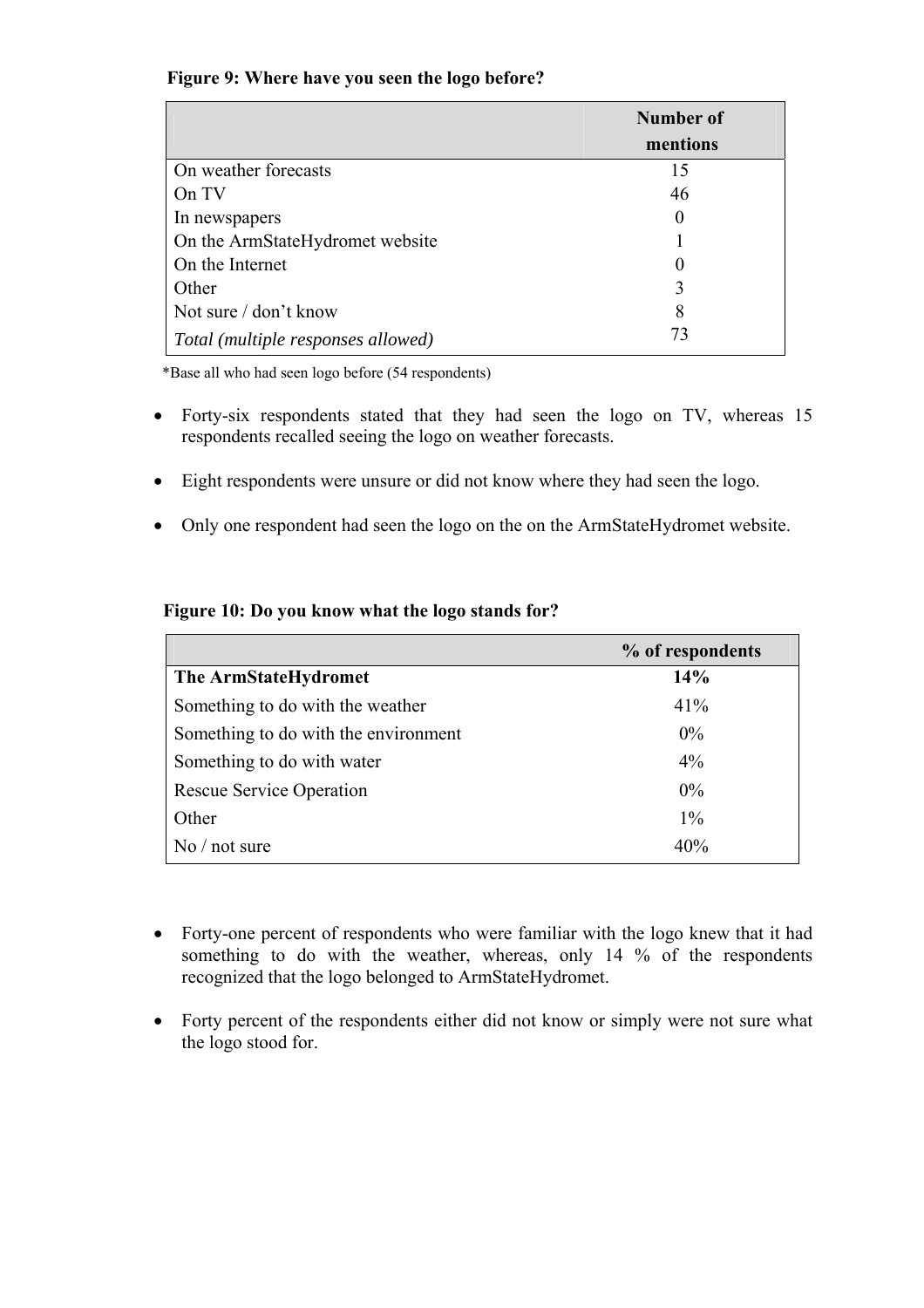#### **2.3 Knowledge of the ArmStateHydromet**

|                                                                                | Number of<br>mentions | $%$ of<br>respondents |
|--------------------------------------------------------------------------------|-----------------------|-----------------------|
| Weather organisation / issue weather forecasts                                 | 434                   | 74%                   |
| Issues severe weather warnings                                                 | 143                   | 24%                   |
| Does research                                                                  | 86                    | 15%                   |
| Part of the Government / Ministry of Nature<br>Protection                      | 19                    | 3%                    |
| Academic Institution, provides degrees                                         | 1                     | $0\%$                 |
| Reports on global warming / environmental<br>change                            | 69                    | 12%                   |
| Part of the State TV<br><i>(inaccurate but may be a perception)</i>            | 14                    | $2\%$                 |
| Part of Emergency Service Group<br><i>(inaccurate but may be a perception)</i> | 11                    | $2\%$                 |
| Other                                                                          | 0                     | $0\%$                 |
| Nothing / not sure                                                             | 105                   | 18%                   |
| Total (multiple responses are allowed)                                         | 882                   |                       |

#### **Figure 11: What, if anything, do you know about the ArmStateHydromet?**

- When asked what, if anything, they knew about ArmStateHydromet, almost 74% of the respondents stated that ArmStateHydromet was weather organization or issued weather forecasts. Almost every fourth respondent (24%) knew it issued severe weather warnings.
- Fifteen percent of respondents said ArmStateHydromet did research, and 12% said that ArmStateHydromet issued reports on global warming and environmental change.
- A little less than one in five respondents (18%) stated they knew nothing or were not sure about the ArmStateHydromet.

#### **2.4 Sources of weather information**

- Respondents were asked where they obtained information on weather forecast and if they used each source ''regularly'', ''occasionally'' or ''never. The most popular source of weather forecasts information was terrestrial TV, which is used regularly by about 80% of the respondents. The next most popular source used regularly was radio (about  $5\%$ ).
- Large majority of the respondents never used teletext, internet, and satellite/cable to learn information on weather forecast.
- It needs to be pointed out that only one percent of respondents regularly used other sources besides those listed in the figure. Those sources included phones, intuition, moon cycle, special tools and other.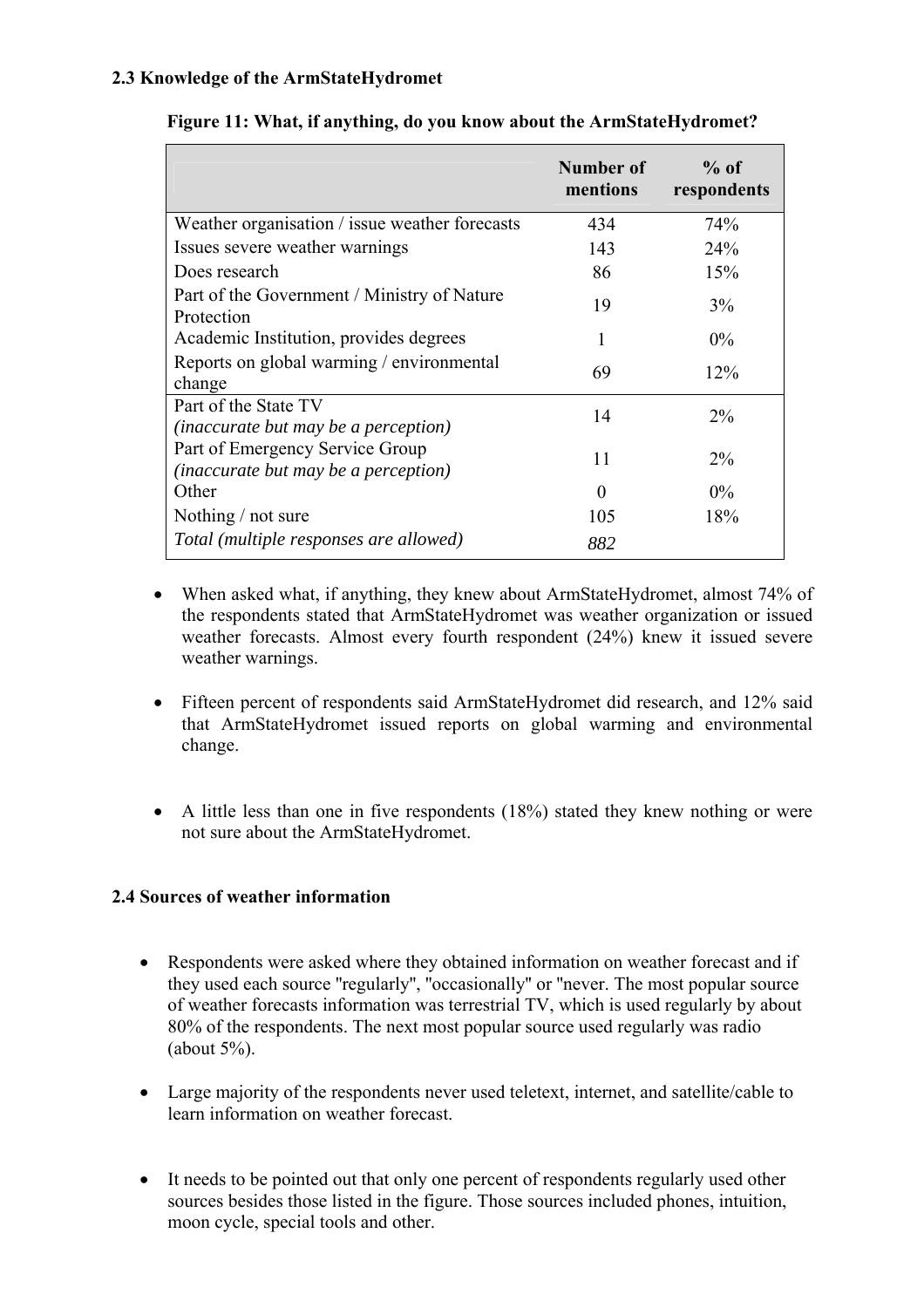

 **Figure 12: Use of different sources for weather forecast information.** 

Asked which source they use most often, the following responses were given:

- Terrestrial TV:  $95.6\%$
- Radio: 2.2%
- Internet:  $0.4\%$
- Newspapers:  $0.3\%$
- Other:  $1.5\%$

A dominant majority of the respondents (about 96%) said that they used terrestrial TV most often. Next category is radio with only around 2%. Among other sources, which constitute approximately 1.5%, respondents mentioned telephone, conversations with other people, teletext, tools and other.

About 3% of the respondents (17) stated that they use Internet at least "occasionally" for weather information. Popular search engine sites were MSN / Yahoo / Google / CNN / Weather.com, where 8 respondents visited for weather information (See Figure 13).

#### **Figure 13: Which website do you use most fore weather information?**

| Website                                      | Number of          |  |  |
|----------------------------------------------|--------------------|--|--|
|                                              | <b>Respondents</b> |  |  |
| www.meto-tv.am                               |                    |  |  |
| www.meteo.am                                 |                    |  |  |
| MSN / Yahoo / Google / CNN / Weather.com     | 8                  |  |  |
| www.rambler.ru / www.mail.ru / www.yandex.ru |                    |  |  |
| Total                                        | 17                 |  |  |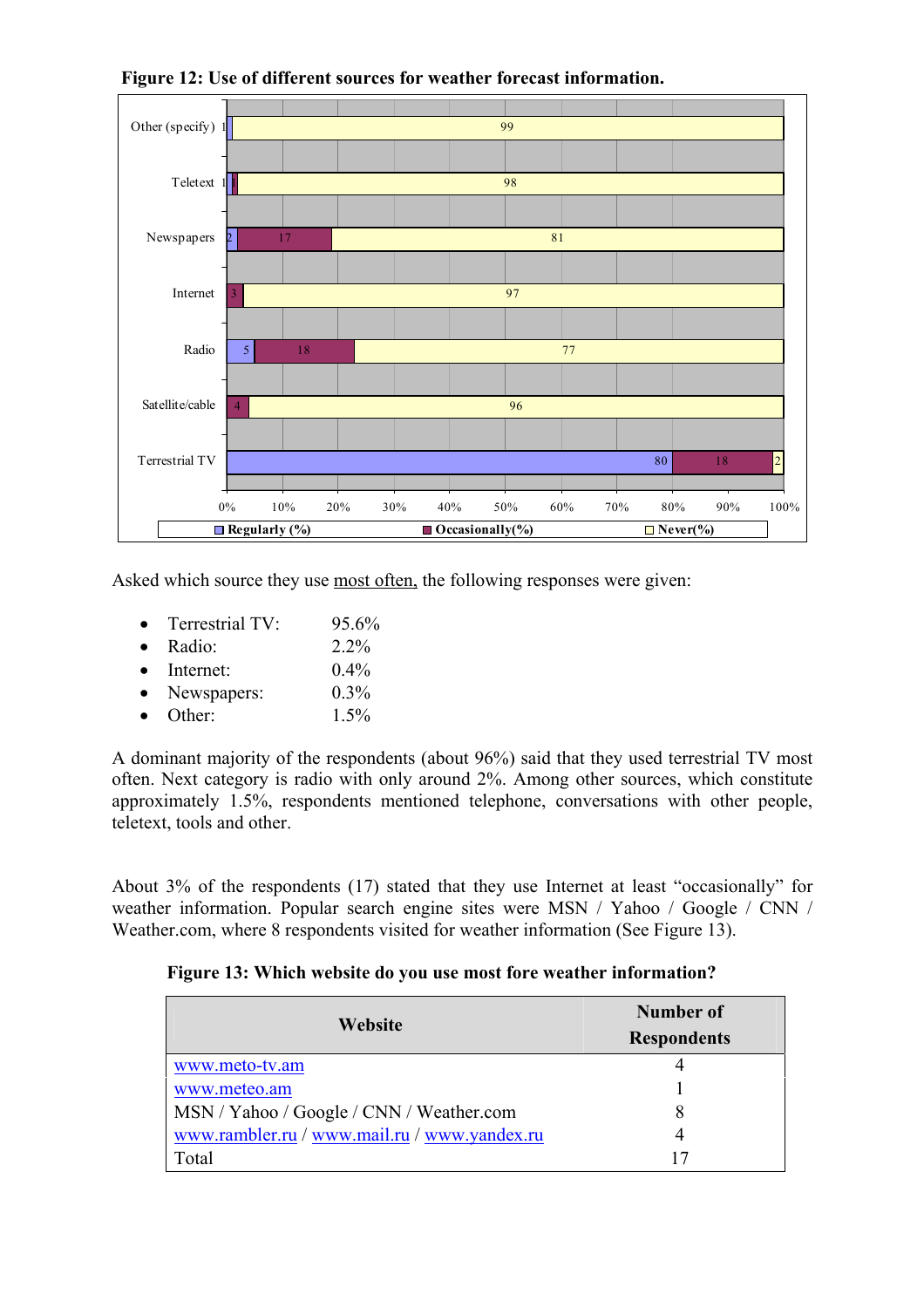#### **2.5 Satisfaction with aspects of weather information**





- Respondents were asked to assess how satisfied or dissatisfied they were with different features of the weather forecast they use most often.
- Thirty-eight percent were very satisfied or quite satisfied with the information provided by the forecast.
- Thirty-seven percent were very satisfied or quite satisfied with the timeliness of information provided by the forecast.
- Thirty-two percent were very satisfied or quite satisfied with the accuracy of information provided by the forecast.

Respondents were asked to asses the accuracy of information provided by weather forecast over the last five years or so.

- About 69% of the respondents stated that the weather forecast in overall became a little more or a lot more accurate.
- A bit more than a quarter of the respondents (26%) think that the weather forecast stayed the same over five years.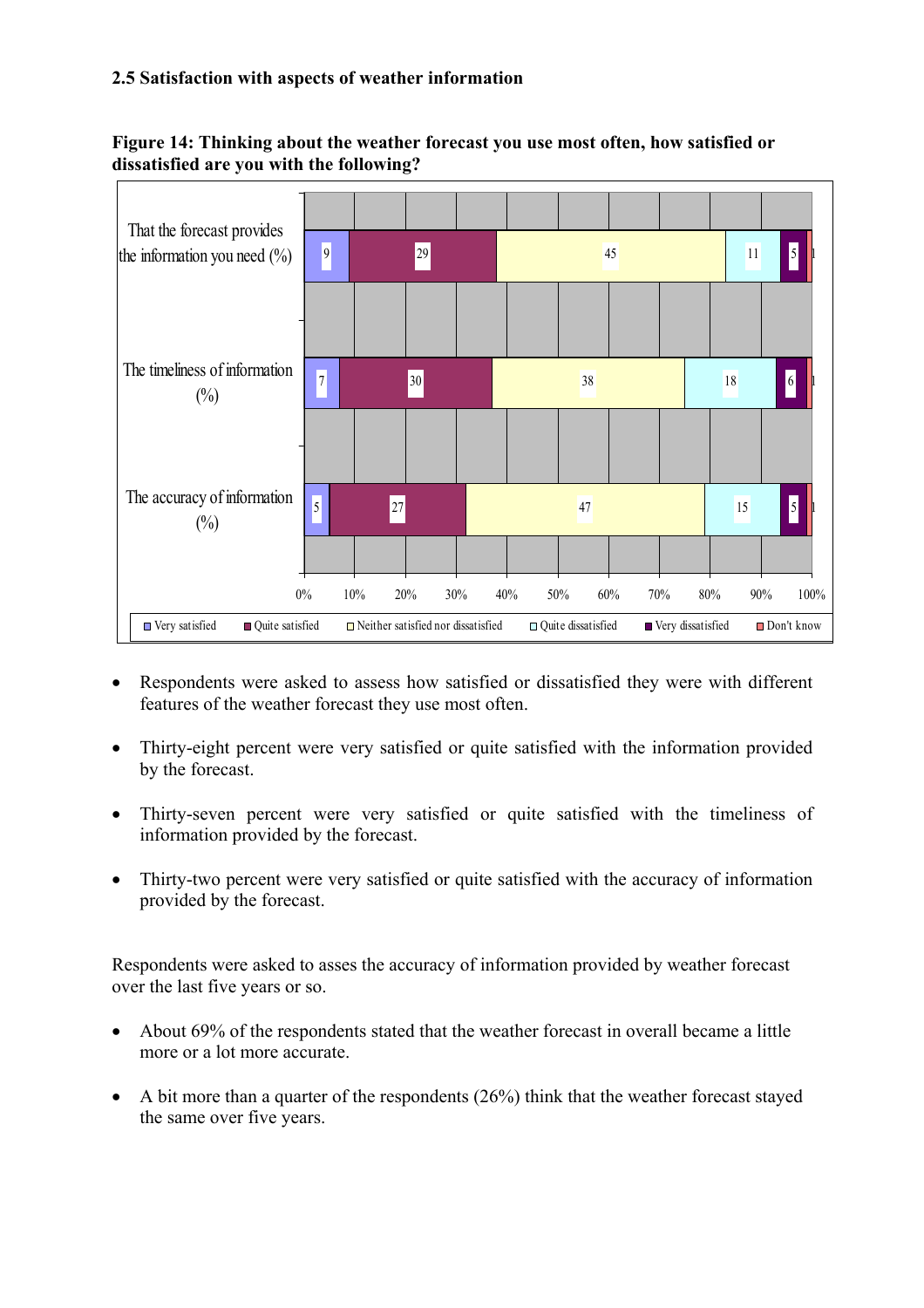#### **Figure 15: Over the last five years or so, do you think the weather forecast overall has become…?**



Respondents were asked the extent to which weather forecasts influence the activities they choose to participate. Around 36% of respondents said that weather forecasts had some impact and 23% said that they had a lot of impact. Twenty-two percent and 19% percent of respondents stated that weather forecasts had a little impact and no impact, respectively.



**Figure 16: To what extent, do weather forecasts influence the activities you choose to take part in?**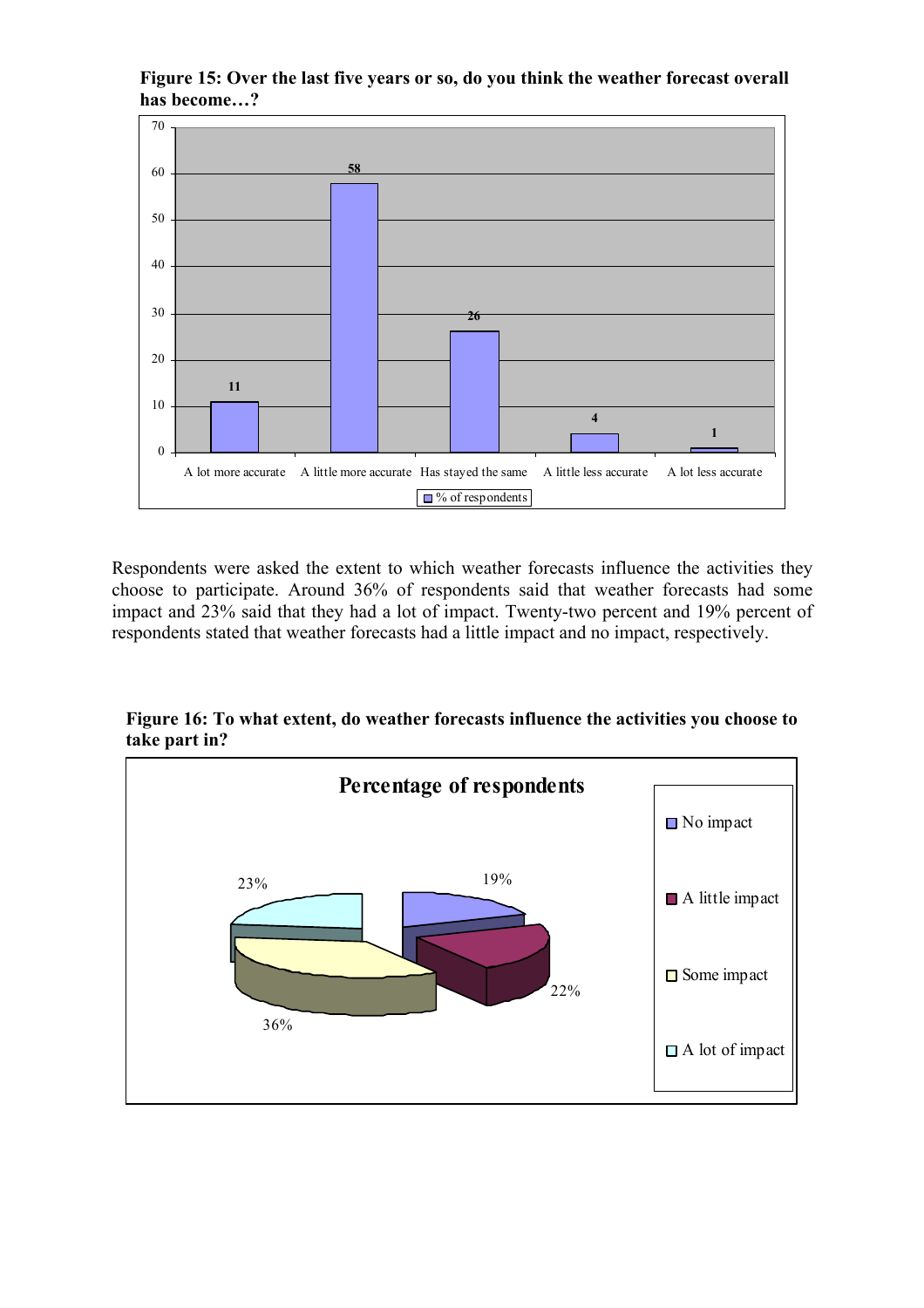#### **2.6 Severe Weather Warnings (SWWs)**

Respondents were asked whether they are aware that a severe weather warning was recently issued for that area.

- More than half of the respondents (50.51% or 297 people) mentioned that they were aware about the severe weather warning announced for their area,
- 47.96% (or 282 people) of the respondents mentioned that they were not informed about the severe weather,
- Portion of respondents who were not sure whether they were informed or not about the recent severe weather warning constitutes 1.53% (or 9 people).

The chart below presents the distribution of the respondents (those who actually received a severe weather warning) according to where they found out about the severe weather warning.



 **Figure 17: Where did you find out about the SWW?** 

Base: respondents who were aware or were not sure about their awareness of SWW (306 respondents).

• This question was unprompted and respondents were asked to recall those different sources where they get information about severe weather warnings. Because the major information source both in city of Yerevan and especially in rural areas is Terrestrial TV, 85.9% of respondents mentioned this. Word of mouth was also popular comprising 8.7% of all answers.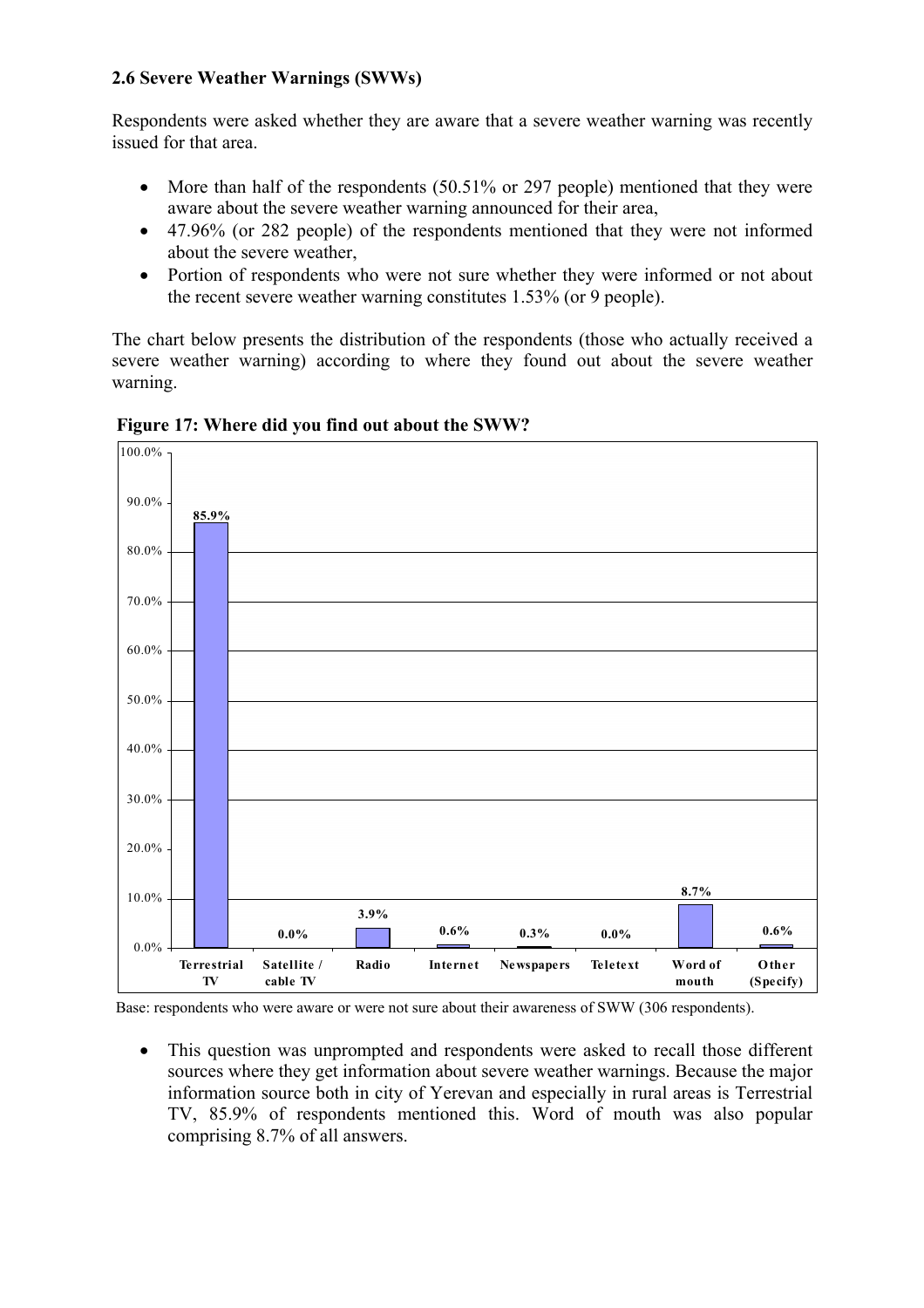The table below shows what respondents did in response to the recent severe weather warnings. In left column the answers for unprompted questions are presented and in the right column the answers for prompted questions are presented.

|                                                                                     | % of respondents<br><b>UNPROMPTED</b> | % of respondents<br><b>PROMPTED</b> |
|-------------------------------------------------------------------------------------|---------------------------------------|-------------------------------------|
| Took more notice of the weather forecast                                            | 9%                                    | 45%                                 |
| Looked for further information / made an<br>effort to access more weather forecasts | 1%                                    | 8%                                  |
| Changed plans                                                                       | 25%                                   | 52%                                 |
| Took precautions to protect property (e.g.<br>lagged pipes, secured fence)          | 20%                                   | 51%                                 |
| Took precautions to avoid injury (e.g. gritted<br>path)                             | 4%                                    | 22%                                 |
| Allowed more time for my journey                                                    | 2%                                    | 9%                                  |
| Stayed at home                                                                      | 28%                                   | 58%                                 |
| Dressed in appropriate clothes / shoes                                              | 20%                                   | 51%                                 |
| Took no notice / ignored it                                                         | 10%                                   |                                     |
| Other (specify)                                                                     | 1%                                    |                                     |
| Don't know / nothing                                                                | 17%                                   | 7%                                  |

#### **Figure 18: What did you do in response to the SWW?**

Base: respondents who were aware or were not sure about their awareness of SWW (306 respondents).

- Approximately one out of four respondents (28%) in unprompted and more than half in prompted sections (58%) said that they preferred to stay at home when the severe weather actually happened.
- Some part of respondents  $-25\%$  in unprompted questions and 52% in prompted questions said they changed the plans as a response to severe weather warning.
- About half of all respondents in prompted section decided to take precautions to protect their property.
- One out of five respondents in unprompted and every second respondent in prompted sections dressed in appropriate clothes/shoes as a response to severe weather warning.
- Two respondents who gave other answer replied that they collected hay for stock, collected water, and didn't allow the child to go to school.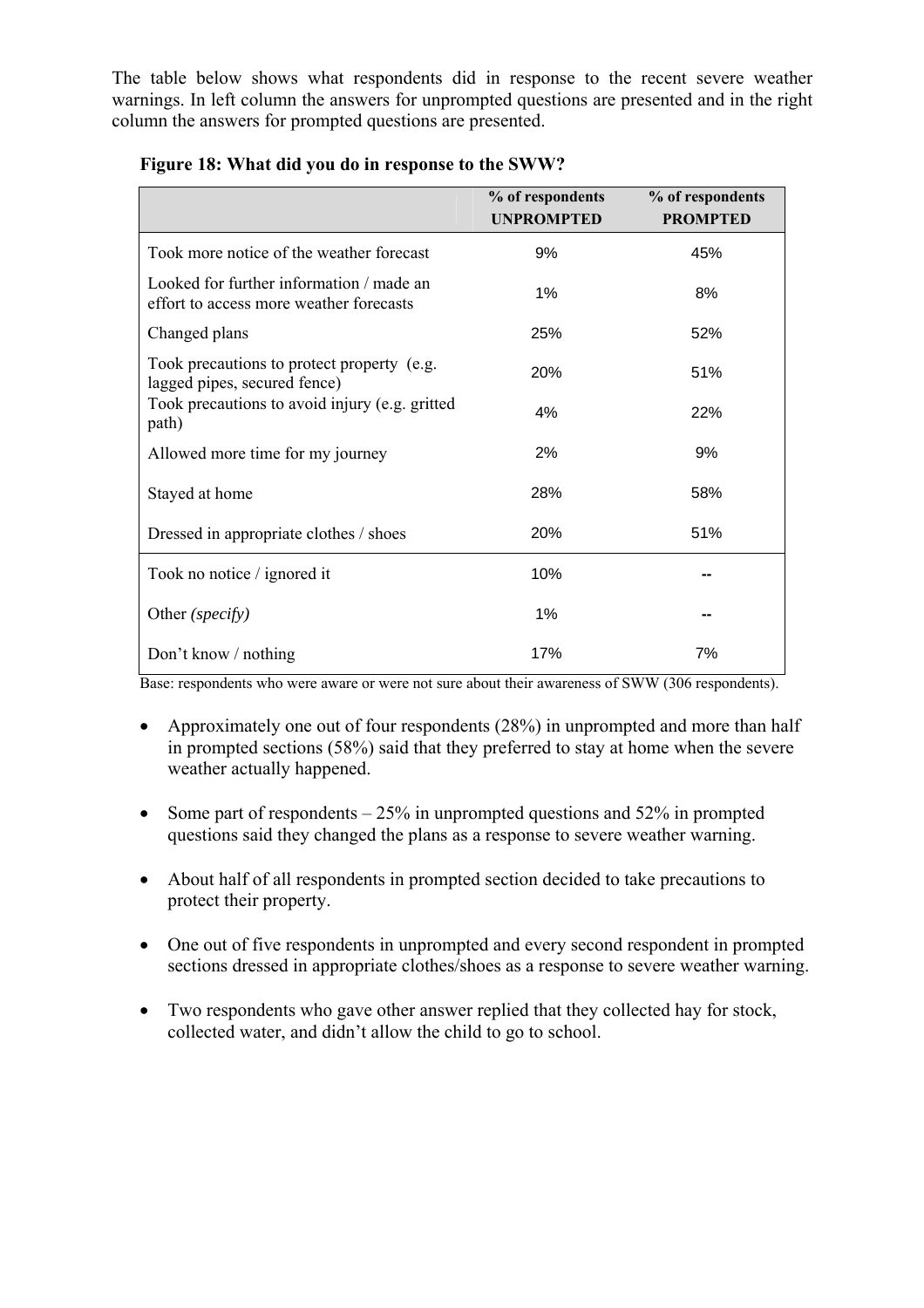The table below shows what respondents did in response to the *recent* severe weather event. In left column the answers for unprompted questions are presented and in the right column the answers for prompted questions are presented.

|                                                                                     | % of respondents<br><b>UNPROMPTED</b> | % of respondents<br><b>PROMPTED</b> |
|-------------------------------------------------------------------------------------|---------------------------------------|-------------------------------------|
| Took more notice of the weather forecast                                            | 2%                                    | 27%                                 |
| Looked for further information / made an<br>effort to access more weather forecasts | 1%                                    | 6%                                  |
| Changed plans                                                                       | 17%                                   | 40%                                 |
| Took precautions to protect property (e.g.<br>lagged pipes, secured fence)          | 11%                                   | 34%                                 |
| Took precautions to avoid injury (e.g. gritted<br>path)                             | 7%                                    | 23%                                 |
| Allowed more time for my journey                                                    | 2%                                    | 11%                                 |
| Stayed at home                                                                      | 21%                                   | 44%                                 |
| Dressed in appropriate clothes / shoes                                              | 20%                                   | 68%                                 |
| Took no notice / ignored it                                                         | 18%                                   |                                     |
| Other (specify)                                                                     | 0%                                    |                                     |
| Don't know / nothing                                                                | 30%                                   | 12%                                 |

 **Figure 19: What did you do in response to the recent Severe Weather in the area?**

Base: respondents who were not aware of severe weather warning (282 respondents).

- As it is seen from the table almost one fifth (18%) of the respondents in unprompted questions did nothing as a response to the recent severe weather warning.
- About 17% of people in case of unprompted and 40% in prompted questions changed their plans.

The bar chart below presents how far in advance respondents found out that severe weather was expected.

- As it can be noted from the chart, most of the respondents knew about the expected severe weather only one day in advance (36%) and almost half of the respondents (48%) did not receive any notice in advance.
- Only 3% of people said they found out only on the day the weather actually became severe.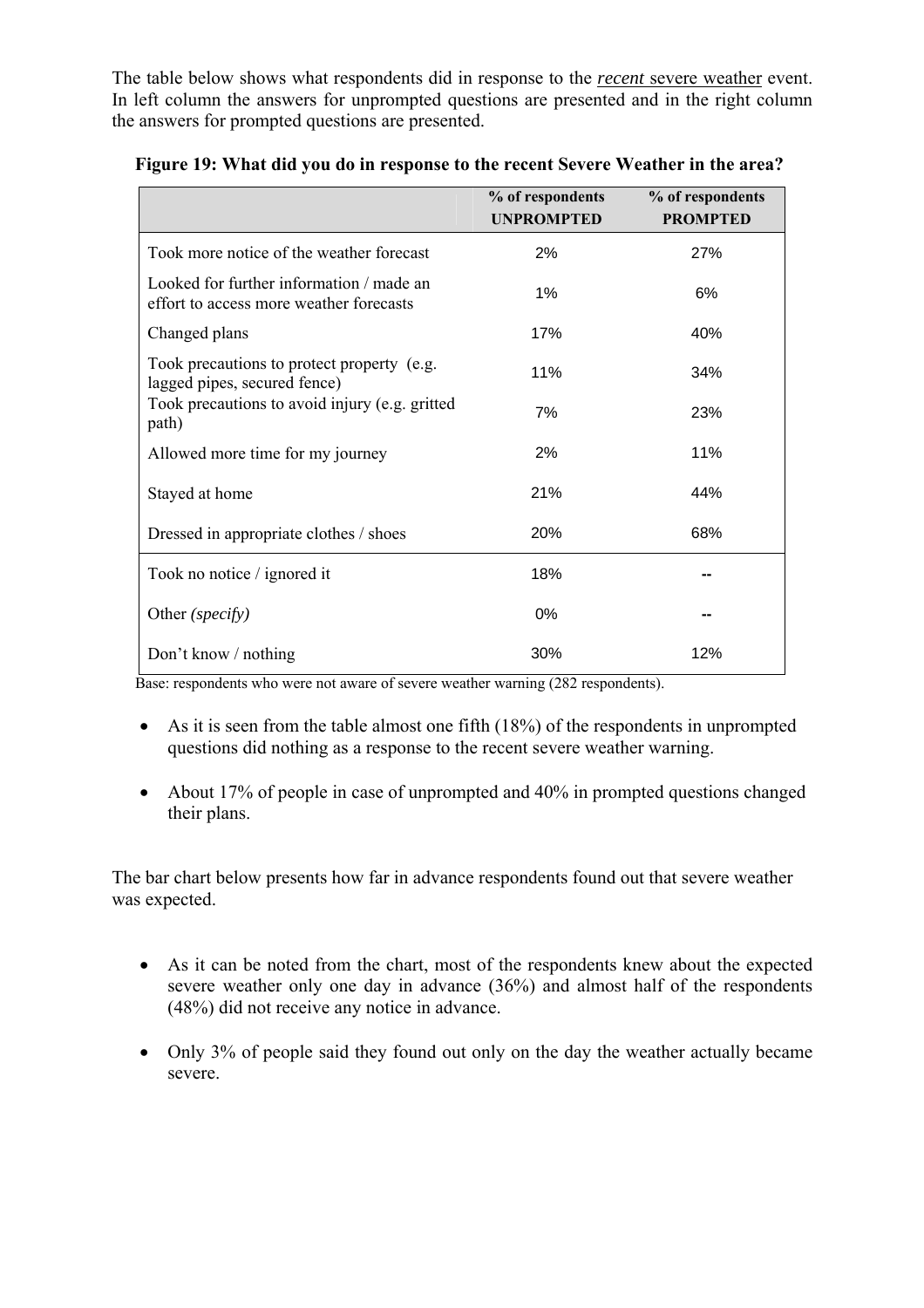

 **Figure 20: How far in advance did you find out that severe weather was expected?**

The pie chart below presents the distribution of respondents (according to completeness from received information) who actually found out in advance about the severe weather warning.



 **Figure 21: Did you have enough advance warning?** 

Base: respondents who undertook any action from severe weather forecast (306 respondents).

- Chart shows that more than half (56%) of people who actually received severe weather warning were satisfied and information was enough.
- About one third (29%) of people were not sure whether information was enough or not.
- About one out of six (16%) respondents assessed the received information as not enough.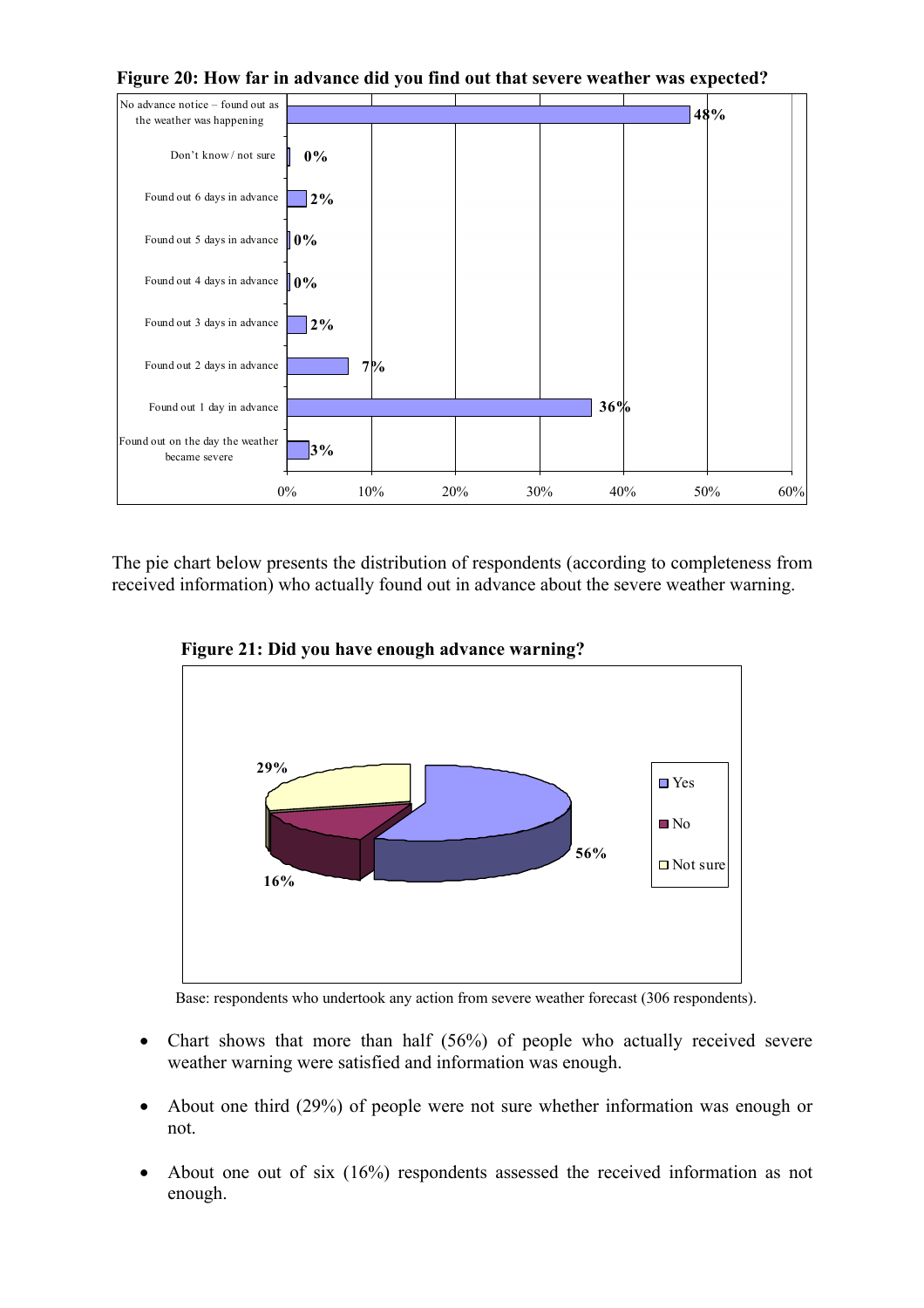The bar chart presents distribution of respondents according to how much advance warning they need for the severe weather event.



**Figure 22: How much advance warning do you need of this type of severe weather event?**

• Most of the respondents would prefer to receive the severe weather warning from 1 to 3 days in advance (total 76% of answers) and only 2% says they actually do not need any advance warnings.

#### **Figure 23: What additional information would you like when a severe weather warning is issued?**

|                                                                                        | Number of<br>respondents | $%$ of<br>respondents |
|----------------------------------------------------------------------------------------|--------------------------|-----------------------|
| More accurate information                                                              | 47                       | 8%                    |
| Just more information                                                                  | 42                       | $7\%$                 |
| How long the severe weather will last                                                  | 15                       | 3%                    |
| Advice on what to do                                                                   | 33                       | 6%                    |
| Information on protection methods and other<br>precautionary actions                   | 46                       | 8%                    |
| More detailed information                                                              | 39                       | $7\%$                 |
| Early warnings if possible                                                             | 16                       | $3\%$                 |
| Precise information about hails, snow storms,<br>winds and other severe weather events | 45                       | 8%                    |
| Explanations of possible hazards                                                       | 35                       | 6%                    |
| Information on roads condition, traffic, etc.                                          | 11                       | $2\%$                 |
| <b>More local forecasts</b>                                                            | $\overline{4}$           | $1\%$                 |
| Not sure/nothing                                                                       | 71                       | 12%                   |
| No answer                                                                              | 184                      | 31%                   |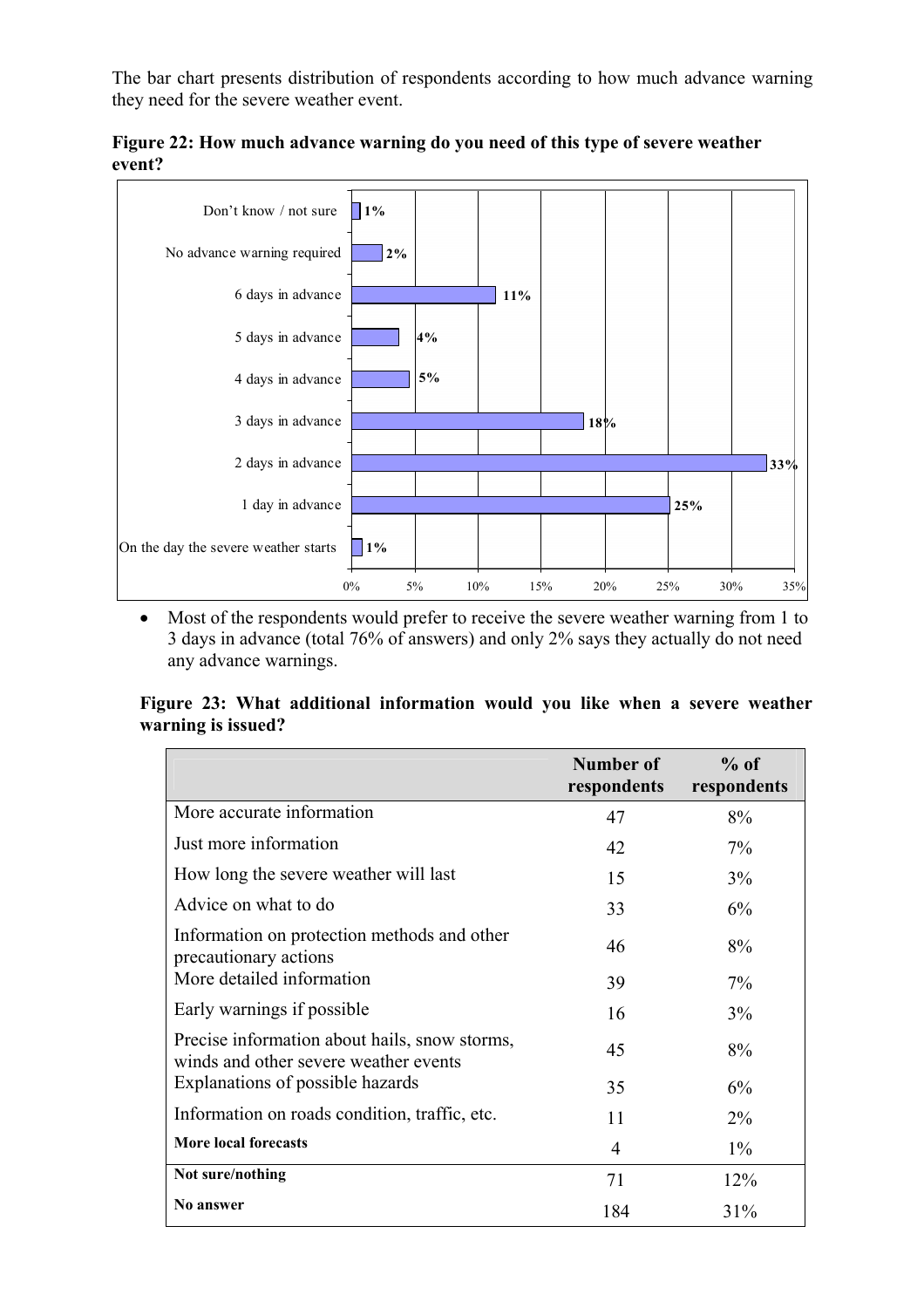#### **2.7 New Method for presenting SWWs by ArmStateHydromet**

All respondents were shown an idea for presenting severe weather warning information in the future, and were asked to rate how useful they found it.



#### **This option shows the impact of severe weather using a scale of disruption.**

The table below presents the usefulness of the method shown above assessed by the respondents.

|  |  | Figure 24: How useful would you find this information? |  |  |  |
|--|--|--------------------------------------------------------|--|--|--|
|  |  |                                                        |  |  |  |

|                   | Number of<br>respondents | $%$ of<br>respondents |
|-------------------|--------------------------|-----------------------|
| Very useful       | 257                      | 44%                   |
| Quite useful      | 208                      | 35%                   |
| Neutral           | 62                       | 11%                   |
| Not very useful   | 22                       | $4\%$                 |
| Not at all useful | 30                       | $5\%$                 |
| Don't know        | 9                        | $2\%$                 |
| <b>Total</b>      | 588                      |                       |

- Results show that most of the respondents (79%) asses the new chart method of presenting the severe weather warnings as useful, out of which 44% think that it will be very useful.
- Only 5% of respondents consider the new method as absolutely useless.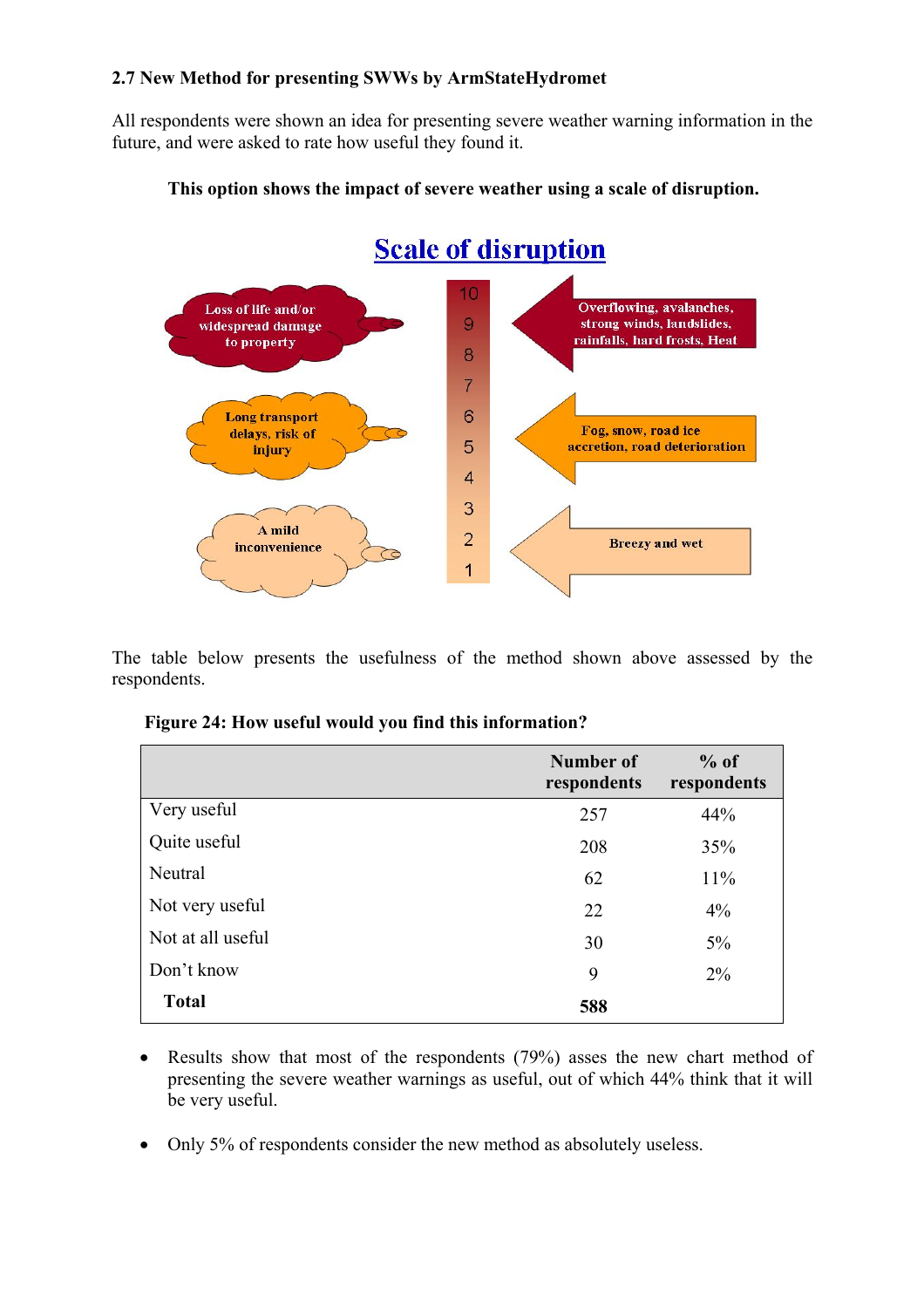## **2.8 Yerevan (non-rural) versus Rural Comparison**

Below presented is the comparison of some parameters across rural and non rural areas. Non rural area is represented entirely by the capital of the Republic of Armenia, Yerevan, whereas the rural area is represented by three regions: Gegharqunik, Aragatsotn, and Shirak. The total number of respondents in Yerevan is 200, and the total number of respondents in non-rural area is 388.

For the sake of making the comparison more illustrative only extreme or somewhat extreme responses were used (Figures 28, 29).

|                                                | Yerevan,<br>$%$ in total | Rural,<br>% in total |
|------------------------------------------------|--------------------------|----------------------|
| Weather organisation / issue weather forecasts | 73                       | 74                   |
| Issues severe weather warnings                 | 31                       | 21                   |
| Does research                                  | 9                        | 18                   |
| Part of the Government / Ministry of Nature    |                          |                      |
| Protection                                     | 7                        |                      |
| Academic Institution, provides degrees         |                          |                      |
| Reports on global warming / environmental      |                          |                      |
| change                                         | $\mathfrak{D}$           | 17                   |
| Part of the State TV                           |                          |                      |
| <i>(inaccurate but may be a perception)</i>    | 0                        | 4                    |
| Part of Emergency Service Group                |                          |                      |
| <i>(inaccurate but may be a perception)</i>    | 4                        |                      |
| Other                                          |                          |                      |
| Nothing / not sure                             | 26                       |                      |

|  |  | Figure 25: What, if anything, do you know about the ArmStateHydromet? |
|--|--|-----------------------------------------------------------------------|
|  |  |                                                                       |
|  |  |                                                                       |

- Figure 25 shows that almost equal percents of respondents both in Yerevan and rural areas know that ArmStateHydromet is a weather organization or that it issues weather forecasts.
- Thirty-one percent of respondents in Yerevan know that ArmStateHydromet issues severe weather warning as opposed to 21% in rural areas.

#### **Figure 26: Use of different sources for weather forecast information.**

|                       | Yerevan,<br>% in total | Rural,<br>% in total |
|-----------------------|------------------------|----------------------|
| <b>Terrestrial TV</b> | 97                     | 99                   |
| Satellite/cable TV    |                        | 6                    |
| Radio                 | 25                     | 22                   |
| Newspapers            | 13                     | 21                   |
| Teletext              |                        |                      |

• The major source of getting information on weather forecasts used regularly or occasionally in both Yerevan and rural area is the terrestrial TV with 97% of respondents in Yerevan and 99% of respondents in rural area.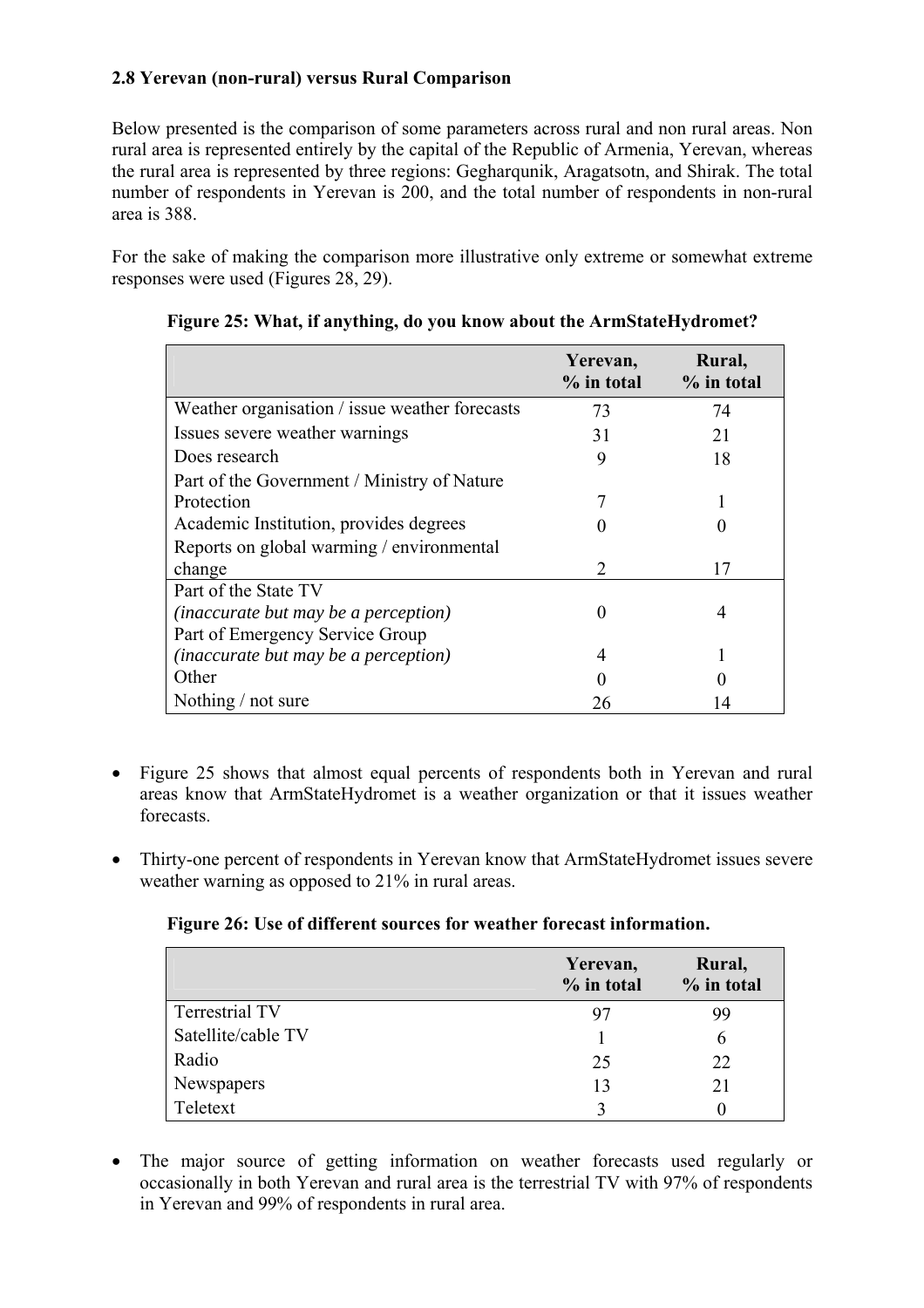• The second most popular source is the radio with 25% of respondents in Yerevan and 22% in rural areas.

**Figure 27: Thinking about the weather forecast you use most often, how satisfied or dissatisfied are you with the following?** (Percents include only those respondents who were either very satisfied or quite satisfied)

|                                                     | Yerevan,<br>$%$ in total | Rural,<br>$%$ in total |
|-----------------------------------------------------|--------------------------|------------------------|
| The accuracy of information                         | 32                       | 32                     |
| The timeliness of information                       | 48                       | 32                     |
| That the forecast provides the information you need |                          | 35                     |

- Figure 27 shows that 32% of respondents are either very satisfied or quite satisfied with the accuracy of information o weather forecast provided by ArmStateHydromet.
- Forty-eight percent of respondents in Yerevan are either very satisfied or quite satisfied with the timeliness of information on weather forecast provided by ArmStateHydromet as opposed to 32% of respondents in rural area.
- Forty-two percent of respondents are either very satisfied or quite satisfied with the information provided with this number being equal to 35% in rural area.

#### **Figure 28: Over the last five years or so, do you think the weather forecast overall has become…?**

|                                      | Yerevan,<br>$%$ in total | Rural,<br>$%$ in total |
|--------------------------------------|--------------------------|------------------------|
| A lot more or a little more accurate | 68                       | 69                     |
| A lot less or a little less accurate |                          |                        |

• According to Figure 28, ArmStateHydromet gains more and more trust with people. Almost equal percent of respondents both in Yerevan and rural area think that the weather forecasts provided by ArmStateHydromet has become a lot more or a little more accurate.

#### **Figure 29: To what extent do weather forecasts influence the activities you choose to take part in?**

|                                                                        | Yerevan,<br>$%$ in total | Rural,<br>% in total |
|------------------------------------------------------------------------|--------------------------|----------------------|
| Weather forecasts have no impact<br>on the activities I take part in   | 36                       |                      |
| Weather forecasts have some impact<br>on the activities I take part in | フフ                       |                      |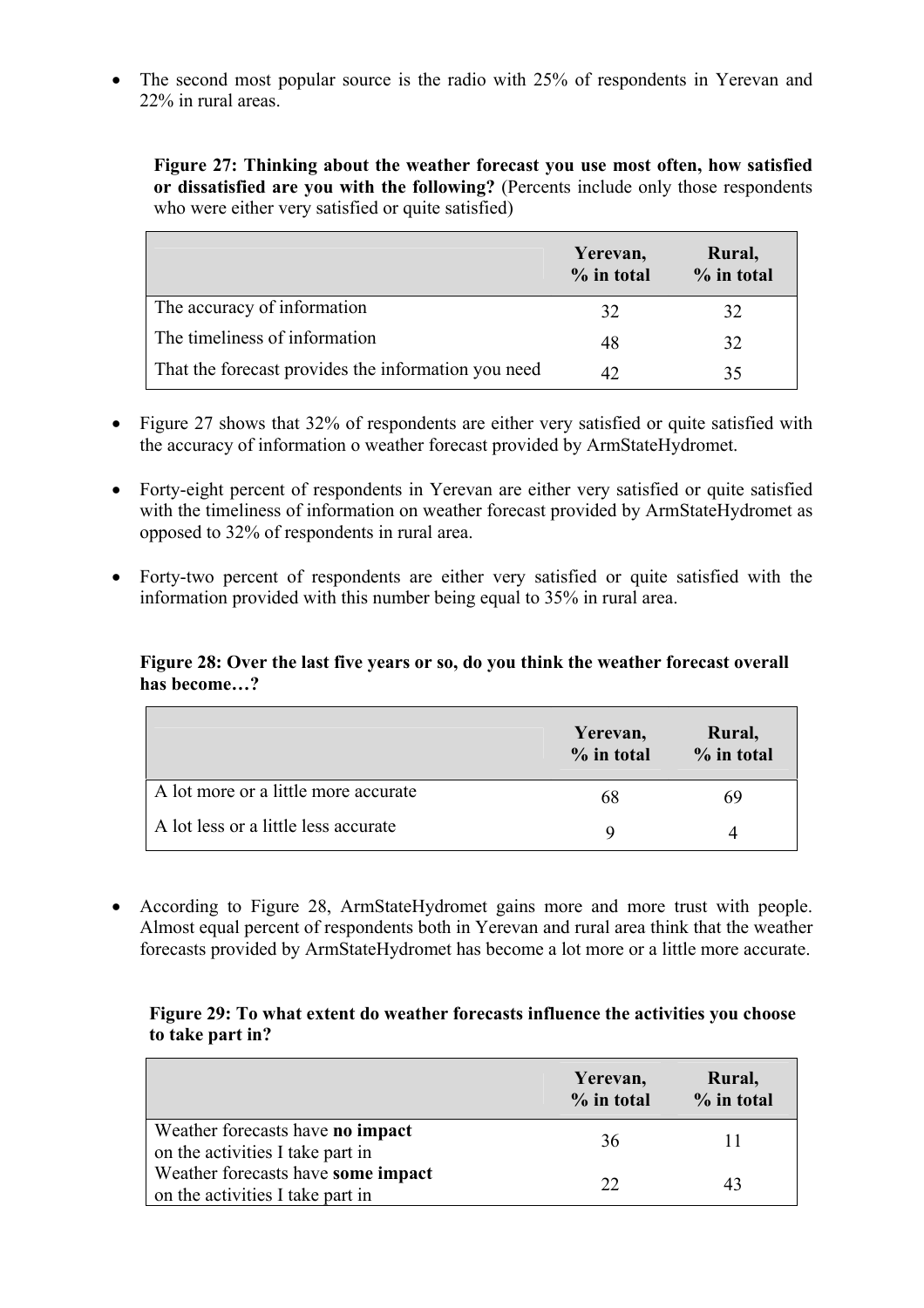- Figure 29 shows that on 36% of Yerevan respondents weather forecasts have no impact and on 22% of Yerevan respondents they have some impact.
- In contrast, on 11% of rural respondents weather forecasts have no impact and on 43% of rural respondents they have some impact.



**Figure 30: Are you aware that a severe weather warning was recently issued for this area?** 

• As diagrams above show, more respondents were unaware of the issuing of severe weather warning in Yerevan, in contrast to the situation in rural areas, where 56% of the respondents were aware of it.

#### **Figure 31: Did you have enough advance warning?**

|                | Yerevan,<br>% in total | Rural,<br>% in total |
|----------------|------------------------|----------------------|
| Yes            | 64                     | 53                   |
| N <sub>o</sub> | 18                     | 15                   |
| Not sure       | 18                     | 32                   |

• About 64% of Yerevan respondents and 53% of rural respondents had enough advance warning, when 18% of Yerevan respondents and 15% rural respondents did not have enough advance warning.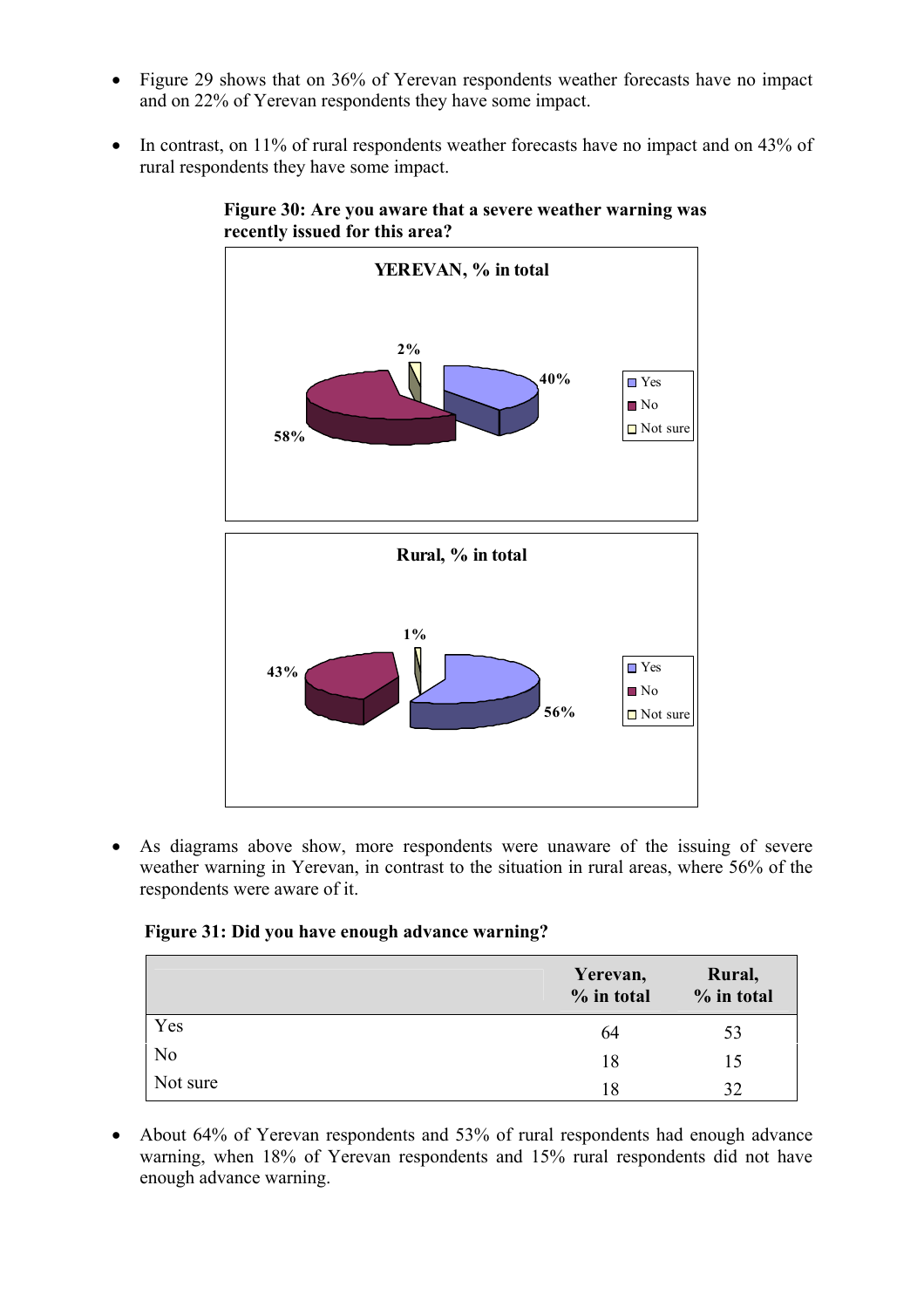#### **Figure 32: How much advance warning do you need of this type of Severe Weather Event?**

|                                    | Yerevan,<br>% in total | Rural,<br>$%$ in total |
|------------------------------------|------------------------|------------------------|
| On the same day the weather starts |                        |                        |
| 2 days in advance                  | 35                     | 32                     |
| 4 days in advance                  |                        |                        |
| No advance warning required        |                        |                        |

• According to Figure 32, both Yerevan and rural respondents mainly need 2-day advance notice of severe weather warning.

## **3. Recommendations**

- One of the most important recommendations for ArmStateHydromet will be more precise local forecasts especially for rural areas because the villagers were highly concerned that forecasts were being done in the scale of whole region (for example Aragatsotn region), while weather may highly differ in that region. This is important especially for organization of agricultural works and will enable people to undertake all necessary precaution measures against the severe weather to protect their property from damage and family members from injury.
- Better awareness about the functions of ArmStateHydromet and better communication should be established between this organization and population, which will increase the trust level towards this institution and as a result increase the effectiveness of the forecasts.
- Severe weather forecasts should not be only limited with information about temperature, wind speed and its direction, etc. More concrete suggestions and recommendations should be provided to the population for each severe weather warning concerning the actions that should be undertaken for people living in capital city and separately for people living in rural areas of the country (warmer clothes and shoes, whether it is worth to drive a car that day, which roads are closed because of snow storm, how to strengthen the roof and protect other property, etc).
- Large portion of population in rural areas are not so literate, and information provided by ArmStateHydromet should be as simple as possible, clear and without any professional terms to make it more understandable for all layers of population.
- One of the major information sources (also for severe weather forecasts) in rural areas is terrestrial TV. ArmStateHydromet should coordinate its actions, establish an effective monitoring system and provide timely, correct and the same information for all Meteo - TV channels not to confuse people who can sometimes see different and even contradictory weather forecasts by different channels.
- Since the research results show that terrestrial TV is the most followed source, then it is strongly recommended to disseminate any information about severe weather warning on TV. Also, it is suggested to have a regularly scheduled TV program that televises not only weather forecasts but also suggests possible ways of protection from the potential danger.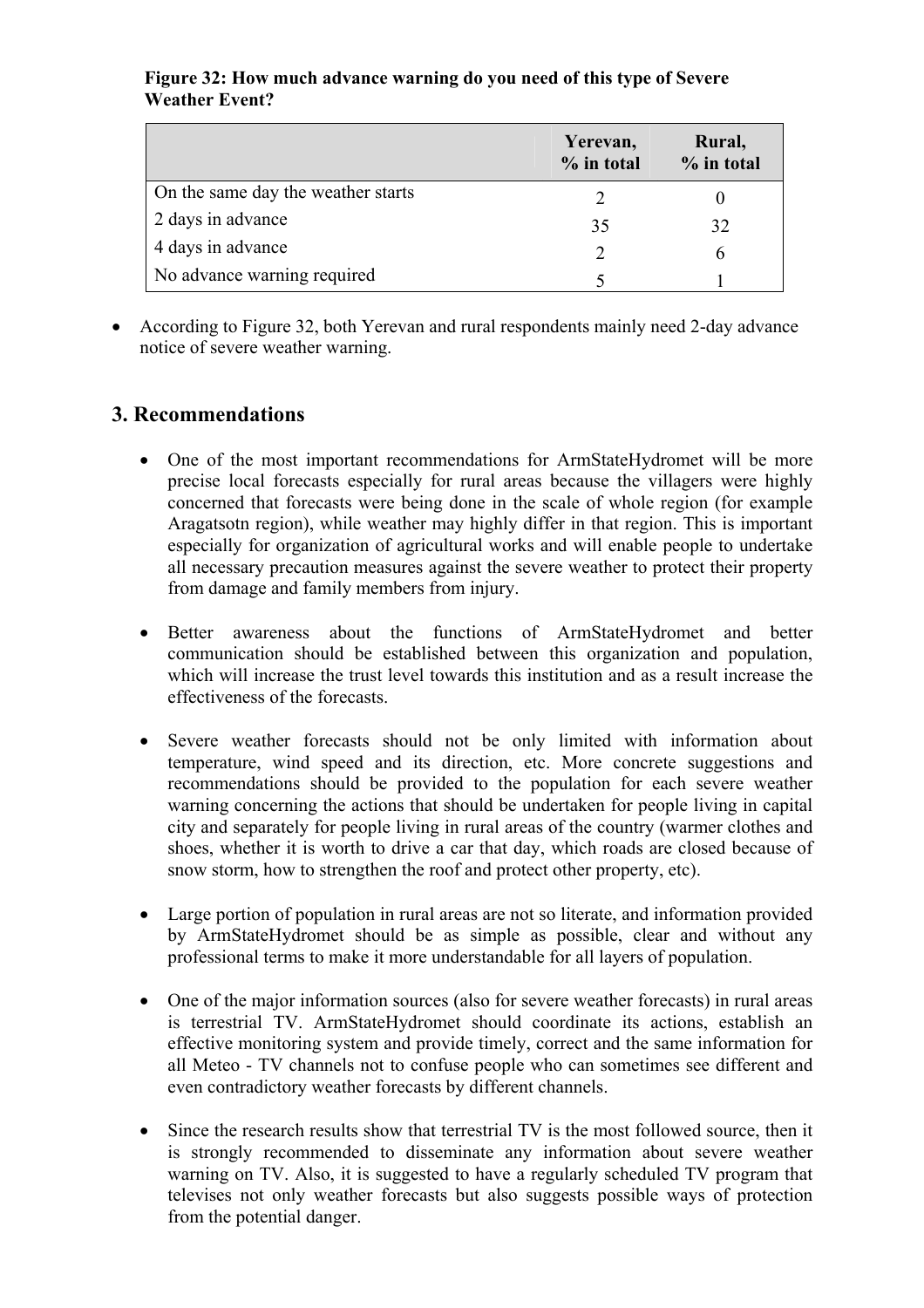- Simple flyers informing about the upcoming severe weather warning and possible protection measures should be made freely available in public places, such as cafes, restaurants, theatres, cinemas, and entertainment parks. This gains an utmost importance for rural population because of relative shortage of such places in rural areas. However, places like local municipality could serve as a good public place.
- It is highly recommended that ArmStateHydromet sets up a separate department that would train highly qualified persons who could conduct training sessions or seminars on how to protect in case of severe weather in rural areas.
- With a developed telecommunication system, a free service should be put in place which would send out alert messages informing all the subscribed persons and institutions about upcoming severe weather warning.
- Also, speaking of developed telecommunications system, a free internet service should be established that would send out severe weather warnings to all the subscribed persons or organizations.
- Finally, a 24-hour hotline should be maintained in case somebody gets caught in severe weather and doesn't know how to contact emergency service groups.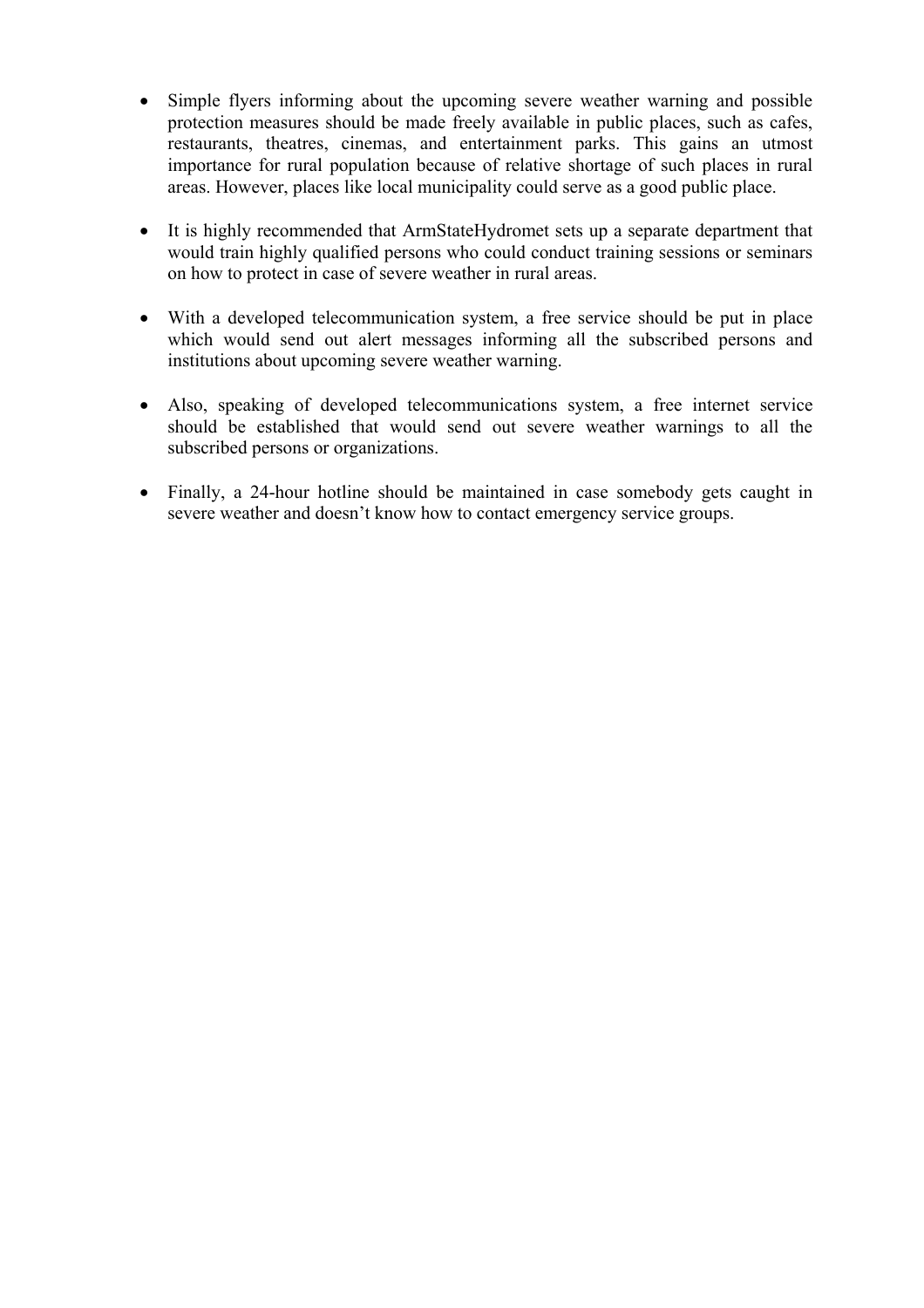## **4. Appendix**

#### **4.1 Brief reports of ICARE interviewers, YEREVAN SURVEY:**

**Yerevan survey brief report of interviewer 1** - Persons questioned included employees from various areas such as state government, specifically employees from community municipalities, state and private medical care, employees from hospitals and polyclinics, as well as pensioners. The vast majority of the surveyed rated the weather forecast information provided by Armstatehydromet as not completely accurate, particularly the information regarding severe weather forecast.

All the survey participants approved the idea that in the future Armstatehydromet should provide the society with as accurate information as possible containing details regarding potential danger and impact of severe weather. Mainly there was no enthusiasm among the survey participants, they saw the logotype of ArmStateHydromet for the first time, and they were not inclined to trust that organization taking into consideration not entirely accurate weather forecast information provided by ArmStateHydromet.

**Yerevan survey brief report of interviewer 2** - About 20-25% of people did not want to take part in survey because of cold weather. The vast majority of the surveyed (around 95%) saw the Armstatehydromet logotype for the first time. There were some who had seen it before but they could not remember where. The only information about Armstatehydromet they had was that it was engaged in providing weather forecast. People, who agreed to participate in survey, answered the questions with enthusiasm even though they were in a hurry and it was very cold. They wanted to get more information about weather. They wanted to know for how many days bad weather would last, what consequences it would have, what kind of protective measures could be taken and many other questions of the same type. About 85-90% of survey participants found the ahead-of-time display of the presented table to be very useful, but there were people who believed that ahead-of-time learning of consequences could create panic. Weather forecasts have a huge impact on activities of some people; hence they asked to be provided as correct information as possible. All this shows that people are interested in the activities of Armstatehydromet. The society obtains information about weather mainly by watching TV. Many do not believe the correctness of information, but nonetheless, they think that in the last five years it has become somewhat accurate. During the survey process the weather was very cold, which was interfering with making notes. It was very difficult to work in cold weather, even the pen was getting frozen and complicating my job. Despite this difficulty, the survey was done successfully.

**Yerevan survey brief report of interviewer 3 - No incidence took place during the survey** and I was able to finish my job within previously agreed timeframe. In spite of cold weather and celebratory hurriedness, survey participants spent about 10 minutes of their time in polite manner to answer the survey questions and they had big aspiration toward increasing their awareness. Many were surprised to know that besides weather forecasts Armstatehydromet is engaged in other research projects and that it was included in the Ministry of Nature Protection. Having talked with different people during the survey I can say that survey participants' awareness of severe weather reported by Armstatehydromet, in general, had an average level. In spite of that, the majority of the surveyed held an opinion that the correctness of the job done by Armstatehydromet had gotten better. Only few people were familiar with the Armstatehydromet logotype. It reminded them of various organizations but not ArmStateHydromet. Almost all the survey participants were enthusiastic about the presented table (show card 2), which, in their opinion, was going to make the weather forecast programs more effective. Some survey participants wanted to keep a copy of the table for a further detailed study of it.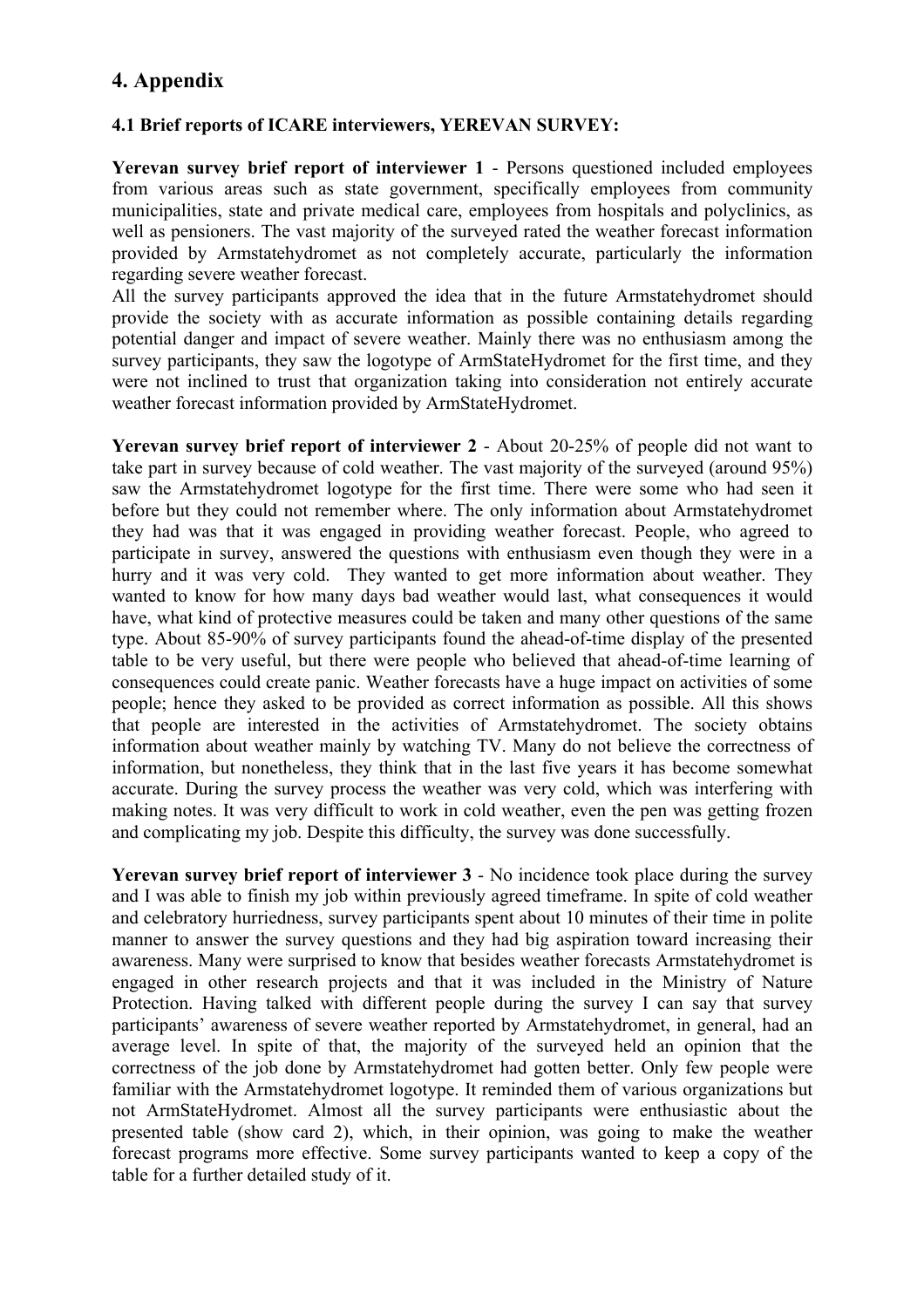**Yerevan survey brief report of interviewer 4** - Mainly due to cold weather not many people were ready and willing to take part in the survey. However, there were people, who, ignoring bad weather conditions, showed interest and readiness to answer questions and voice their opinion. Mainly, survey participants stressed the importance and urgency of the topic and thought that the improvement of Armstatehydromet's activity will help increase people's awareness, which will result in the reduction of bad incidences. The surveyed said that the improvement in that area over years is evident; however, there are some omissions which deserve a lot of attention, such as not sufficient information regarding the consequences of high level of weather radioactive emission, as well as not completeness of explanations, advice and warnings of global warming. The trust level of the survey participants' toward the information provided by Armstatehydromet was very different, ranging from absolute distrust to relatively high trust levels, which was expressed by the occasional watching of weather forecast, or its impact when making plans for the day.

**Yerevan survey brief report of interviewer 5 - A few problems arose during the survey** with the weather being the most important. Because of cold weather many refused to answer and it was very difficult to persuade them, apart from that my hands were freezing and it was hard for me to even hold a pen which slowed down the survey process. The second problem was the New Year activities, the majority of people were busy shopping and the little time made them refuse to take part in the survey. The thickness of the questionnaire was yet another problem, at first 20-25% of people wanted to answer, but seeing the thickness of the questionnaire they said they had no time. In spite of that, some people were interested in the survey. Almost everyone surveyed had never seen the Armstatehydromet logotype, but two persons said that they had seen it but they were not sure where. In general, people were aware of Armstatehydromet and many approved of the scale presentation of the weather (show card 2). During the survey, some people complained that weather forecast was different on various TV stations and they did not know which one to believe. Many wished to know what kind of protective measures Armstatehydromet would suggest in similar weather conditions. Almost everyone agreed that weather forecast got more accurate.

#### **4.2 Brief reports of ICARE interviewers, RURAL SURVEY:**

**Brief report of interviewer 1 -** To learn about rural population's opinion on Armstatehydromet activities we were in villages of Lanjik, Horom, and in town of Maralik. Survey participants were showing readiness and were answering the questions willingly. Due to relatively low living standards and high unemployment rate, the interest among the surveyed population in Armstatehydromet's activities was not very strong. The ones who were engaged in agricultural activities or simply associated with agricultural sector showed more interest in valuing the significance of weather forecasting and Armstatehydromet's other functions. They also underlined the issues requiring additional attention, including low awareness of population about the possible consequences of bad weather and advice on how to behave in different weather conditions.

Another factor that was increasing the interest to follow the weather forecast mainly on TV was the road conditions. Since it was snowing heavily in the above indicated regions due to their geographical locations, rural population was concerned about the road conditions.

In many houses people had their own Celsius scale, on which they relied heavily in terms of learning the temperature.

**Brief report of interviewer 2 -** Overall, the survey process went well but there are few things I would like to mention. The first thing that caught my attention was the low level of knowledge which was very typical of the majority of the surveyed. Even though most of them had heard about the nation's only official state weather agency (Armstatehydromet), however, not many of them were able to say a couple of things more about it with the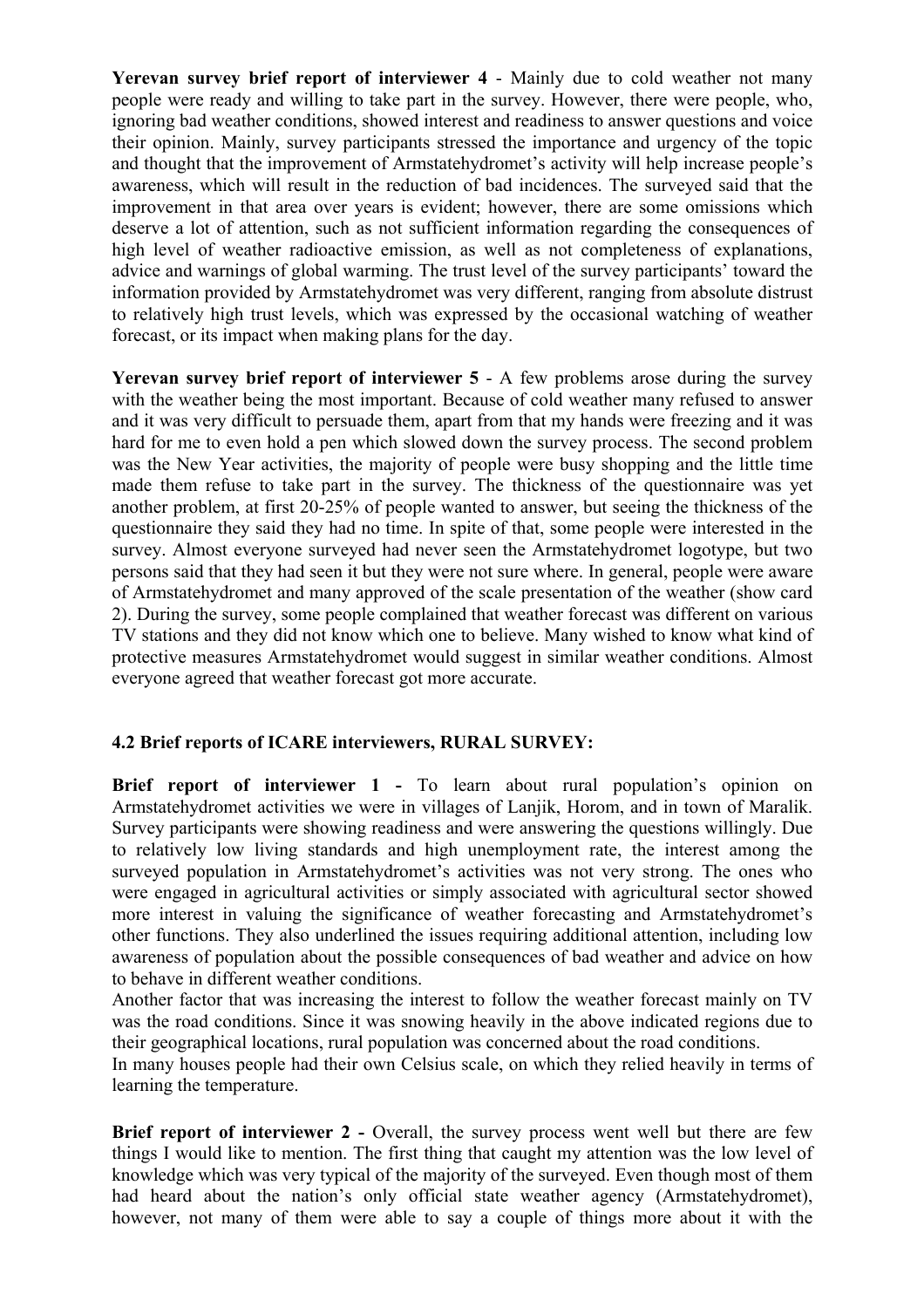exception of its weather forecast activity. Yet, it should be noted that Armstatehydromet does a lot more apart from weather forecast.

Another thing that was quite surprising to me was the lukewarm and rather incredible attitude that the respondents maintained with respect to Armstatehydromet. They were very skeptical and did not believe in the truthfulness of weather forecasts produced by Armstatehydromet.

I would also like to mention the poor and low quality of life of the rural population. It was very hard for them to believe that the survey was being done for their benefit and that the surveyors were nor associated with any political power in the country trying to get the villagers to vote for a specific political party in the upcoming parliament elections  $\circledcirc$ ).

In summary, I would like to say that the survey in that region was completed successful in spite of a couple of minor technical problems such as cold weather and the poor conditions of the roads slightly slowing us down.

**Brief report of interviewer 3 - In general the impression gained from conducting interviews** can be assessed as positive, since all respondents have been identified and surveyed. Local municipalities assisted significantly in our activities.

Local population (town of Maralik, villages of Horom and Lanjik) showed willingness to answer the questions, as we had explained in detail to them the objective and the importance of the program for safety of the rural population as well as for organization of agricultural activities. However, in spite of abovementioned positive aspects, the respondents were taking advantage of the opportunity and were voicing their complaints about the wrong weather forecasts produced by Armstatehydromet. All the survey participants pointed out the necessity to make the weather forecast more correct and demanded that the epicentre of severe weather as well as its consequences on human health and life, animals, sown areas, and gardens be explained in detail during weather forecast on TV.

As the survey results reveal, TV is the major source for learning about weather forecast, however, it is often the case when different TV stations report different and contradictory weather forecasts which was unnerving and misleading for the survey participants. They claimed that it would be nice of Armstatehydromet to announce all those TV stations with which the agency cooperates and exchanges information. Only in this case the rural population would be able to take measures directed toward protection of their property and health. It should be noted that in order to raise rural population's confidence in Armstatehydromet pertinent steps must be undertaken.

The surveyed said that in foreign countries during the weather forecast they also announce the high-risk roads, concrete measures that need to be taken in order protect property, and the number for hotline for those in need. Survey participants emphasized the importance of having similar system in Armenia.

Even though in rural areas the level of knowledge was low, however, the questionnaires were designed clearly, and the arising issues were clarified on spot. As such, the low level of knowledge cannot serve as a factor for potential poor completion of the questionnaires.

**Brief report of interviewer 4 – The surveys were conducted in Aparan town, as well as** Aragats village located in Aragatsotn region, on February 9th, 2007. Overall, the survey process went well; however, the weather was not so friendly. One could easily see the consequence of severe weather which was a heavy snow cover all over the place. Sometimes, it was hard for the survey team to move from place to place because of frozen and icy roads. As for the survey process itself, I must say that almost all the survey participants seemed like they were used to having a severe and bad weather. They even were joking saying that having a nice weather in winter was somewhat troublesome for them since they were used to having a cold and snowy winters. Also, the survey participants mostly were very skeptical of Armstatehydromet forecast claiming that one should expect just the opposite of what is said on TV or radio. To sum up, I would like to say that the survey in that region was carried out successfully in spite of a couple of minor technical problems such as cold weather and the poor conditions of the roads.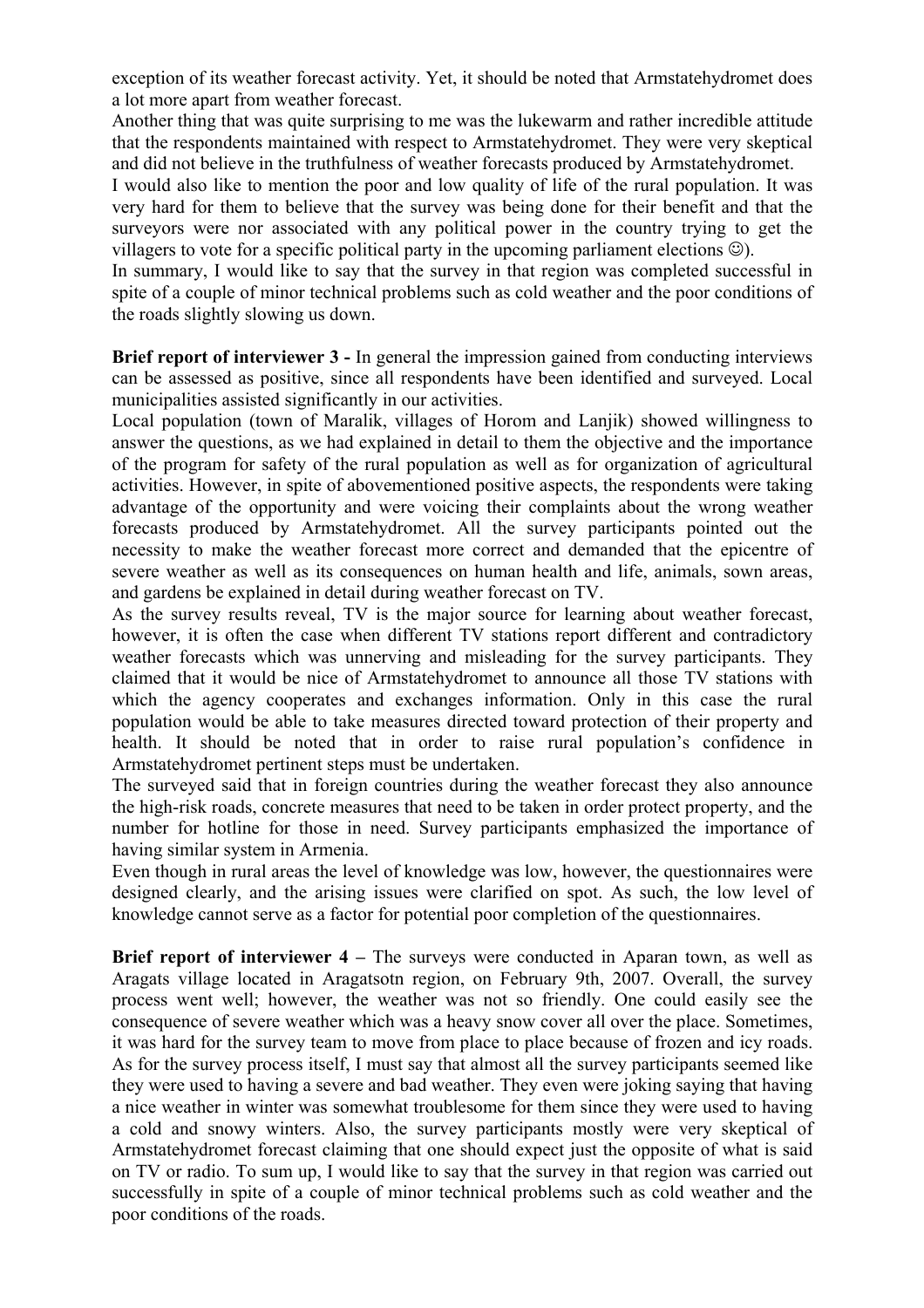**Brief report of interviewer 5 -** From Aragatsotn marz village Aragats and town of Aparan were the focus of our survey. Due to the sensitiveness of the region to climate changes, surveyed population was interested in weather forecast and related activities. Inhabitants of Aragatsotni marz, especially those, who were somehow involved in agricultural sector, considered weather as a significant factor affecting their daily life and working plans. Precise weather forecast was very important for them and most of the surveyed population was following Armstatehydromet forecast on a regular basis. Major source for learning about the weather was television; however, day-to-day interactions with employees working at Armstatehydromet station were not of less importance. Another factor, contributing to an increased public interest in weather forecast, was poor road conditions. Roads got inaccessible or closed whenever it snowed heavily.

Most of the surveyed population found Armstatehydromet as an official state weather forecast agency to be precise in most of their projections. Almost everyone responded positively to the question which asked how they valued the scale table. They all agreed that weather forecast and other activities related to it were of much importance and were increasing the public knowledge and awareness.

**Brief report of interviewer 6 - I conducted surveys in the village of Aragats and the town of** Aparan, located in Aragatsotn region. Identified respondents had different professions working in various areas, such as state regulation, specifically municipality employees, state and private service, specifically policlinic and pubic school employees, farmers, and pensioners.

In general, the vast majority of survey participants rated the information on weather forecast produced by Armstatehydromet as not completely correct, especially the forecasts on severe weather. All respondents surveyed emphasized the importance of preciseness of weather forecast produced by Armstatehydromet to the society and noted that besides the warning of severe weather, possible consequences as well as protective measures should be provided by Armstatehydromet.

In summary, it should be pointed out that in spite of such technical problems as cold weather, bad conditions of rural roads, and relatively indifferent attitude of rural population toward Armstatehydromet, the survey process was successfully completed.

**Brief report of interviewer**  $7 - I$  **conducted surveys in Martuni** on February  $1^{st}$ , 2007. During the survey the meaning and the purpose of the study was explained to the respondents. Even though the weather was not friendly to us and it was very cold, the survey participants were willingly answering our questions. No one of the survey participants had an idea about the logo of Armstatehydromet or what it meant. Most of them were seeing it for the first time. The meaning of the logo was explained to them. Despite cold weather the survey was done successfully.

**Brief report of interviewer 8 -** On January 30-31, 2007 I conducted surveys in the village of **Lichq**. I was very well accepted in the identified respondents' families and the completion of the questionnaires went in a friendly setting. Almost no one knew about the logotype of the Armstatehydromet. The survey participants suggested showing this logotype on TV during the weather forecast program, so that they would remember it. The only problem that I had to cope with during the survey process was the cold weather. Other than that, everything else was fine; I did my best to complete the survey before the deadline.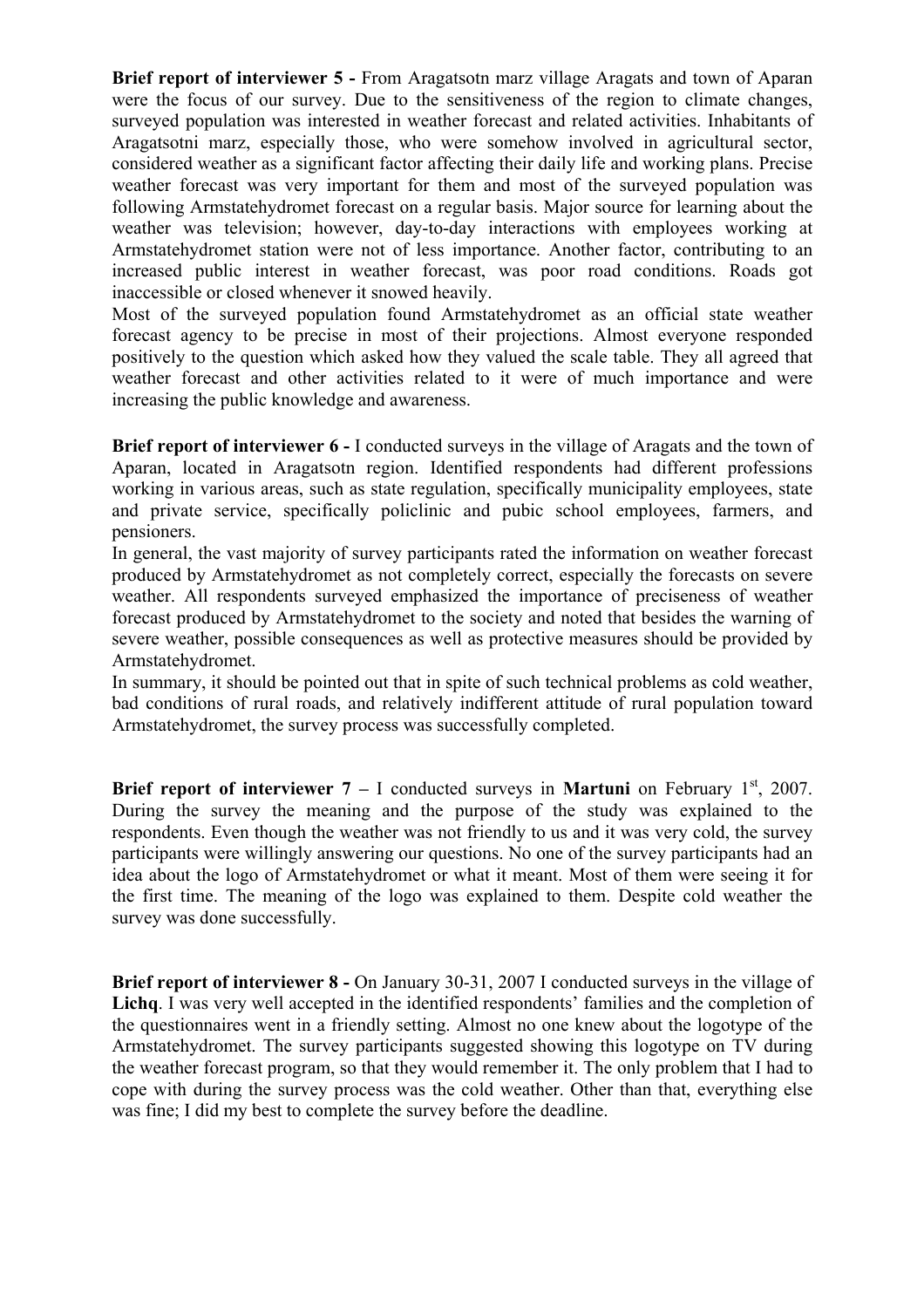#### **4.3 Report on Size, Geography and Economic Sectors of Each Settlement**

## **Aragatsotn marz**

*RA Aragatsotn marz* occupies the 9.3% of the territory of the Republic of Armenia. The population of the marz comprised the 4.3% of RA total population in 2005. While the 76.3% of population (as of January  $1<sup>st</sup>$ , 2006) resides in the rural settlements (it is the highest percentage of rural population among RA marzes). Aragatsotn marz includes the territories of Ashtarak, Aparan, Aragats and Talin. Ashtarak, Aparan and Talin are towns of the marz and there are also 117 rural settlements. Three motor highways of republican importance-Yerevan- Ashtarak- Talin-Gyumri, Yerevan-Ashtarak- Spitak and Yerevan-Armavir-Karakert-Gyumri run through the territory of the marz.

The share of industry of Aragatsotn marz in 2006 in total volume of industrial production of the republic comprised 1.2%, in the volume of gross agricultural produce-7.2%, in retail turnover-0.9%. Industry and agriculture are developed in the marz. Industry is specialized in manufacture of food products and beverage, precious articles and exploiting of mines of building materials. The geographical position and climatic conditions of the marz are favorable for development of both plant growing (grain, potatoes, perennial grass, and forage crops) and cattle breeding. The center of the marz is Ashtarak with 20.7 thousand people at the end of 2005.

Agricultural lands in the marz in 2006 constituted 136,667 ha and the region provided 35.5 million AMD agricultural output in current prices in 2005. Retail turnover in marz in 2005 was 8141.2 million AMD with 362 retail outlets. Average nominal monthly salary is 39.295 AMD and 1,500 unemployed people in 2005. Consumer price index in 2005 was 97.6.

#### **Town of Aparan, Aragatsotn marz**

Deputy Mayor – Zhora Yeremyan, 093-52-43-58, (0252) 25601.

The populatin of Aparan is 6,600 people. The town is located at 2,060 meters above the sea level. Snow cover varies from 68cm to 82cm, the number of hail-days ranges from 10 to 15, and the vegetation period lasts from May through September. There are no main sell points selling chemicals and fertilizers. Of grain crops, wheat and barley are cultivated. Vegetable crops, homestead crops, fruits, newly established gardens, legumes, industrial crops are grown mostly in crofts. Of forage crops, alfalfa and melilot are grown. All land suitable for cultivation is farmed.

ACBA and ADSB banks provide loans for operation with an annual interest rate of 20-24%, taking equipment as collateral. Aregak, a micro financing organization, provides funding for 2% monthly interest rate with no collateral required.

#### **Tsaghkahovit village, Aragatsotn marz**

Village Mayor: Norik Hakobyan - 093 392611 Deputy Village Mayor: Hakob Nazaryan - 02570 2406

The population of the village is 1,562. The village is located at 2000 meters above the sea level. Snow cover ranges from 2 to 3 meters, the number of hail-days is 5 to 6 days, number of spring frosts is 10 to 15, number of fall frosts is 10-15 and the vegetation period lasts from May through September. Agricultural land of the community includes 819 ha of arable land that can be rented for 7,000 drams per hectare, orchards, grape fields, and 504 ha of pastures. There are no hayfields and reserved lands. There are no main sell points selling chemicals and fertilizers.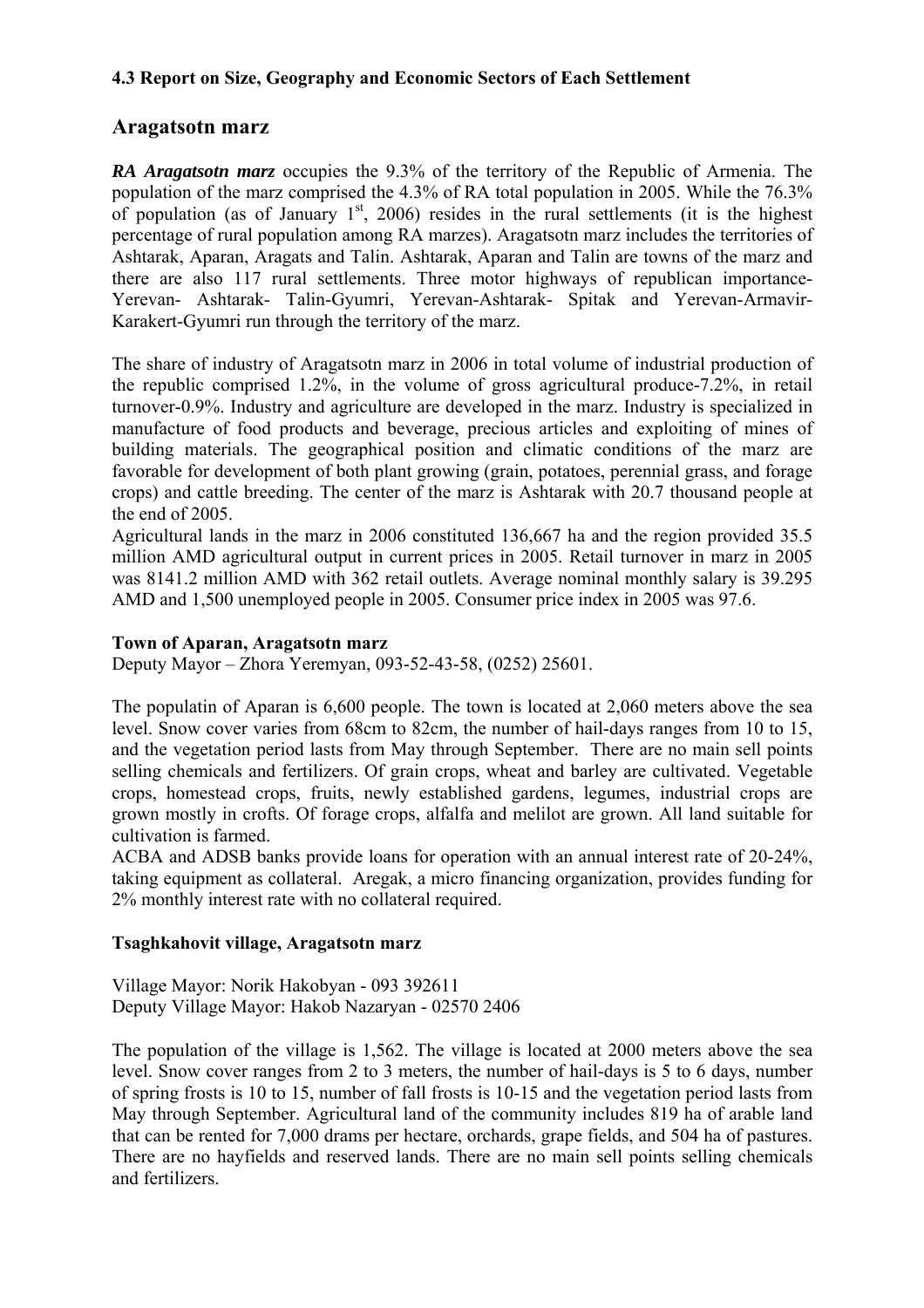Of grains, wheat and barley (450 ha, non-irrigated) are grown. Vegetable plants include potato on 60 ha; fruits, newly established orchards, legumes and 50 ha of forage crops. Industrial crops are not grown.

There is no land that can be cultivated and is not. "VTB" bank finances operations by providing loans with 20-24% annual interest rate, taking equipment, homes and gold as collateral. There are credit clubs that provide funding for 15% annual interest rate. Aregak micro financing organization provides funding with 2% monthly interest rate.

#### **Aragats village, Aragatsotn marz**

Deputy Village Mayor: Spartak Beybutyan (093) 361636 Artashes

The population of the village is 3,200. The village is located at 2200 meters above the sea level. Snow cover ranges from 1 to 2 meters, the number of hail-days is 7 to 10 days, number of spring frosts is 3 to 5, number of fall frosts is 2-3 and the vegetation period lasts from end of May through beginning of September. Agricultural land of the community includes 764 ha of arable land that can be rented for 20,000 drams per hectare, 123 ha of hayfields, 247 household land, and 1,173 ha of pastures. About 30% of arable land is not irrigable. Around 902 ha are irrigable out of all agricultural land of the village. There are permanent sell points selling chemicals, fertilizers and fuel.

The main cultures cultivated are potato, cabbage, apple, cherries, etc. Of grains, wheat and barley are grown. The realization of agricultural produce is being conducted in Yerevan.

The village has 1870 cattle, of which 800 are dairy cows. The average milking yield is about 20l per day in summer and 4-5l per day in winter season. There is one milk collecting center gathering milk from farmers and supplying to Ashtarak Kat CJSC. The price varies from 100 AMD per liter in summer up to 140 AMD in winter season.

ACBA-Credit Agricole bank finances operations by providing loans at 16% annual interest rate with collateral requirement and at 20% without collateral requirement but with the existence of group guarantee. Aregak micro financing organization provides funding at 2% monthly interest rate to groups of rural woman.

#### **Gegharkuniq marz**

*RA Gegharkunik marz* is situated in the East of the territory of the Republic of Armenia, surrounding the Lake Sevan. It borders Azerbaijan from the East and occupies the 18% of RA territory (the largest marz by its territory). The marz includes the territories of Gavar, Tchambarak (former Krasnoselsk), Martuni, Sevan and Vardenis. The population of the marz comprised the 7.4% of total population of the republic as of 2005. The 66.7% of population resides in the rural settlements. The marz includes 5 towns such as Gavar, Tchambarak, Martuni, Sevan, Vardenis and 93 rural settlements. The share of industry of the marz in 2005 in total volume of industrial production of the republic comprised 2.3%, in the volume of gross agricultural produce -14.1%, in retail turnover- 1.0%. The leading branch of economy of the marz is agriculture, particularly productions of grain, potato, vegetable and animal husbandry product. The marz of Gegharkunik is the main supplier of fresh fish to the population of the republic. Mining industry is the main trend of industry of the marz. Manufacturing is also of great importance, in which the following branches of industry have bigger share: machinery, building materials and food industry. The center of the marz is Gavar with 21.6 thousand people at the end of 2005. Agricultural lands in the marz in 2006 constituted 240,033 ha and the region provided 69.5 million AMD agricultural output in current prices in 2005.

#### **Town of Martuni, Gegharkunik marz**

Mayor – Bagrat Harutyunyan, (0262) 4-00-05, 4-00-55

The population of Martuni is 11,900. The town is located at 1908-2300 meters above sea level. The winter lasts for 183 days, and the summer lasts for 95 days. Precipitation equals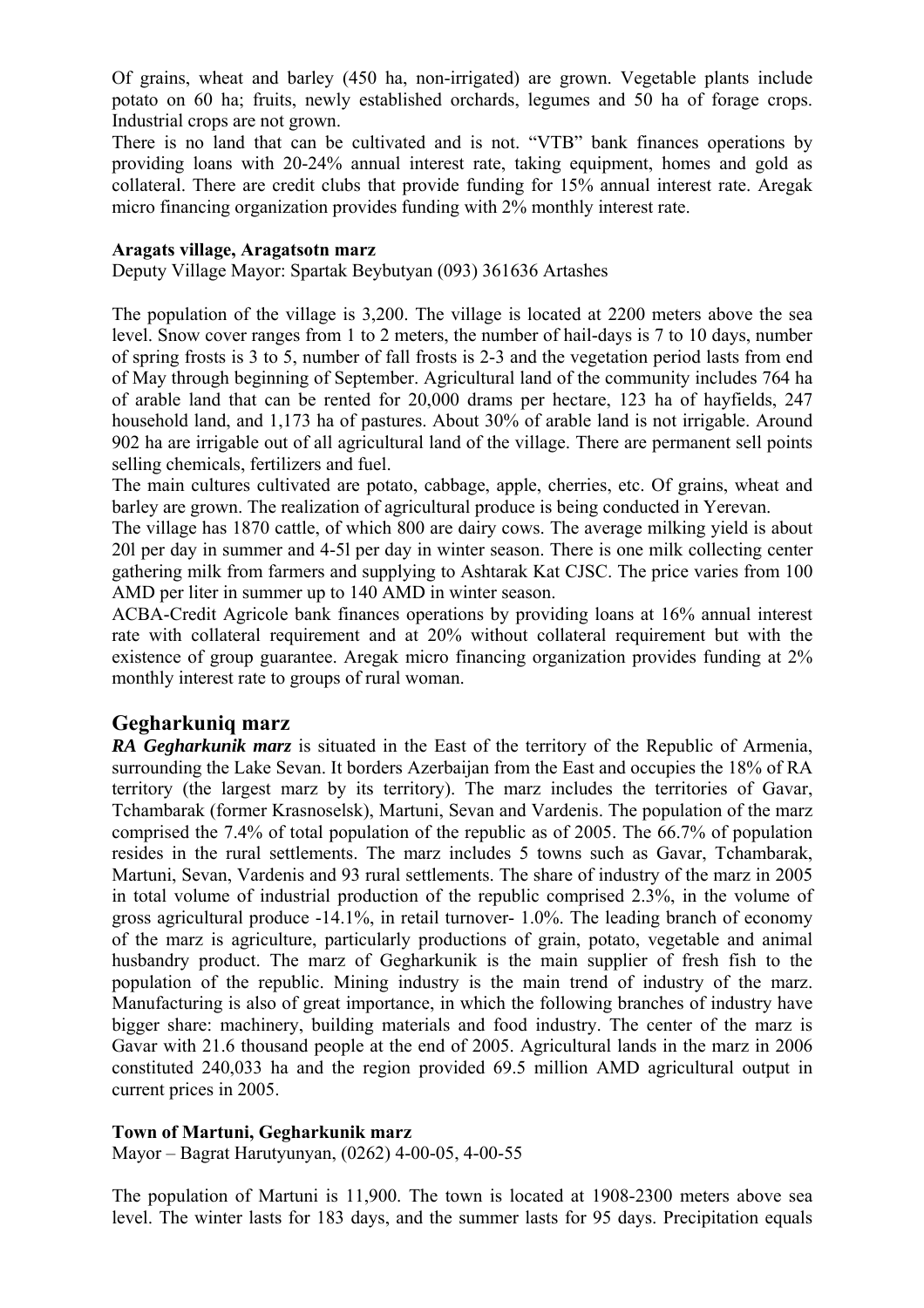350-540 mm. Snow cover is about 20-90 cm, number of hail-days is 7, number of spring frosts is from 15 to 20, number of fall frosts is 19-23, and the duration of the vegetation period is 150-210 days. The agricultural land of the community includes 2,247 ha of nonirrigated land, 250 ha of irrigated land, 112 ha of which are virtually irrigated, and 138 ha are not irrigated. This land can be rented for 10,000-25,000 drams per hectare depending on type of land category. Sales of chemicals are lacking; there are no counters selling fertilizers.

Grain fields include 50 ha of irrigated and 260 ha of non- irrigated land. There are 30 ha (irrigated) of water-melons, 130 ha (irrigated) of homestead crops; 36 ha (irrigated) of fruits, 0.9 ha of legumes and 15 ha (irrigated) of forage crops. There are no newly established gardens. Industrial crops are not cultivated. Land area that can be cultivated but are not cultivated comprise about 894 ha, which is not used due to the lack of seeds and financial resources.

There are no banks and credit clubs providing loans for operations. Aregak and Kamurj micro financing organizations provide funding with 4% monthly interest rate, taking business plan and human promise as collateral.

#### **Ltchashen village, Gegharkunik marz**

Garnik Khachatryan, land constructor 093 247620

The population of the village is 4,212. The altitude above sea level is 1937m, snow cover, number of hail-days, number of spring and fall frosts, and duration of vegetation period.

Agricultural land of the community includes 1,616 ha of arable land (irrigable), 120 ha nonirrigated arable land, of which 80 ha are actually irrigated, and 40 hectares are virtually not irrigated. Half of the harvest is given for rent. There are no orchards and grapevines fields. There are 610 ha of hayfields that can be rented for 5,000 AMD/ha as well as 780 ha of pastures and 200 ha of reserved land that costs 7,000-8,000 AMD/ha to rent.

There are no main counters selling chemicals and fertilizers.

Wheat, barley and spelt (emmer wheat) are cultivated on 490 ha (non- irrigated) of grain fields. There are 77 ha of watermelons, fruits, newly established orchards, legumes. Industrial crops are also grown. Forage crops comprise an area of 783 ha (not irrigable). There are no land areas that can be cultivated but are not, although at higher altitudes costs of cultivation are very high.

Among organizations that finance operations, there is ACBA bank that provides funding for 16-24% annual interest rate, taking equipment as collateral. Aregak micro financing organization provides funding with 25% annual interest rate with the group guarantee.

#### **Lichk village, Gegharqunik marz**

Responsible person – Artashes Khachatryan, 093-342538

The population of the village is 5,037. The village is located at the altitude of 1900-2020 meters above seal level. Duration of winter is 180 days and the summer last for 92 days. The annual precipitations are 325-450 mm. The snow cover is within 20-67 cm. The number of hail days is 5, the number of spring frosts is 8, the number of fall frosts is 6, and the duration of vegetation period is 153 days.

Arable lands without irrigation and arable lands under irrigation account for 996 and 441 hectares, respectively in the amount of agricultural land of the village, whereas out of 441 hectares of irrigated arable lands only 337 hectares are virtually irrigated and 104 hectares are not. The latter portion is leased at the price of 13,000 AMD/ha. Thirty-five hectares of fruit orchards are virtually irrigated. There are no grape yards. Hayfields constitute 257 hectares (non-irrigated), pastures constitute 1586 hectares (non-irrigated), and there are no reserve lands.

There are no major sell points for selling chemicals and fertilizers. One hundred and fifty hectares of grain are under irrigation, and 170 hectares are not. There are twenty-five hectares of vegetables are under irrigation, 320 hectares of watermelons are under irrigation, 35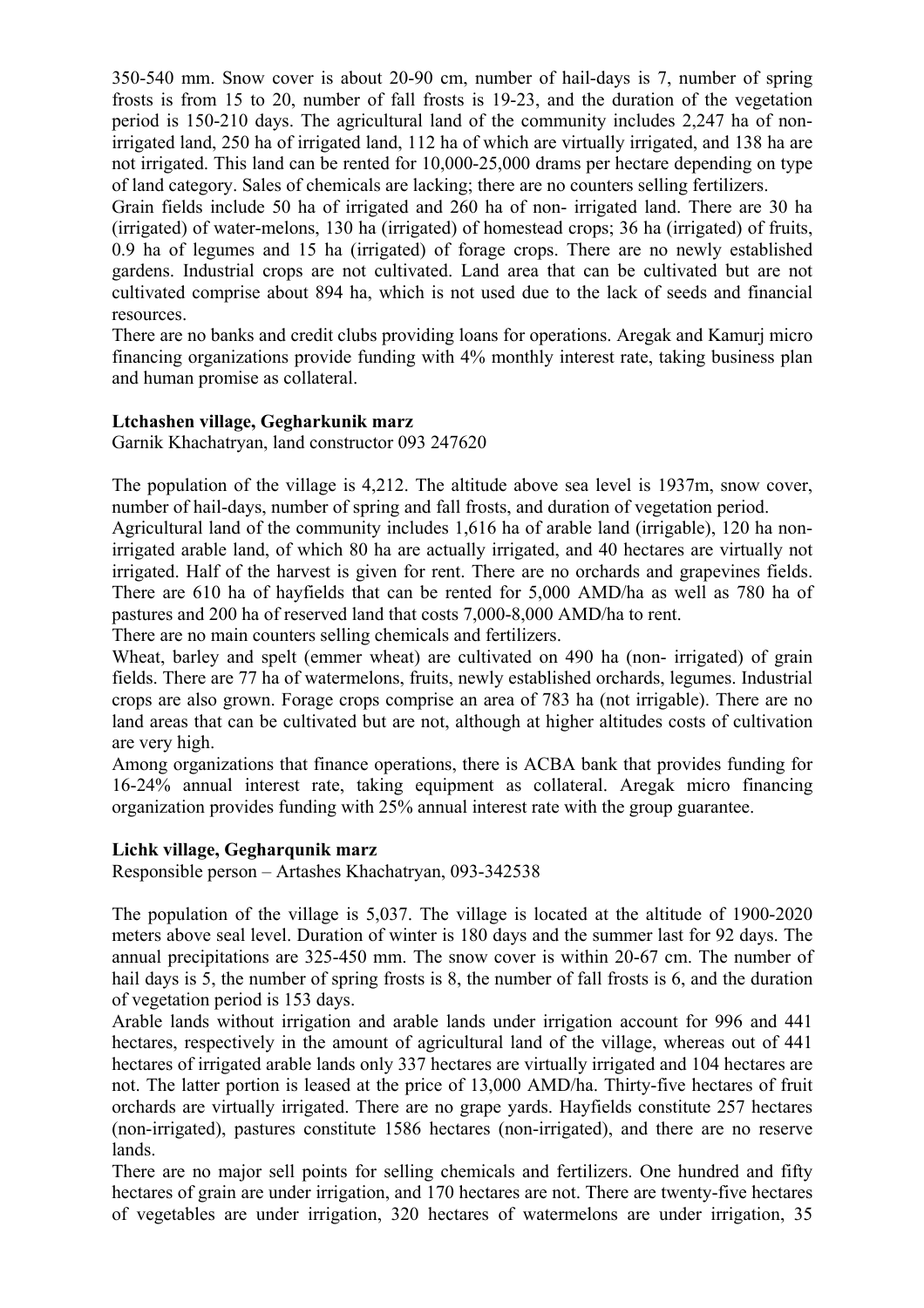hectares of fruits are under irrigation, 28 hectares of newly established orchards and there are no legumes, industrial crops, and forage crops. Plots of arable lands that are not actually used due to lack of financial means, technical equipment and seeds, account for 468 hectares.

There are no credit clubs or banks financing the activities. Operating micro financing organizations are Aregak and Kamurj, which provide loans at 4% monthly interest rate accepting business plan and personal promise as collateral.

#### **Shirak marz**

*RA Shirak marz is* situated in the north-west of the republic. Borders with Turkey and Georgia. Marz covers Artik, Akhuryan, Ani, Amasia and Ashotsk regions. It includes 3 towns -Gyumri, Artik, Maralik and 128 rural settlements. Marz occupies 9% of RA territory. The population of the marz comprised 9.1% of RA total population in 2005, including 60.9% urban. RA Shirak marz inherited its name from the Shirak province of Ayrarat land of historical Armenia. Being at the height of 1500-2000 m above sea level (52 villages of the marz are at the height of 1500-1700 m above sea level and  $55 - 2000$  m), the marz is the coldest region of Armenia, where the air temperature sometimes reaches -46°C in winter.

The main railway and automobile highway connecting Armenia with Georgia pass through the marz territory. The railway and motor-road networks of Armenia and Turkey are connected here.

The airport is situated in the RA Shirak marz that provides air connection with CIS countries and has a facility to receive any type plane. On the Akhuryan River frontier with Turkey the Akhuryan reservoir was built that is the biggest of the country by its volume of 526 mln.m<sup>3</sup>. Spitak destructive earthquake of 7 December 1988, besides taking away thousands human victims, has caused big destructions of Shirak marz economy and, particularly, Gyumri town. To earthquake the marz took the second place in the republic by its development level and economic capacity, yielding only to Yerevan city. However, after the earthquake the marz economy endured a deep drop (earthquake consequences were destructive: in seconds powerful factories have been turned into ruins, thousands dwelling houses, schools, hospitals have been destroyed). A big number of cattle were remained under the ruins in villages. In 1989-1991 by the assistance of almost all soviet republics, many foreign countries and international organizations a big reconstruction work has been conducted with a purpose to liquidate ruins. In the past period the marz economy and industrial capacities are slowly reconstructed.

The share of industry of Shirak marz in total volume of republican industrial production comprised 2.1% in 2005, in volume of gross agricultural output - 10.0%, in retail turnover – 1.9%. The leading branches of industry of RA Shirak marz are production of food, including beverages and production of other non-metal mineral products. Tufa and pumice of Artik and Ani are well-known. The grain farming and cattle-breeding are also developed in the marz. The center of the marz is Gyumri with 148.3 thousand people at the end of 2005.

Agricultural lands in the marz in 2006 constituted 165737 ha and the region provided 49.3 million AMD agricultural output in current prices in 2005. Retail turnover in marz in 2005 was 13978.9 million AMD with 747 retail outlets. Average nominal monthly salary is 41.222 AMD and 26.900 unemployed people in 2005. Consumer price index in year 2005 was 99.2.

#### **Town of Maralik, Shirak Marz**

Mayor – Artak Gevorgyan, 093 880030

The population of Maralik is 5,900. The town is located at 1,650 meters above the sea level. The winter lasts for 155 days, and the summer lasts for 92 days. The snow cover is about 45 cm, the number of hail-days is 8, the number of spring frosts is 35, the number of fall frosts is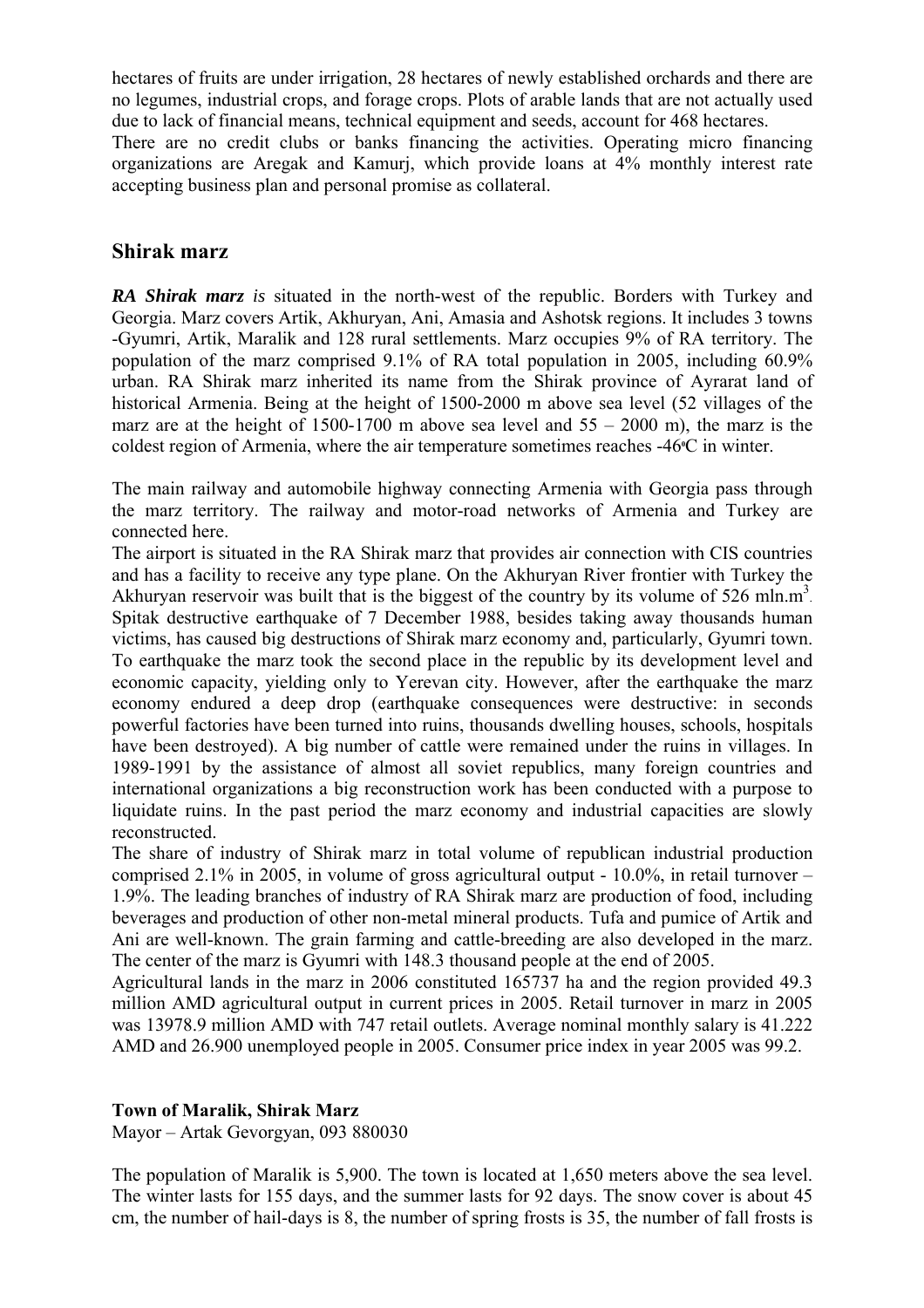48, and the vegetation period lasts 105 days. Agricultural land of the community includes 1,581 ha of non-irrigated and 230 ha of irrigated arable land. There are 923.5 ha of pastures (non-irrigated), 135 ha of reserved land (non-irrigated), 18 ha (irrigated), which costs 10,000 AMD/ha to rent.

There are no main sell points selling chemicals and fertilizers.

There are 52 ha of irrigated and 1,250 ha of non-irrigated grain fields. Watermelons, homestead crops, fruits, newly established gardens, legumes, and industrial crops are not grown. There are 30 ha of irrigated and 180 ha of non-irrigated forage crops.

Land area that can be cultivated, but is not, comprises 20 ha, which are not used due to relief conditions.

There are no banks, credit clubs, and micro financing organizations to provide funding.

#### **Horom village, Shirak marz**

Village Mayor: Davtyan Sargis - 093 311352 Deputy Village Mayor- Norik 093 308734

The population is 1,907. The village is located at 1,550 meters above sea level. The winter lasts 140 for days, while the summer lasts for122 days. The snow cover is about 50 cm, the number of hail-days is 8, the number of spring frosts is 25, the number of fall frosts is 33, and the vegetation period lasts for 120 days.

Agricultural land of the community comprises 2,677 hectares of non- irrigated land, 305 hectares of irrigated land that costs 3,000 AMD/ha to rent. There are also 1,147 ha of irrigated arable land, and 305 ha of irrigated arable land, of which 117 ha are virtually irrigated, and 188 ha are not irrigated. There are orchards and grapevine fields. There are no hayfields. There are 1,126 ha (non-irrigated) of pastures, 45 ha (non-irrigated) of reserved land, 36 ha of non-irrigated reserved land that can be rented for 1,500 AMD/ha.

There are no main sell points selling chemicals and fertilizers. Grain fields comprise 1,000 ha (non-irrigated). There are 16 ha (irrigated) watermelons, 30 ha (irrigated) of homestead crops, 56 ha (non-irrigated) of forage crops and fruits. There are no newly established orchards. No legumes and industrial crops are grown. Land area that can be cultivated, but is not, comprises about 20 ha, which is not used due to lack of financial resources and fear of hail damage.

There are no banks and credit clubs providing loans. Kamurj micro financing organization provides loans for 3% monthly interest rate, taking livestock and equipment as collateral.

#### **Lanjik village, Shirak marz**

Village Mayor: Seto Hovhannisyan - 093 635635

The population is 924. The village is located at 1,960 meters above sea level. The winter lasts for 155 days, the summer lasts for 65 days. The snow cover is about 65 cm, the number of days with hails is 16 days, the number of spring frosts is 40, the number of fall frosts is 35, and the vegetation period lasts for 120 days. Agricultural lands of the community comprise 1,365 ha of non-irrigated land. This includes 576.4 ha of non-irrigated arable land. There are no orchards, grape vineyards or hayfields. There are 660 ha of (non-irrigated) pasture lands, 92.6 ha (non-irrigated) of reserved lands that can be rented for 17,500 AMD/ha.

There are no sell points selling chemicals and fertilizers.

There are 500 ha of non-irrigated grain fields. No watermelons, homestead crops, newly established gardens, legumes, and industrial crops grown. Forage crops comprise an area of 68 ha (irrigated).

There are no land areas that can be cultivated and are not. ACBA bank provides financing with 18% annual interest rate, accepting equipment as collateral. There are no micro financing organizations.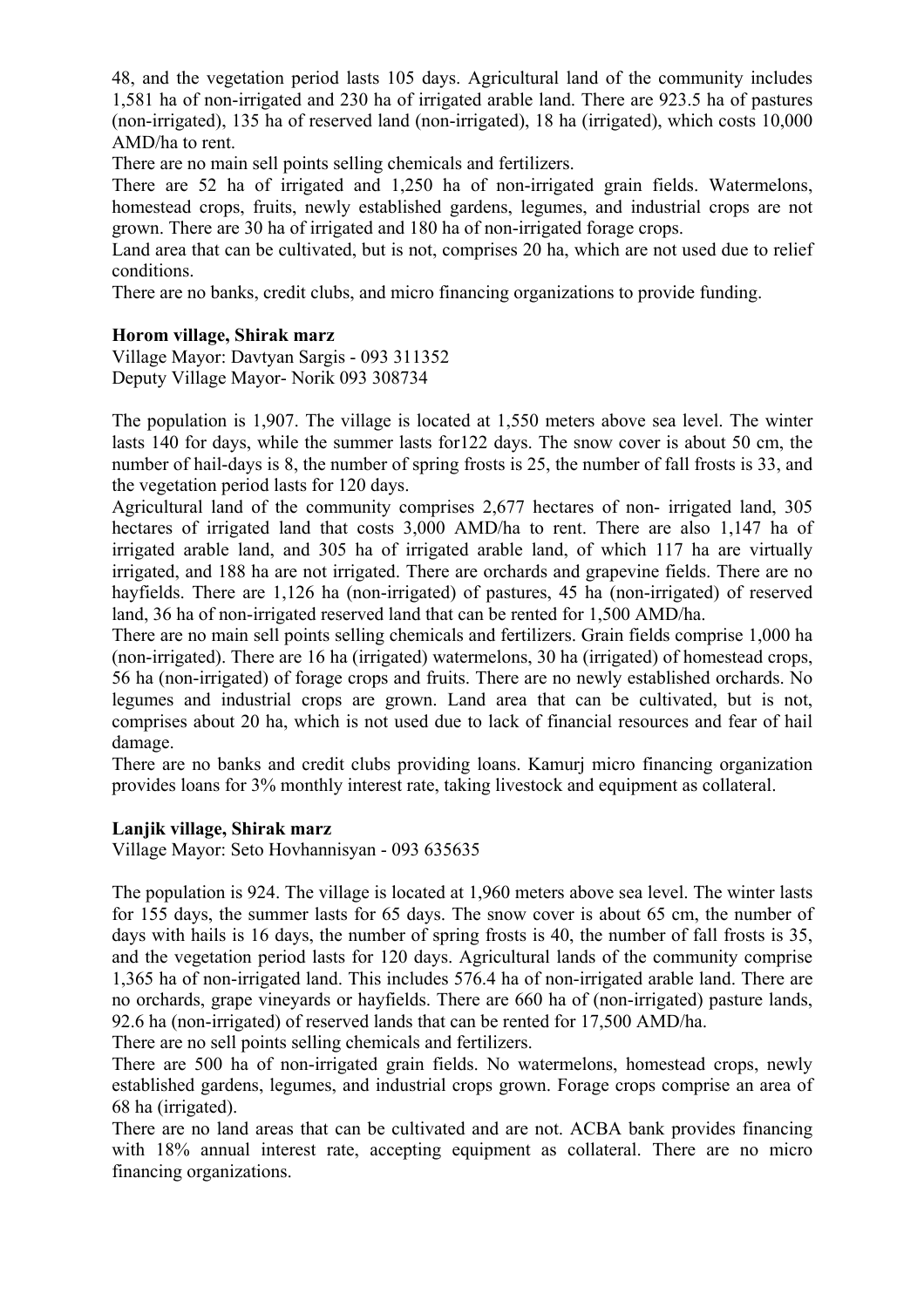## **Lori marz**

**RA Lori marz** is the third largest marz by its territory in the republic (it occupies the 12.7 % of RA territory) and the second by its population number (after Yerevan city). It is situated in the North of the republic and borders with Georgia. RA general railway runs through the central part of the marz. RA Lori marz includes the regions of Spitak, Stepanavan, Tashir, Tumanyan, Gugark and the towns of Vanadzor, Spitak, Stepanavan,Alaverdi, Tashir, Akhtala, Tumanyan, Shamlugh. The population number of the marz comprised the 8.8 % of total population of the republic as of year 2005. About 58.8 % of population is a town dweller. The 1998 Earthquake, the epicenter of which was a little bit North from Spitak, covered the large part of the present day territory of the marz. Earthquake measured 9-10 in Spitak town and in Kirovakan –8 on the Richter scale. Shocks lasted 40 seconds razed all constructions of Spitak to the ground, 8000 dwellings tumbled down in Kirovakan, 30 buildings and 2500 houses – in Stepanavan, the regions of Gugark, Tumanyan and Tashir suffered greatly. The reconstruction works started with the help of financial and physical assistance received from a number of countries of the world and numerous tenderhearted people immediately after the earthquake have being continued by now. During last 15 years, every now and then new dwellings, schools, industrial constructions, cultural centers were built in the marz.

The share of industry of RA Lori marz for 2005 in total volume of industrial production of the republic comprised 5.5%, in the volume of gross agricultural produce -10.5%, in retail turnover - 2.2%. The center of the marz is Vanadzor with 105.5 thousand people at the end of 2005. Agricultural lands in the marz in 2006 constituted 213,797 ha and the region provided 51.8 million AMD agricultural output in current prices in 2005. Retail turnover in marz in 2005 was 19585.1 million AMD with 900 retail outlets. Average nominal monthly salary is 42.818 AMD and 21.800 unemployed people in 2005. Consumer price index in year 2005 was 99.5.

#### **Town of Tashir Lori Marz**

Mayor – Nshan Soghoyan, 091-421761, (0254) 2-2241

Tashir's population is 7,856 people. The town is located at 1500 meters above sea level. The duration of winter is 170-190 days, the duration of summer is 40-60 days. The annual precipitation is 340-380 mm. The snow cover is about 100-120 cm., the number of hail days is 17, the number of spring frosts is 10-15, the number of fall frosts is 17-21, and the vegetation period lasts for 90 days. The rent price for agricultural lands in the town ranges from 12,400 -3200 AMD/ha depending on the type of the soil. There are no fruit orchards or grape vineyards. Hayfields are 2,500 hectares costing 6,900-1,900 AMD/ha to rent, pastures are 1,469 hectares costing 2,300 AMD/ha to rent, and there are no reserve lands.

There are no major sell points for selling chemicals and fertilizers. Grain fields are 150-160 hectares of non-irrigated land. Vegetables are 15-20 hectares without irrigation. There is no information available on watermelons, fruits, newly established orchards, legumes, industrial crops, and forage crops. Plots of lands usable for farming but not actually used account for about 600 hectares. These plots of land have not been utilized since the privatization in 1990 and they are not irrigated.

There is one credit club established with the support of USDA Marketing Assistance project.

**Lori Marz,** village Lermontov Mayor – Takhalyan Edik, 091-912640, (0322) 9-6411

The population of the village is 870. The village is located at 1810 meters above sea level. The duration of winter is 170 days and the duration of summer is 80 days. The annual precipitation is 700 mm. The snow cover is within 30 cm., the number of hail days is 20, the number of spring frosts is 10, the number of fall frosts is 25, and the vegetation period is 150 days. Arable lands account for 250 hectares in the amount of agricultural land of the village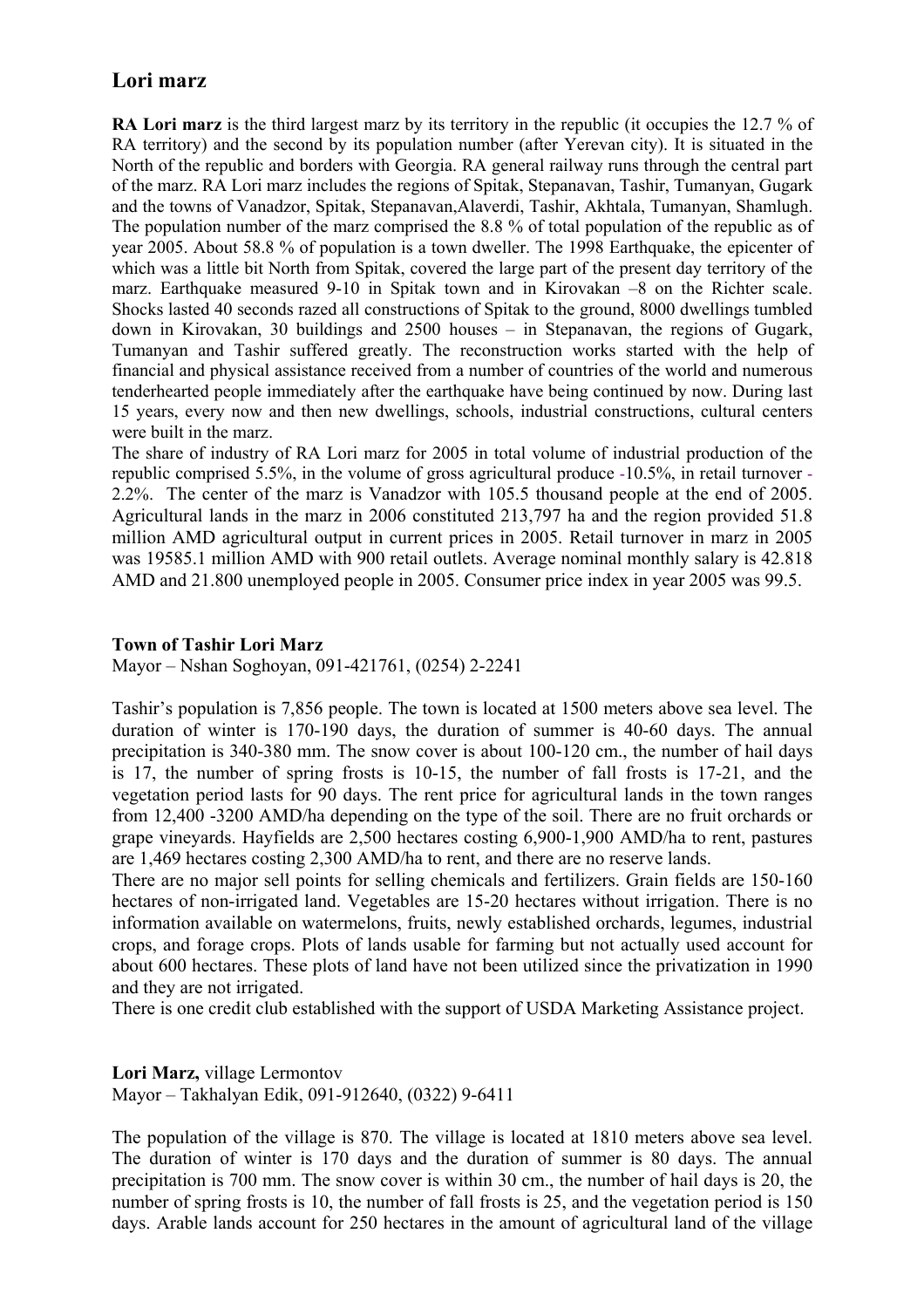with the lease price of 7000 AMD/ha. There are no fruit orchards and grape vards, havfields constitute 500 hectares with the lease price of 7400 AMD/ha, pastures comprise 800 hectares, and reserve lands account for 220 hectares. There are no major sell points for selling pesticides and fertilizers.

One hundred and fifty hectares of vegetables are not irrigated; six hectares of water-melons are not irrigated as well. Thirty hectares of forage crops are not irrigated. All lands usable for farming are used. Among banks financing activities is ACBA Bank at 2 percent monthly rate with no requirement for collateral. There are no credit clubs. Of microfinancing organizations there is Aregak.

#### **Lori Marz, village Gyulagarak**

Village Mayor **–** Alexandr Grigoryan, 091-211621, (0256) 9-32-66

The population of Gyulagark village is 2,124. The village is located at the altitude of 2450 meters above the sea level. The duration of winter is about 80-90 days and the duration of summer is 80 days. The snow cover is within 30-40 cm, the number of hailstone days is 30, the number of spring frosts is 30. The duration of vegetation period is 160 days. Arable lands account for 1,000 hectares in the amount of agricultural land of the village, out of which 200 is irrigated, 800 is not irrigated, with the lease price of 11,000 AMD/ha. There are no fruit orchards and grape yards, hayfields constitute 300 hectares, not irrigated, pastures comprise 50 hectares, and reserve lands account for 130 hectares, again with the lease price of 11,000 AMD/ha. There are no major sell points for selling pesticides and fertilizers.

Grain-crops constitute 800 ha, 200 ha of forage crops, mainly potato, 20 ha of vegetables. All lands usable for farming are used. Among banks only ACBA Bank provides agricultural credits at 2 percent monthly rate with no requirement for collateral. There are no credit clubs. Of microfinancing organizations there is Aregak and Kamurj.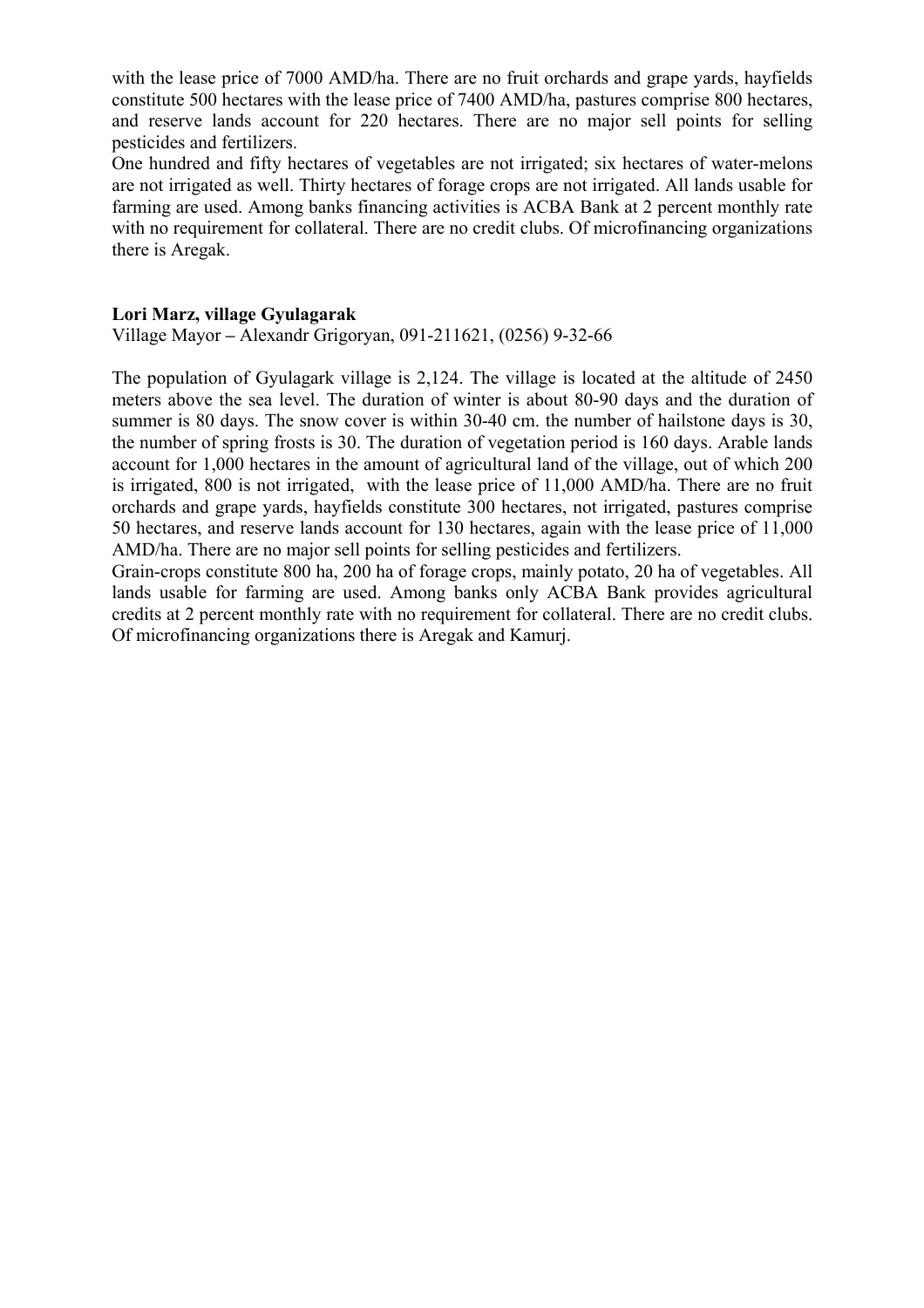#### **4.4 Dangerous Natural Hydrometeorologic Phenomena**

Dangerous Natural Hydrometeorologic Phenomena (DP) can cause victims among humans and a considerable loss in different fields of economy.

Hydrometeorologic Phenomena are considered dangerous, when hydrometereologic values (criteria) achieve to a critical point or acquire a critical nature. Listed below in Appendix 1 are typical DP-s.

Based on Appendix 1, DP lists are developed (clarified) by marzes, taking into account the local natural-climatic and economic peculiarities.

While clarifying a DP list and criteria, one should take into account that the critical values or intensiveness of hydrometeorology phenomena should be not typical (rare) for a particular area or particular time of the year, and iteration of climatic phenomena should make no more than 10% and that they are a threat to human security and can considerably damage different fields of economy.

## **Gegharkunik Marz**

Gegharkunik marz occupies the areas in the basin of Lake Sevan and the valley of River Getik. Sevan Basin is located in the eastern part of Armenia and is а large tectonic lowland edged by Geghama volcanic mountain-shield in the west, Vardenis volcanic mountain-shield in the south, Areguni mountain range in the north-east, and Sevan mountain range in the east. The height of the mountain ranges stripping the lowland exceeds the latter by 500-1000 meters, with some alps exceeding by 1,800m.

By its size, Lake Sevan is the forth largest high-mountain lakes in the world. It consists of two basins: Greater Sevan and Sevan Minor, which are connected with each other by the strait between Noratus and Artanish capes. The maximum natural depth of Greater Sevan and Sevan Minor used to be 98.7 and 58.7 meters respectively. In the north-west part of Sevan Minor is the Sevan Island with  $0.3 \text{km}^2$  surface, which has become a peninsula after the lowering of the water surface. Sevan is a freshwater lake. Prior to the lowering of the waters of the centuries-old lake, its natural surface was  $1416 \text{ km}^2$ , the elevation of the lake's mirror against the level of Baltic Sea was 1915.57m, and the volume of the water was  $58.5 \text{km}^3$ . The total surface of the lake's basin makes  $4.891 \text{km}^2$ .

Twenty-six rivers and creeks are falling into Sevan, and only River Hrazdan starts from the lake.

For the coastal areas of Lake Sevan, mountain-plain landscapes and moderately cold climate are typical. During most of the year, the radiation balance is positive. The annual sunshine duration is 2,600-2,700 hours, and the number of days without sun is insignificant – only 16- 18 days on coasts and up to 25 days on mountain slopes. The annual temperature in coastal areas is 4-6<sup>0</sup>C, the average July temperature is 15-17<sup>0</sup>C, with the absolute maximum reaching 33-34<sup>0</sup> January is the coldest month of the year; the avarage temperature is -5...- $6^{\circ}$  (-8<sup>0</sup>C in the area of Sevan and Vardenbis towns), with the absolute minimum reaching as low as -  $33...38^0$ C. The winter regime in coastal regions (Sevan, Martuni) is established in late November, at elevations above 2,000m – in the 2-nd decade of November, and in Shorzha and Artanish bay – in first days of December. Respectively, the heating seazon also is shorter in this area, 200-210 days, with an average temperature of -0,1...-0,4<sup>0</sup>C. In the mountainous areas and in mountain passes, the longest heating period is 232-236 days (Semyonovka,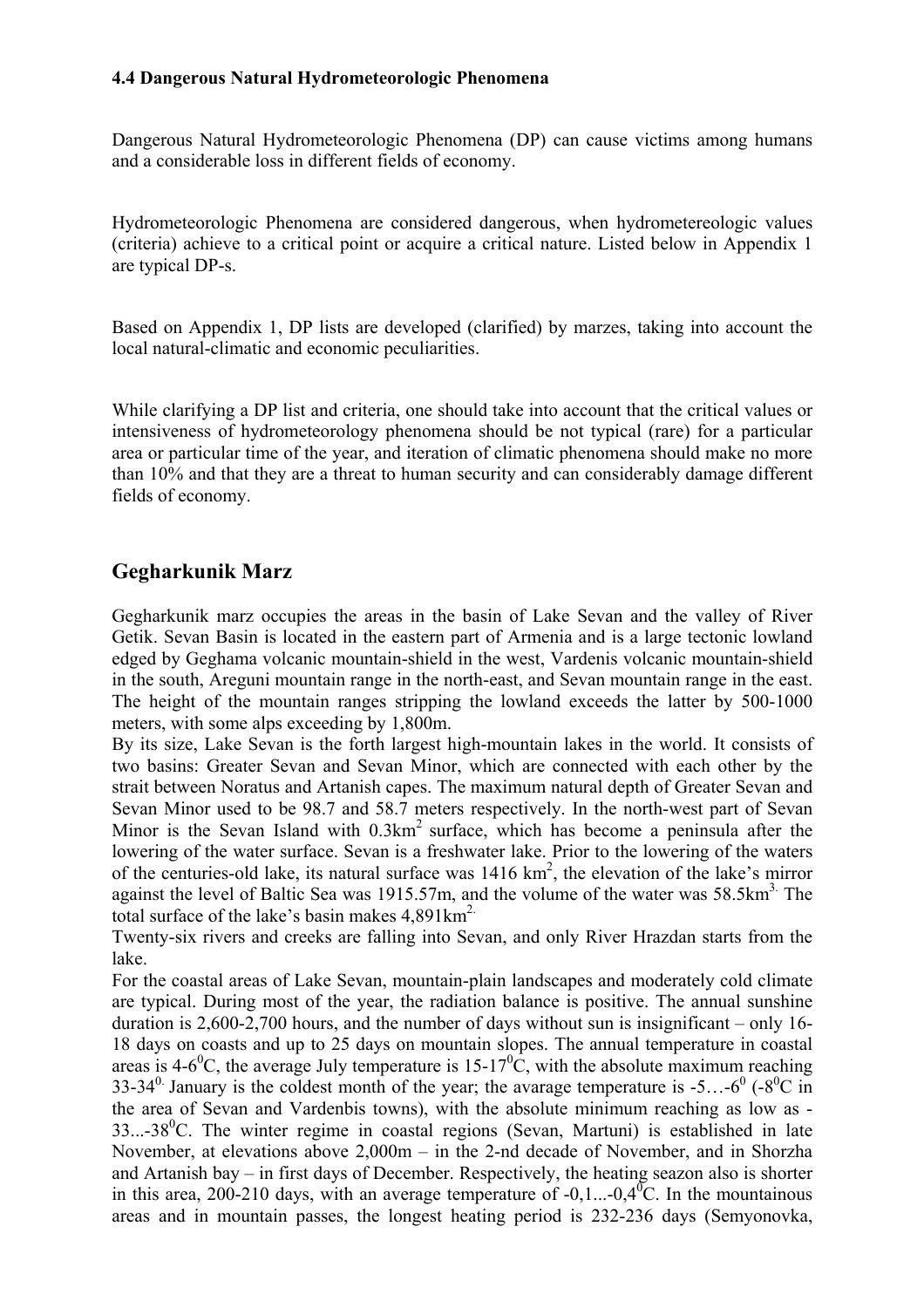Yanegh). In the coastal area, the annual average soil temperature ranges between 6 and 9 degrees:  $-6...-9$ <sup>o</sup>C in winter and up to  $60-68$ <sup>o</sup>C in summer. The absolute minimum temperature on earth surface in winter drops as low as  $-40...-44^{\circ}$ C, which is supported by the snow cover formed. In coastal areas, the snow cover is formed on November 12-13 and disappears in mid April. In warm springs, the snow cover disappears earlier – in the first dacade of March. However in certain years, it may snow even in late May or early June. The first snow rarely survives during the entire winter. Stable snow cover is usually formed 30-40 days following the first snow. The number of days with snow cover in coastal areas ranges between 75 days (in Shorzha) and 140 days (Sevan) and 160 days in mountain passes. The maximum average snow cover during a decade makes 13-20cm, (55-65cm in passes and only 6-7cm on Areguni bank). In certain years, the height of the snow cover exceeds the norm by two-three times. Depending on the height of the snow cover and its nature, appropriate conditions are created for wintering of areas seeded with winter wheat as well as for freezing of the soil. During winters with scarce snow, the soil freezes up to 100cm-114cm deep, and in winters with abundant snow – only 8cm-13cm. However, these extreme values are observed only once in 50 years. Normally, the soil freezes up to 50cm-60cm deep.

In the mountain-plain zone, precipitation and humidity are distributed unequally. The southern slopes of Areguni and Sevan mountain ranges are much drier than the rest of the area of this zone; supplementary irrigation is needed here then. The humidity coefficient here is 0.4, and in the rest of the area, it is 0.6-0.9. The relative humidity is also the lowest, especially in September: 60-65%, with the maximum relative humudity observed in February: 69-77%. In daytime hours, humidity decreases up to 40-50%, and reaches to its maximum in early morning it. The number of dry days (with no more than 30% relative humidity) in Areguni coastal area is the largest, 31 days in a year, and the number of humid days (with no less than 80% relative humidity) is 19-20. The number of humid days in the south coast reaches respectively 18 and 30. Semyonovka area is the most humid; for 137 days during a year, the humiity is not less than 80%. The discription (cartography) piculiarities of the lake's basin are having an intense impact on the distribution of precipitation. Overland, average of 638mm precipitation is observed; in the coastal area, this value decreases up to 487mm, in the north-eastern and eastern parts being 440-460mm. There is little precipitation also in the south coast of the lake: from 414mm (in Tsovak) to 467mm (in Karchaghbyur). The maximum precipitation is observed in the northern and western areas of the basin: 647mm in Tsovagyoogh and 550mm in Sarukhan.

#### **The lowest temperatures by months**

- 1. Lowest average minimum temperature,
- 2. Lowest absolute minimum temperature,
- 3. H- Elevation above see level-m

|          | Η    |         |          | XII    |       |       |          |
|----------|------|---------|----------|--------|-------|-------|----------|
| Martouni | 1943 | $-9.5$  | $-10.1$  | $-6.6$ | $-28$ | ے د−  | $-2^{-}$ |
| Lichk    | 1950 | $-9.2$  | $-10.0$  | $-6.3$ | $-29$ | $-33$ | $-2^{-}$ |
| Lchashen | 1937 | $-12.2$ | -<br>- 1 | $-9.2$ | $-29$ | -99   | $-2^{-}$ |

#### **Heating period**

|          | start | end | duration | Avg. temp. during the period |
|----------|-------|-----|----------|------------------------------|
| Martouni | 3/10  | 7/5 | 207      | $-0.4$                       |
| Lichk    | 2/10  | 8/5 | 209      | $-0.4$                       |
| Lchashen | 8/10  | 8/5 |          | $-2.0$                       |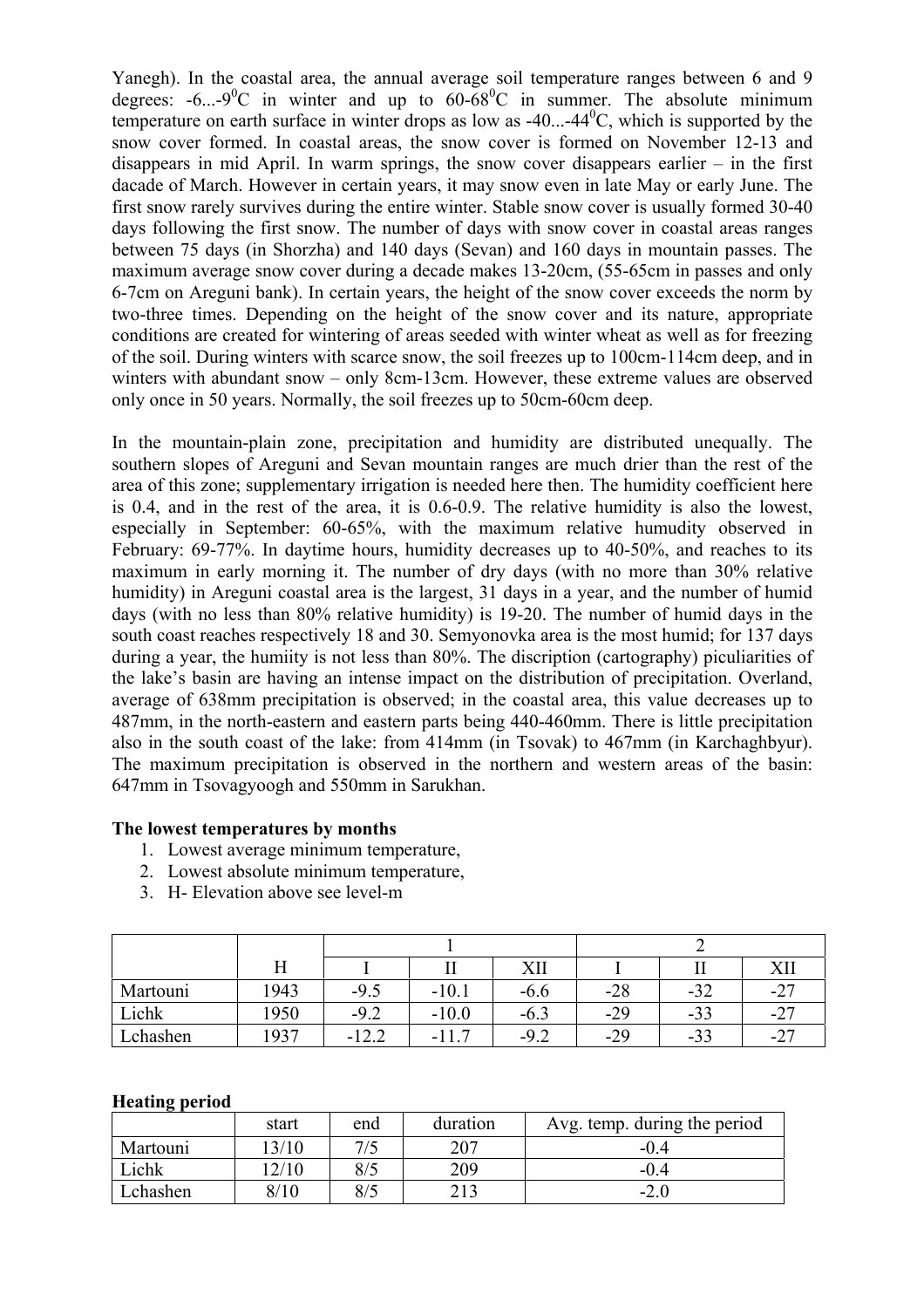#### **Precipitation (mm)**

| Martouni | ر_  | ົ  |     |
|----------|-----|----|-----|
| Lichk    |     |    | ∼   |
| Lchashen | ر ب | J' | ر _ |

#### **Daily maximum precipitation (mm)**

|                  |     |    | r y s |
|------------------|-----|----|-------|
| Martouni         | ر ت |    |       |
| $\mathsf{Lichk}$ | ີບ  | ັ້ |       |
| Lchashen         |     |    |       |

#### **Number of days with snow cover; time of occurrence and disappearance**

|          | Number of days |      |      | Time of occurrence |          |        | Time of disappearance |          |        |
|----------|----------------|------|------|--------------------|----------|--------|-----------------------|----------|--------|
|          | Avg.           | min. | max. | Avg.               | earliest | latest | Avg.                  | earliest | latest |
| Martouni | 103            | 39   | 163  | 12/11              | 2/10     | 21/12  | 15/4                  | 4/3      | 29/5   |
| Lichk    | 103            | 39   | 163  | 12/11              | 2/10     | 21/12  | 15/4                  | 4/3      | 29/5   |
| Lchashen | 136            | 178  | 66   | 9/11               | 28/9     | 26/1   | 19/4                  | 26/3     | 5/6    |

#### **Maximum (M) wind speed and Gusts (G)**

|          |                   |              |    |                               | <b>TTT</b> |                     |  |
|----------|-------------------|--------------|----|-------------------------------|------------|---------------------|--|
|          | IМ                |              | IМ |                               | 1V1        |                     |  |
| Martouni | $\sim$            |              | 34 | n <i>m</i>                    | 24         | າດ<br>эσ            |  |
| Lichk    | $\mathbf{\sim}$   |              | 34 | າ⊓                            | 24         | റ റ<br>эc           |  |
| Lchashen | $\mathbf{\Omega}$ | $\cap$<br>∠∪ | -- | $\mathbin{\lnot}$<br><u>_</u> | ں کے       | $\sim$ $\sim$<br>∠٥ |  |

#### **Average (A) and maximum (M) number of days with storm**

| $\sim$ $\sim$ $\sim$ |   |          |     |         |          |             |         |
|----------------------|---|----------|-----|---------|----------|-------------|---------|
|                      |   | VI<br>Λl | XII |         |          | 111         |         |
| Martouni             | A | $0.5\,$  | 4.1 |         | 3.4      | 2.3         | $0.3\,$ |
|                      | М |          | 1 U | . 0     |          |             |         |
| Lichk                | A | U.J      | 4.1 |         | ◠<br>4.ر | 2.3         | 0.3     |
|                      | М |          | ΙU  | $\circ$ |          |             |         |
| Lchashen             | A |          | 4.U |         |          | $4_{\cdot}$ | ሰ 7     |
|                      | М |          | LJ  | v       |          |             |         |

## Lori Marz

Lori marz is in the north of Armenia and occupies the largest natural/historic area. The marz is edged by Virahayots Mountains in the north, Javakhk mountain shield in the west, Pambak mountain range in the south, and Gugarats Mountains in the east. Between these mountains, is the basin of River Debed with two main sub-regions: Lori lowland and Pambak valley divided by Bazum mountain ridge. The area of Lori marz is at 1600m -1700m above see level, the maximum elevation being 3196m.

The climate in Javakhk mountain-meadow sub-region is moderate with short and cool summers and cold winters. The average January temperature is  $-12<sup>0</sup>C$ , and absolute minimum temperature reaches  $-37... -38$ <sup>0</sup>. The average temperature in summer ranges between 10-14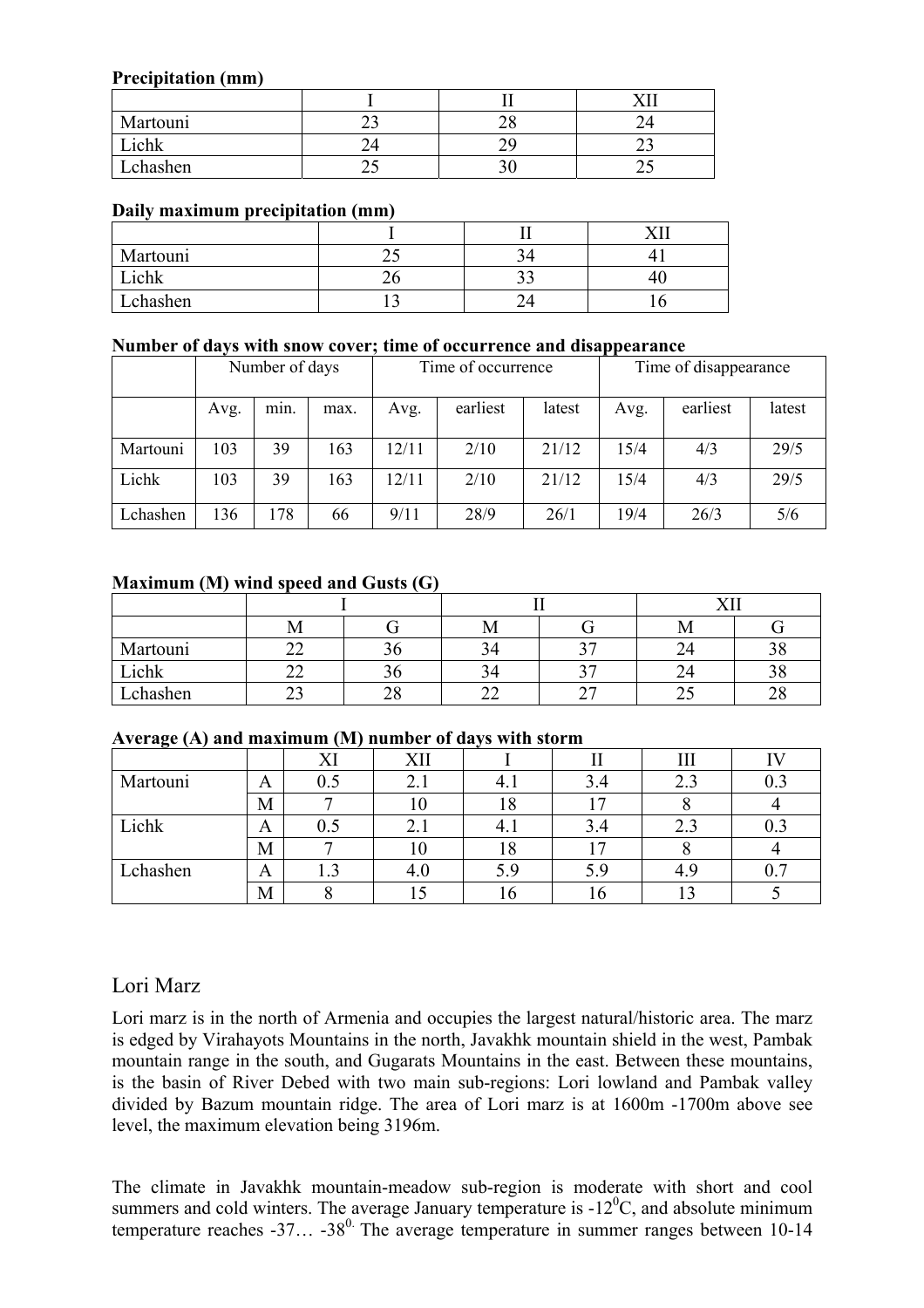degrees. Precipitation is abundant, 900mm-1000mm. Winters are abundant with snow, and the snow cover survives in highland areas during the entire year.

The plain and meadow-plain sub-region of Lori occupies the foundation of Lori lowland with average of 1,300m-1,700m elevation. The north-western part of the lowland, being located between Javakhk mountain shield and Virahayots mountains, is protected from intrusion of cold air in winter so that it is much warmer here than at the same elevations in Shirak marz; the average winter temperature in Metsavan is -2.6<sup>0</sup>, while in Gyumri it is -7.4<sup>0</sup>C.

Lori valley is rather humid; the annual precipitation makes 600mm-700mm and more. Winters are long-lasting and with abundant snow. The absolute minimum temperature reaches as low as  $-34^\circ$  (in Tashir). Summers are cool; the average temperature in July-August is 21-22<sup>0</sup>C (in Tashir), however the maximum temperature can reach  $34-35^0$ . The climate in this subregion is rather mild. The annual temperature can vary by  $21^{\circ}$ C. Summers are cool:  $7^0C$ . The absolute maximum temperatures reach  $34^0$ - $35^0$ , however there are not many days with such temperatures, and the average maximum is  $22^{\circ}$ - $23^{\circ}$ . Winters are mild, with average temperature of -2…-3 degrees (Stepanavan, Gyulagarak); the average minimum is  $-6...-8^0$ , while the absolute minimum can reach as low as  $-28...-31^0C$ . The duration of winter is 3-3.5 months. Period without frosts lasts for 150-160 days. There is a rather abundant annual precipitation, about 700mm. However, the height of the snow cover is insignificant; the average decade snow cover is only 9cm -10cm high, with the highest cover being 63cm (in Stepanavan).

The Debed basin has a dense and branched out system of water resources; the average flow of the river makes  $1,100,000,000$ m<sup>3</sup>.

This subregion is attributed by moderate and mild winter climate. Even the average January temperature does not go lower than  $0^0$ , with that of  $1.8^0$ -5.0<sup>0</sup> in Alaverdi. The absolute minimum reaches  $-17^\circ$ . The average summer temperature is 23<sup>0</sup>, and the maximum summer temperature reaches 37-38<sup>0</sup>C. No stable lowering of the temperature below  $0^0$ - is observed in this subregion. On higher elevations (Odzun), lowering is observed in late December, and in the third decade of February the temperature goes above  $0^0$ -. The precipitation is mainly in the form of rain, the annual amount being 400 mm -500mm. The maximum precipitation (110mm) and the largest number of days with rain (16-20 days) are observed during May-June. The snow cover is very unstable and insignificant, only 1-3cm.

The mountain-valley region of Bazum-Pambak covers Pambak valley and the slopes of the adjacent mountain ranges of Bazum, Pambak, and Shirak. Plain-meadow landscape is typical for this area. The climate in Pambak valley is moderate. Winters are mild, with average January temperature of  $-4...-5^{\circ}$  and minimum temperature of  $-25...-30^{\circ}$ C. Winters last for three months. The snow cover is unstable and insignificant. In Vanadzor area, the average decade height of the snow cover is 4-9cm, with the maximum being 24-38cm, and respectively 16-19cm and 74cm in Lermontovo.

Directions of wind in the marz are typically towards the valleys of Pambak and Debed rivers and their feeders. The average annual wind speed ranges between 1.4m/sec. (in Shnogh) to 3.4m/sec. (in Spitak). The windiest section of the marz is Pushkin Pass, where south winds prevail during the winter months, and north winds prevail during the summer months. The average annual wind speed is rather high and makes 6.3m/sec., reaching up to 10.3m/sec. in January. The maximum speed in the Pass is 43m/sec, and 53m/sec during gusts. Snow storms are often observed: 13 days on average, with the maximum being 28 days. The maximum number of days with storms in the territory of Lori marz is 30 days (in Tashir). There is a considerable number of cloudy days, the maximum general cloudiness being observed in Tashir (164 days during the year), and the lower cloudiness being observed in Odzun (85 days). The maximum general cloudiness data has been observed in Tashir - 6.2 points, and that of the lowest cloudiness – in Vanadzor, 5.1 points.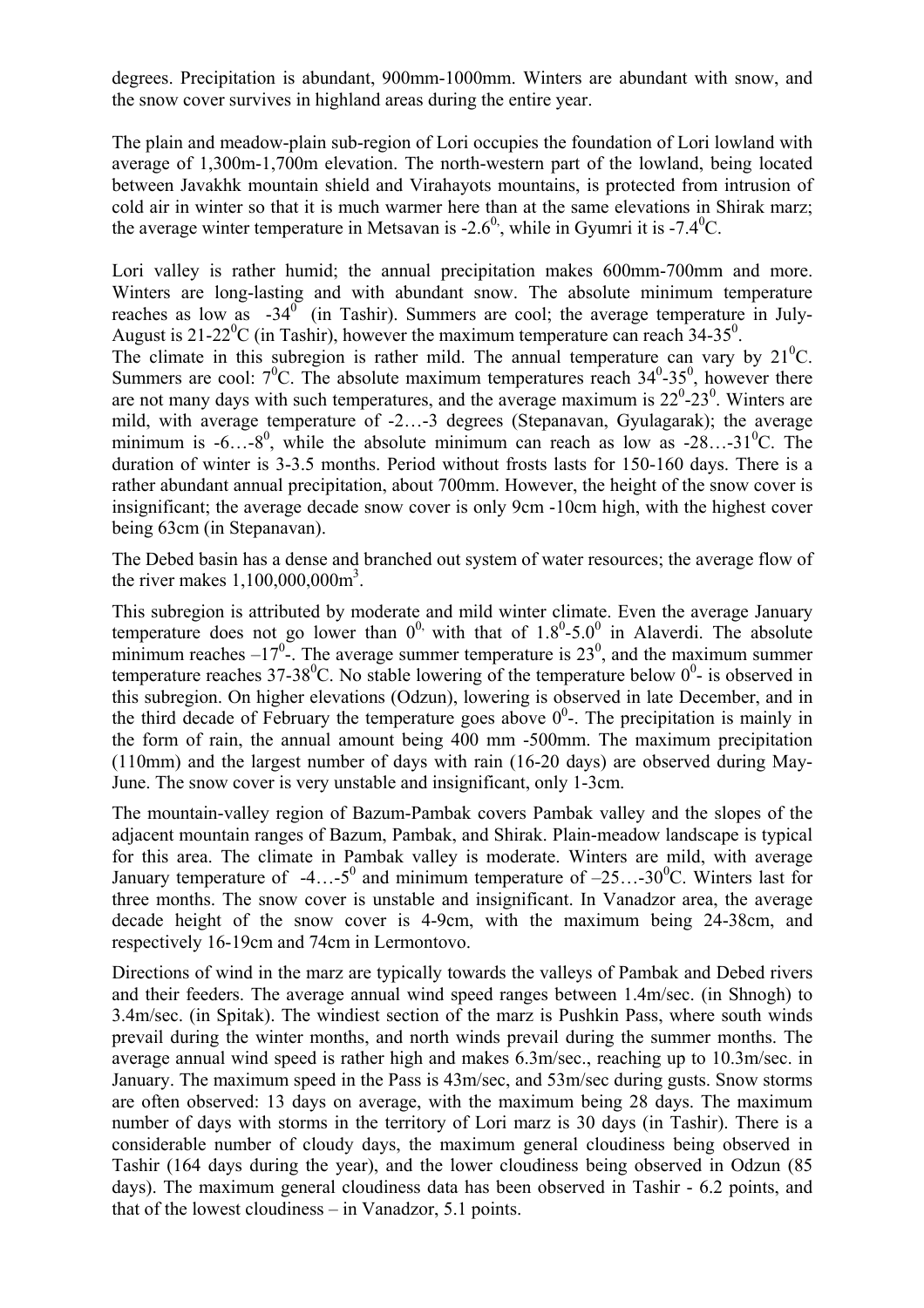Fogs occur primarily in the cold months of the year. They are most frequently observed in Pushkin Pass, with the annual average indicator being 139 days and the maximum of 203 days.

Another atmospheric phenomenon frequently observed in the marz are thunders. The number of days with thunder is 50-70 days, with the maximum number being 108 days (in Tashir). Thunders are sometimes combined with hail damage that causes serious losses in agriculture.

#### **Minimum air temperatures by months**

- 1. Minimum air temperatures
- 2. Absolute minimum air temperatures
- 3. H- Elevation above see level-m

|            |     |         |               | XII                                |       |       |     |
|------------|-----|---------|---------------|------------------------------------|-------|-------|-----|
| Tashir     | 506 | $-10.4$ | $-9.1$        | $\overline{\phantom{a}}$<br>$-7.8$ | $-32$ | ے د−  | -94 |
| Lermontovo | 798 | $-8.5$  | - 0<br>$-0.1$ | $-5.6$                             | $-23$ | $-23$ | -19 |
| Gyulagarak | 297 | $-6.$   | -6.4          | $-5.5$                             | -23   | $-$ / | -∠t |

#### **Heating period**

|            | start | end   | duration | Average temperature<br>during the period |
|------------|-------|-------|----------|------------------------------------------|
| Tashir     | 13.10 | 27.04 | 197      | $-0.$                                    |
| Lermontovo | 1.10  | 04.05 | 206      | $-0.$                                    |
| Gyulagarak | .10   | 23.04 | 89       |                                          |

#### **Precipitation (mm)**

|                 |  |                               | . .             |
|-----------------|--|-------------------------------|-----------------|
| Tashir          |  |                               |                 |
| Lermontovo      |  | ∠∪                            | $\sqrt{2}$<br>О |
| Jyulagarak<br>ີ |  | $\overline{\phantom{a}}$<br>- | ΩO<br>.00       |

#### **Maximum daily precipitation (mm/number of days)**

| Tashir     | .6 <sub>1</sub> |  |
|------------|-----------------|--|
| Lermontovo |                 |  |
| Gyulagarak |                 |  |

#### **Number of days with snow cover, time of occurrence and disappearance**

|            |     | Number of days |      | Time of occurrence |          |        | Time of disappearance |          |        |
|------------|-----|----------------|------|--------------------|----------|--------|-----------------------|----------|--------|
|            | Avg | min.           | max. | Avg.               | earliest | latest | Avg.                  | earliest | Latest |
| Tashir     | 73  | 17             | 126  | 09.11              | 01.10    | 07.01  | 10.04                 | 07.03    | 08.05  |
| Lermontovo | 104 | 46             | 163  | 05.11              | 23.09    | 07.01  | 18.04                 | 12.03    | 21.06  |
| Gyulagarak | 73  | 20             | 135  | 13.11              | 02.10    | 22.12  | 05.04                 | 21.02    | 01.05  |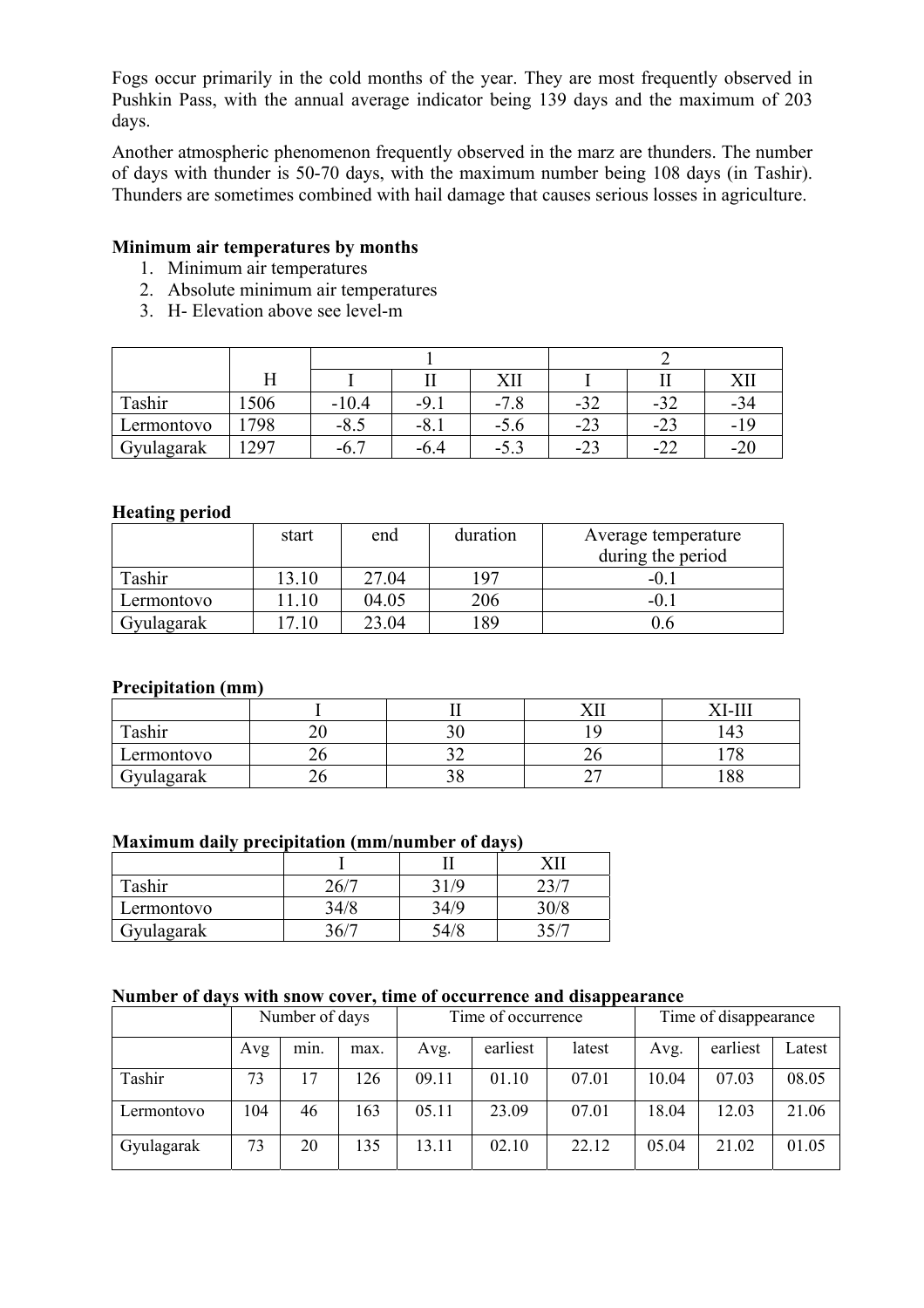| Maximum (M) wind speed and gusts $(G)$ |  |
|----------------------------------------|--|
|----------------------------------------|--|

|            |    |  |      |    | ---      |  |  |
|------------|----|--|------|----|----------|--|--|
|            |    |  | 1V.L |    | M        |  |  |
| Tashir     |    |  |      | υU | ററ<br>∠∟ |  |  |
| Lermontovo |    |  |      |    |          |  |  |
| Gyulagarak | 40 |  |      | 46 | ~~<br>∼  |  |  |

|  |  |  |  |  |  |  | Average (A) and maximum (M) number of days with storms |
|--|--|--|--|--|--|--|--------------------------------------------------------|
|--|--|--|--|--|--|--|--------------------------------------------------------|

|            |   |     | <b>VII</b> |     |  |  |
|------------|---|-----|------------|-----|--|--|
| Tashir     | A |     |            |     |  |  |
|            | M | ).4 |            |     |  |  |
| Lermontovo | A |     |            |     |  |  |
|            | M |     |            |     |  |  |
| Gyulagarak | A |     |            | v.c |  |  |
|            | m |     |            |     |  |  |

#### **Shirak marz**

Shirak marz is located in the north-east of Armenia. The most part of the region is Shirak Valley with elevation of 1524m above see level. To the north of the valley is Ashotsk basin, with the elevation of its foundation being 2000m. The dominating landscape are plains. medows are in the northern and north-eastern slopes of Mount Aragats, on elevations of 2300-2600m. Alpine meadows are even higher.

Shirak marz has a moderate climate. The average annual temperature of the area is about  $5^{0}C$ , with the average January temperature being  $-9^{\circ}$ C. The avarage annual precipitation is 555mm. Due to the rectilinear zoning, 4 types of climate are available in the marz:

- 1. moderate climate with warm summers and moderate cold winters,
- 2. mild summers and cold winters,
- 3. moderate cold climate with short and cool summers and cold winters,
- 4. cold mountainous tundra climate.

1. The first climate type is common for the southern and south-eastern areas of the marz. The average annual temperature in these areas is  $6.0 - 6.5^{\circ}$ C. January is the coldest month with average temperature of -6,-7<sup>0</sup>C and with absolute minimum temperature of -26,-27<sup>0</sup>C. The annual precipitation is 400-450mm. The minimum precipitation in January is 10-12.

Snow cover is formed in early November and survives until late March. There is no stable snow cover in 10%-15% of winters. In winter, quiet weather is prevailing, with 4-5 days of storms on average during the entire winter season. There are frequent fogs, 28-30 days on average, during the cold period of the year, October-March.

2. The second type is typical for the central area of the marz, Shirak Valley. The average annual temperature here is  $5-6^{\circ}$ C, January being the coldest month. In Artik area, where inversion is observed in winter time, the average monthly temperature is  $-7.5\text{°C}$ , in Gyumri it is -9.5 <sup>0</sup>C, and the absolute minimum temperature is -26<sup>0</sup> and -36<sup>0</sup> respectively. The average annual precipitation is 500mm, with the January minimum being 20-25mm. The snow cover is not very high; the maximum average height is 25-30mm. The snow cover is formed in the middle of the last decade of November and survives until early April. There is no stable snow cover in 10%-15% of winters. However, in Gyumri, the snow cover is available every year. Quiet weather is prevailing (80%) in winter in Shirak Valley. The average wind speed is 1.0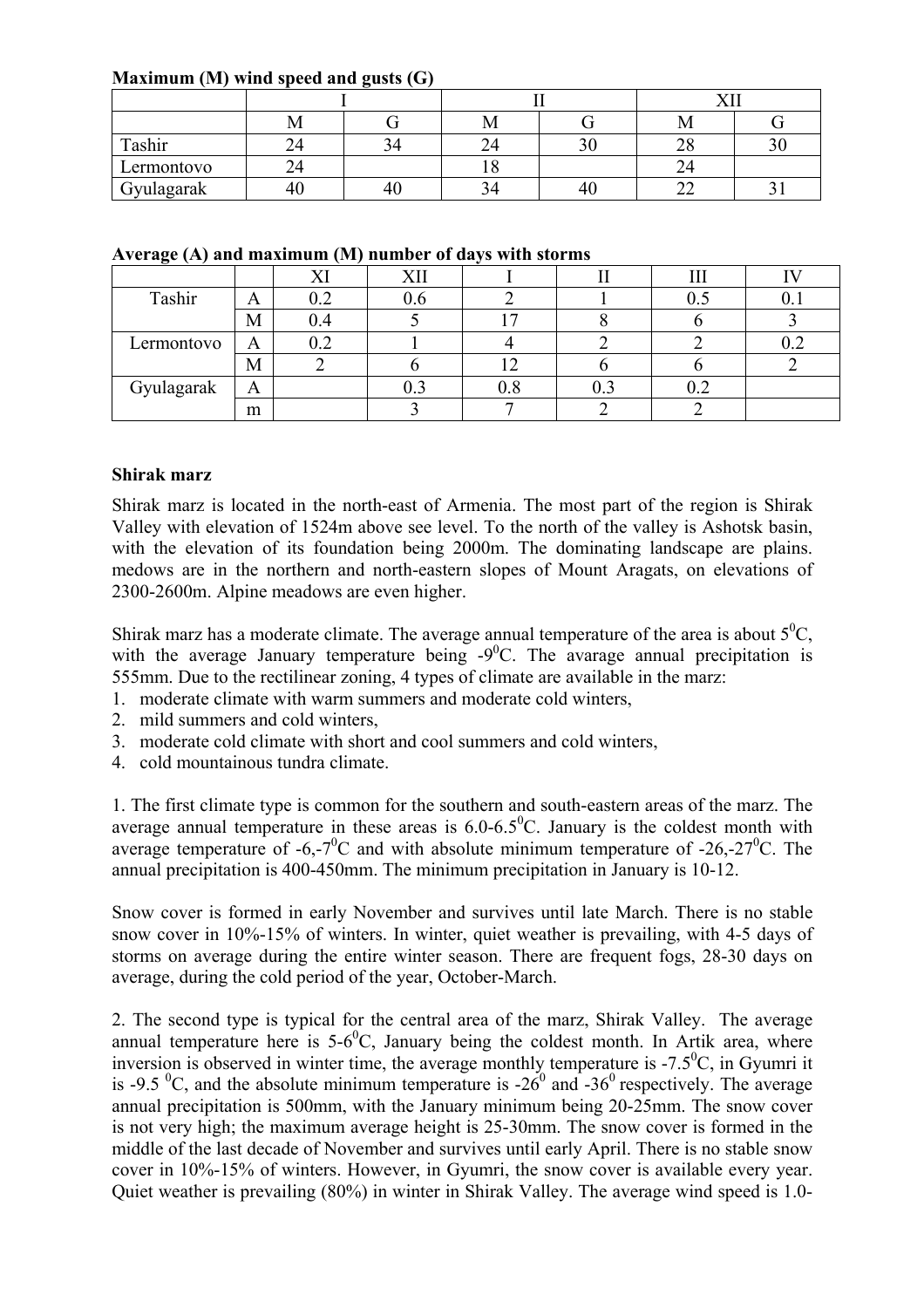1.5m/sec. However, storms lasting up to 10-12 days also are observed. Fogs are rather frequent.

3. The northern areas of the marz are attributed with the third type of climate. The average temperature is the lowest in this are,  $2.0^{\circ}$ C. The average temperature in January-February is - $11^{\circ}$ C,-12<sup>o</sup>C, and the absolute minimum is as low as low as -31<sup>o</sup>C to -42<sup>o</sup>C. Annual precipitation is 600-700mm with average January precipitation being 20-30mm. Snow cover is formed already in early November and disappears only in the third decade of April. Stable snow cover survives during December to mid April. The maximum decade height of the snow cover on average is 60sm, and the absolute maximum is 140sm. The average monthly wind speed is 3-5 m/sec. The number of storm days in winter is 25 on average and reaches to 40-45 days in certain years. The wind speed during storms is 6-9m/sec in 45% of the cases and up to 18-20m/sec in 5% of the cases. Fogs are frequent in winter: average of 15 days in Pushkino and 30 days in Ashotsk.

4. The forth type of the climate is typical for the high mountainous areas (over 3000m). Winter in these areas is severe and long-lasting (up to 6 months). The snow cover, reaching 2 meters and more, survives here and there during the entire year. The average annual temperature is negative, and during the winter month it is lower than  $-10^{0}$ C. The average annual precipitation is 800-950mm. The wind speed during the entire year is rather high, 5- 7m/sec on average. Strong winds (over 15m/sec) are frequent.

#### **Minimum temperature by months**

- 1. Average minimum temperature
- 2. Absolute minimum temperature
- 3. H- elevation above see level m

|         |      |         |         | XІI     |       |       |       |  |
|---------|------|---------|---------|---------|-------|-------|-------|--|
| Maralik | 556  | $-14.8$ | $-13.0$ | $-10.1$ | $-36$ | $-35$ | $-21$ |  |
| Horom   | 580  | $-12.8$ | $-11.3$ | $-8.9$  | $-31$ | $-30$ | $-28$ |  |
| Azatan  | 1495 | $-14.0$ | $-12.0$ | $-9.2$  | $-34$ | $-32$ | $-30$ |  |

#### **Heating period**

|         | start  | end   | duration | average temperature |
|---------|--------|-------|----------|---------------------|
|         |        |       |          | during the period   |
| Maralik | 15.10  | 21.04 | 89       | $-2.$               |
| Horom   | l 5.10 | 24.04 | 92       | $-1.2$              |
| Azatan  | 5.10   | 23.04 | .90      | $-1.6$              |

#### **Precipitation (mm)**

|         |           |    | <u> 1777 </u> | XI-II               |
|---------|-----------|----|---------------|---------------------|
| Maralik |           | ້  | ∠⊣            | $\bigcap$<br>–<br>– |
| Horom   | <u>__</u> | υo | ∸∸            | 148                 |
| Azatan  | ر_        | υU | ر_            | υo                  |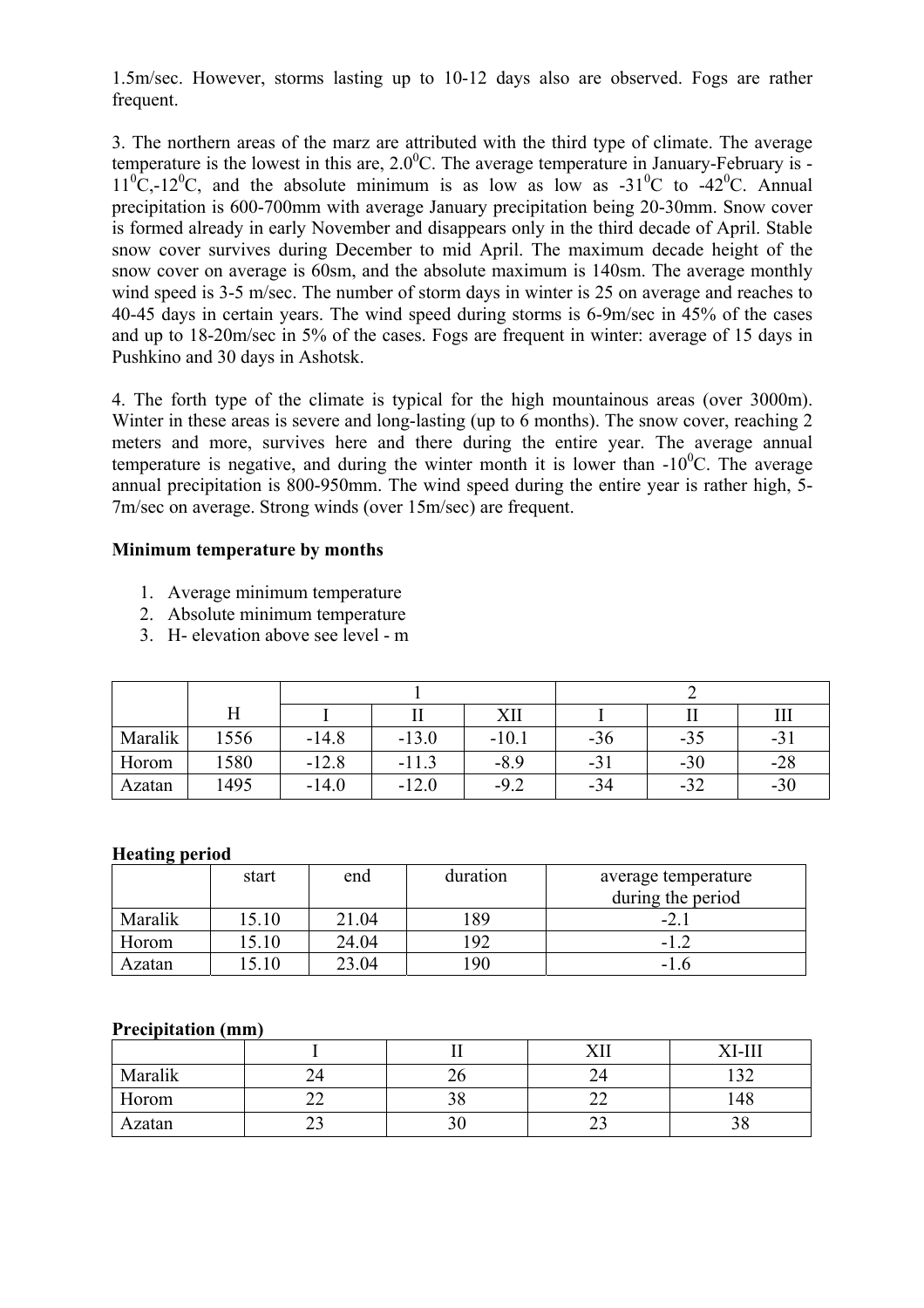#### **Maximum daily precipitation (mm/number of days with precip.)**

|         |       |       | XII   |
|---------|-------|-------|-------|
| Maralik | 17/12 | 26/10 | 32/10 |
| Horom   | 22/11 | 20/10 | 50/9  |
| Azatan  | 18/12 | 22/10 | 40/9  |

#### **Number of days with snow cover, formation and disappearing times**

|         | Number of days |      |      | Formation time |      |       | Disappearing time |       |       |
|---------|----------------|------|------|----------------|------|-------|-------------------|-------|-------|
|         | average        | Min. | Max. | average        | Min. | Max.  | average           | Min.  | Max.  |
| Maralik | 94             | 22   | 54   | 24.11          | 5.10 | 23.12 | 01.04             | 19.02 | 23.04 |
| Horom   | 100            | 57   | 145  | 13.11          | 5.10 | 17.12 | 9.04              | 13.03 | 04.05 |
| Azatan  | 95             | 30   | 50   | 22.11          | 5.10 | 18.12 | 3.04              | 25.02 | 28.04 |

#### **Maximum wind speed (M) and blasts (B)**

|         |     |          | M  |    | IVI.         |    |
|---------|-----|----------|----|----|--------------|----|
| Maralik | ں ک | 28       | 24 |    | ب∠           |    |
| Horom   |     | າດ<br>∠ه |    | 94 |              |    |
| Azatan  |     | 28       |    | 30 | $\sim$<br>ZU | ر_ |

#### **The average (A) and maximum (M) numbers of days with storm**

|         |   | $\mathbf{V}$ | XII |  | TTT |         |
|---------|---|--------------|-----|--|-----|---------|
| Maralik | A | 0.3          | 0.6 |  |     | 0.2     |
|         | M |              |     |  |     |         |
| Horom   | A | $0.3\,$      |     |  |     | ∪.J     |
|         | M |              |     |  |     |         |
| Azatan  | A | 0.3          | 0.7 |  |     | $0.3\,$ |
|         | M |              |     |  |     |         |

#### **Aragatsotn marz**

The Karbi, Aparan, and Tsaghkahovit area of Aragatsotn marz extends from south to north in the basin of River Kasakh in the east part of the marz. The elevation is as follows: Karbi – 1327m, Aparan -1889m, and Tsaghkahovit – 2000m.

Simultaneously with the growth in the height of a locality, the temperature drops off; the gradient in winter months makes less than  $0.4\degree$ C for every 100m. In pre-mountainous regions of the marz (up to 1500m), the annual average temperature is  $8-11^{\circ}C$ , in mountainous regions (up to 2000m) - 4-6<sup>0</sup>C, at 2700m and above – lower than  $0^0$ C, and at 3229m (Mount Aragats) the average annual temperature is  $-2.6$ <sup>0</sup>C. January is the coldest month of the year; the average January temperature in the pre-mountainous areas of the southern slopes of Aragats massive is -4<sup>0</sup> -6<sup>0</sup>C, in mountainous areas: -7 -9<sup>0</sup>C, and in high mountainous areas it is -10<sup>0</sup>C. The lowest temperatures range between  $-22^{\circ}$ C and  $-34^{\circ}$ C (Mount Aragats). In the marz, the winter starts in early November. Distribution of precipitation in Aragatsotn marz is conditional not only upon elevation but also upon the direction, position, angle of slopes, relief, etc. of mountain ranges. Precipitation in Aragasotn ranges between 350mm (in Ashtarak) and 1000mm (Mount Aragats).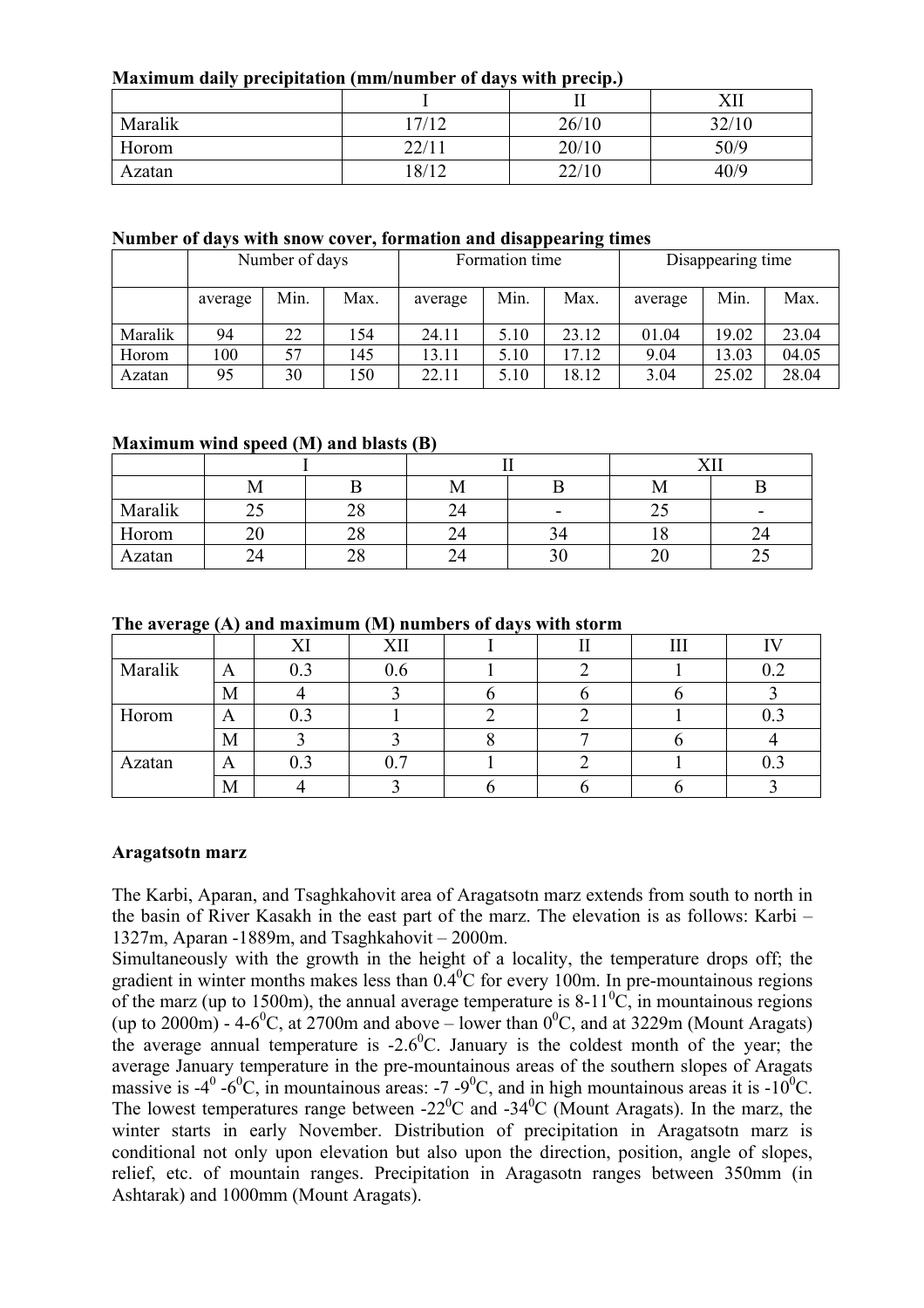Thunders are frequent in this marz. Frequency of thunders grows in accordance with the elevation, their origin being conditional mainly upon thermal convection as well as upon intrusion of cold air. Thunders are mainly observed in May-June.

Fog is mainly observed in the cold time of the year, being often conditional upon freezing of the earth surface or the movement of warm air over the cold surface. Fog is observed for 60- 160 days during the year.

Icicles and ice-crusted ground, being dangerous weather phenomena, can cause a considerable damage to telephone and electric wires. Occurrence of Icicles and ice-crusted ground is conditional upon a number of atmospheric phenomena: fog, rain, and sleet. Icecrusted ground forms at temperatures of  $0-5^0C$ , icicle - at  $-10^0C$  to  $-20,5^0C$ . In Ashtarak, icicle is observed for 30 days during the year and 64 days in Mt. Aragats. The number of days with ice-crusted ground is 0.1 in Astarak and 3 days in Mt. Aragats. Snowstorm is the concurrent impact of wind and snow and can disturb the activities of automobile and railway transportation. There are three types of snowstorms: *general*, when a considerably heavy wind is combined with snowfall; *inner-storm*, when there is no snowfall, however the snow cover on the earth surface rises 1-2m; and *ground-storm* (*surface storm*), when even a weak wind can move the snow from place to place thus causing blockage on roads. During the year, 6 days with snowstorm are observed in Talin, 17 days in Aparan and 80 days in Mt. Aragats.

|              | Average monthly temperature |        |        | Average minimum temperature |        |         |
|--------------|-----------------------------|--------|--------|-----------------------------|--------|---------|
|              |                             | XII    |        |                             |        |         |
| Karbi        | $-5.2$                      | $-2.3$ | $-1.5$ | $-8.2$                      | $-6.0$ | -44     |
| Aparan       | $-8.8$                      | $-7.6$ | $-5.7$ | $-13.9$                     | $-128$ | $-10.3$ |
| Tsaghkahovit | $-10.2$                     | $-8.5$ | $-7.0$ | $-14.5$                     | $-132$ | $-10.8$ |

#### **The absolute minimum temperature observed**

| Karbi        | $-25,5$ | $-22.8$ | $-22.0$ |
|--------------|---------|---------|---------|
| Aparan       | $-34.2$ | $-33.5$ | $-31.9$ |
| Tsaghkahovit |         |         |         |

#### **The average (A) and maximum (M) number of days with the mentioned temperatures during the cold period of the year.**

|              |      | $T^0C$     |      |                |            |                |            |                |  |
|--------------|------|------------|------|----------------|------------|----------------|------------|----------------|--|
|              |      | $\leq$ -15 |      | $\leq$ -20     | $\leq -25$ |                | $\leq$ -30 |                |  |
| Karbi        | A    | M          | A    | M              | A          | M              | A          | M              |  |
| XII          | 0,6  | $\tau$     | 0,07 | $\overline{2}$ |            |                |            |                |  |
| I            | 1,7  | 23         | 0,3  | 5              |            |                |            |                |  |
| $\mathbf{I}$ | 0,2  | 5          | 0,02 |                |            |                |            |                |  |
| Aparan       |      |            |      |                |            |                |            |                |  |
| XII          | 7.5  | 22         | 2.6  | 14             | 0.6        | 5              | 0.01       |                |  |
|              | 13.9 | 30         | 6.2  | 16             | 1.3        | 8              | 0.1        | 2              |  |
| $\mathbf{I}$ | 10.6 | 21         | 4.9  | 17             | 1.1        | 8              | 0.1        | $\overline{2}$ |  |
| Tsaghkahovit |      |            |      |                |            |                |            |                |  |
| XII          | 8.0  | 17         | 2.2  | 9              | 0.1        |                |            |                |  |
| I            | 11.9 | 19         | 3.3  | 9              | 0.1        |                |            |                |  |
| $\prod$      | 9.4  | 15         | 2.9  | 8              | 0.9        | $\overline{4}$ |            |                |  |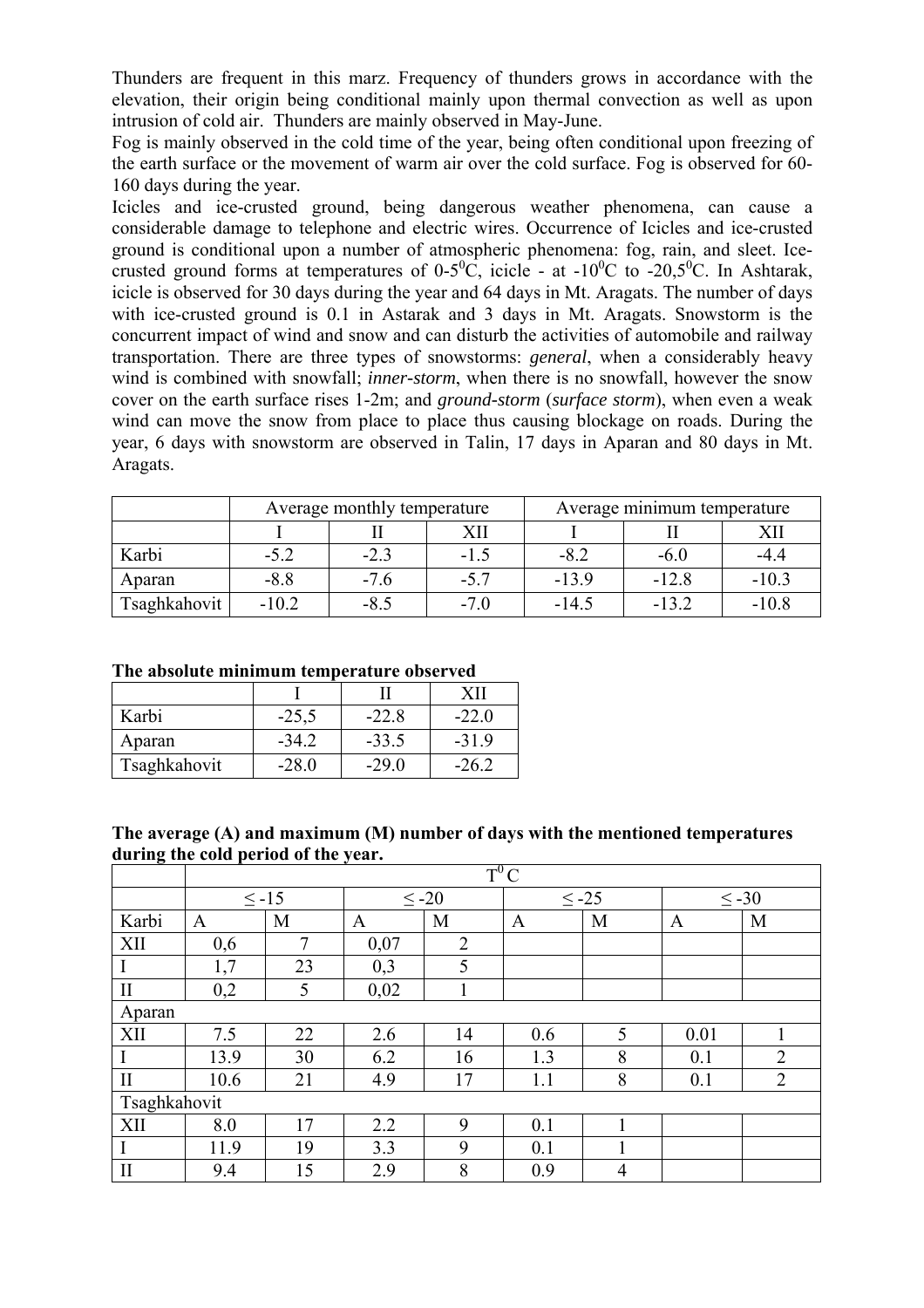#### **First and last frost times**

|              | First frost |                  |        | Last frost |          |        |
|--------------|-------------|------------------|--------|------------|----------|--------|
|              | average     | earliest         | latest | average    | earliest | latest |
| Karbi        | 10 XI       | $\boldsymbol{X}$ | 10 XII | 1 IV       | 12 HI    | 27 IV  |
| Aparan       | 27 IX       | <b>27 VIII</b>   | 22X    | 14 V       | 12 IV    | 13 VI  |
| Tsaghkahovit | 22IX        | <b>27 VIII</b>   | 22 X   | 28 V       | 3V       | 25 VI  |

#### Data of end of heating period ( $\leq 8^0C$ )

|         | .<br>start | end             | Duration, days | Avg. temp. of the |
|---------|------------|-----------------|----------------|-------------------|
|         |            |                 |                | period            |
| average | XI         | 2 <sub>IV</sub> | 147            |                   |
| average | $8~\rm X$  |                 | 213            | – I               |
| average | 2X         | 15V             | 226            | -4.U              |

## **Precipitation and snow cover**

| average |    | 33 |
|---------|----|----|
| average | 49 |    |
| average |    |    |

## **Height of snow cover (cm) during the decade with the highest cover during winter**

|              | Average | Maximum | Minimum |
|--------------|---------|---------|---------|
| Karbi        |         |         |         |
| Aparan       |         |         |         |
| Tsaghkahovit |         |         |         |
|              |         |         |         |

#### **Time of forming and disappearance of snow cover**

|              | Days with snow cover |      | Formation time |       |      | Disappearance time |                 |          |       |
|--------------|----------------------|------|----------------|-------|------|--------------------|-----------------|----------|-------|
|              | Avg.                 | Max. | Min            | Avg.  | Max. | Min                | Avg.            | Max.     | Min   |
| Karbi        | 50                   | 135  |                | 12XII | 26X  | 6 II               | $11$ III        | 1 H      | 30 IV |
| Aparan       | 126                  | 176  | 82             | 11 XI | 3X   | 15 XII             | 15 IV           | $15$ III | 20V   |
| Tsaghkahovit | 122                  | 174  | 95             | 8 XI  | 3 X  | 21 XII             | $12\mathrm{IV}$ | 28 II    | 20 V  |